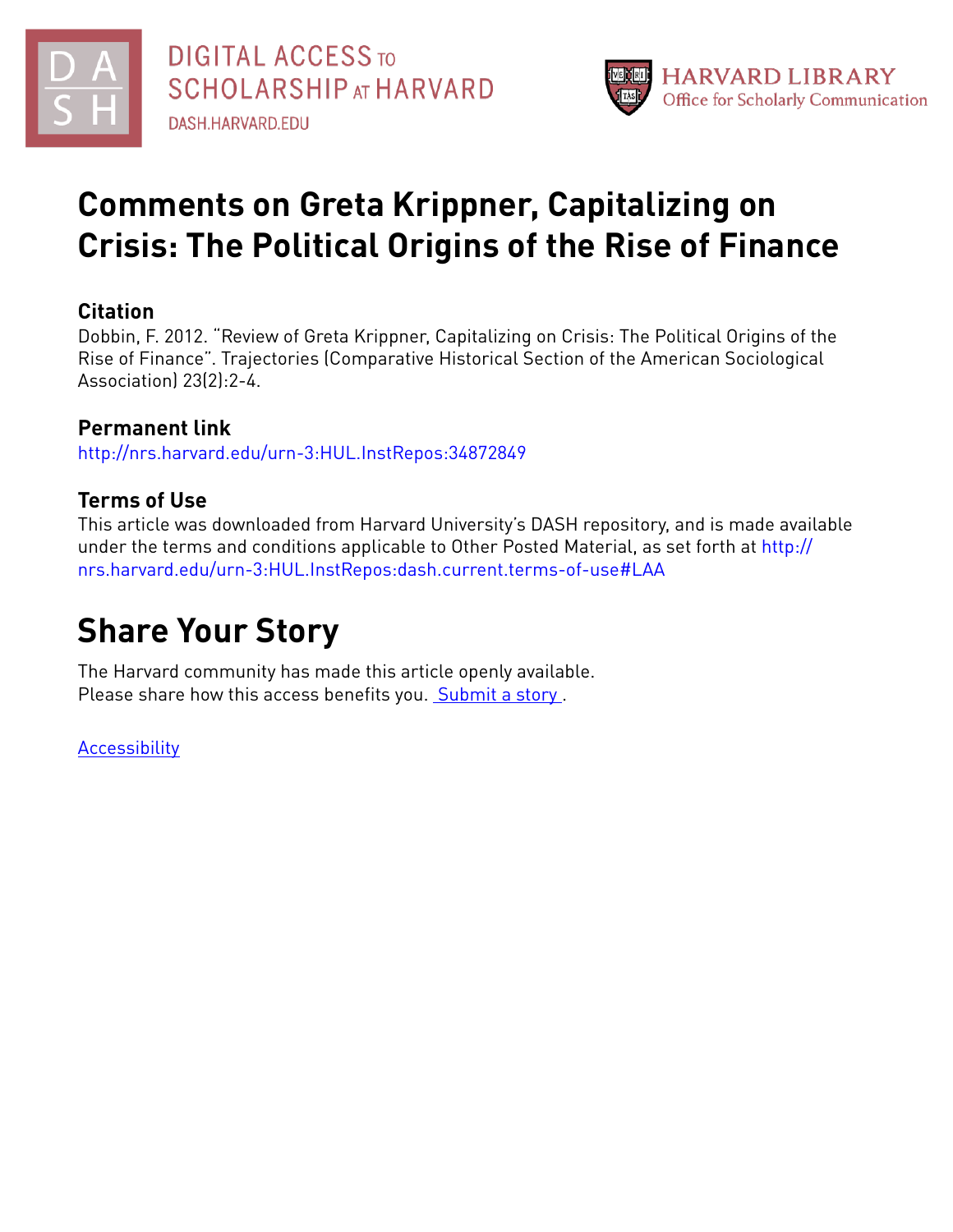

# Trajectories

 $\mathcal{L}_\text{max} = \mathcal{L}_\text{max} = \mathcal{L}_\text{max} = \mathcal{L}_\text{max} = \mathcal{L}_\text{max} = \mathcal{L}_\text{max} = \mathcal{L}_\text{max} = \mathcal{L}_\text{max} = \mathcal{L}_\text{max} = \mathcal{L}_\text{max} = \mathcal{L}_\text{max} = \mathcal{L}_\text{max} = \mathcal{L}_\text{max} = \mathcal{L}_\text{max} = \mathcal{L}_\text{max} = \mathcal{L}_\text{max} = \mathcal{L}_\text{max} = \mathcal{L}_\text{max} = \mathcal{$  $\equiv$ 

*\_\_\_\_\_\_\_\_\_\_\_\_\_\_\_\_\_\_\_\_\_\_\_\_\_\_\_\_\_\_\_\_\_\_\_\_\_\_\_\_\_\_\_\_\_\_\_\_\_\_\_\_\_\_\_\_\_\_\_\_\_\_\_\_\_\_\_\_\_\_\_\_\_\_\_\_\_\_\_\_\_\_\_\_\_\_\_\_\_\_\_\_\_\_\_\_\_\_\_\_\_\_\_\_\_\_\_*

Spring 2012 Newsletter of the ASA Comparative and Historical Sociology Section Volume 23, No. 2

#### **SECTION OFFICERS 2011-2012**

**Chair** Neil Fligstein *University of California-Berkeley*

> **Chair-Elect** Julian Go *Boston University*

**Past Chair** James Mahoney *Northwestern University*

**Secretary-Treasurer** Ho-fung Hung *Johns Hopkins University*

#### **Council Members**

Dylan John Riley, *UC Berkeley* (2014) Mounira Maya Charrad, *U Texas-Austin* (2014) Greta Krippner, *U Michigan* (2013) Nina Bandelj, *UC Irvine* (2013) Isaac Martin, *UC San Diego* (2012) Ivan Ermakoff, *U Wisconsin* (2012) Elizabeth Pearson (Student, 2014)

#### **Newsletter Editors**

Ateş Altınordu, *Sabancı University* Seio Nakajima, *U Hawaii-Manoa*

**Webmaster**  Robert Jansen, *University of Michigan*

#### **CONTENTS**

| Book Symposium (Krippner)1                   |  |
|----------------------------------------------|--|
| Book Symposium (Mahoney)16                   |  |
|                                              |  |
| Journal Announcements and Calls for Papers31 |  |
|                                              |  |
|                                              |  |
|                                              |  |
| Section Members on the Job Market & Recently |  |
|                                              |  |
|                                              |  |
|                                              |  |

# **Book Symposium (Krippner)**

*Editors' Note: Greta R. Krippner's* Capitalizing on Crisis: The Political Origins of the Rise of Finance *(Harvard 2011) was the subject of an Author Meets Critics session at the Social Science History Association meeting in Boston in November 2011. These are the revised comments from Frank Dobbin, Isaac Martin, and Bill Sewell with Greta Krippner's response. We would like to thank Hofung Hung for organizing and guest-editing the symposium.*

*Capitalizing on Crisis: The Political Origins of the Rise of Finance* by Greta R. Krippner (Harvard University Press, 2011)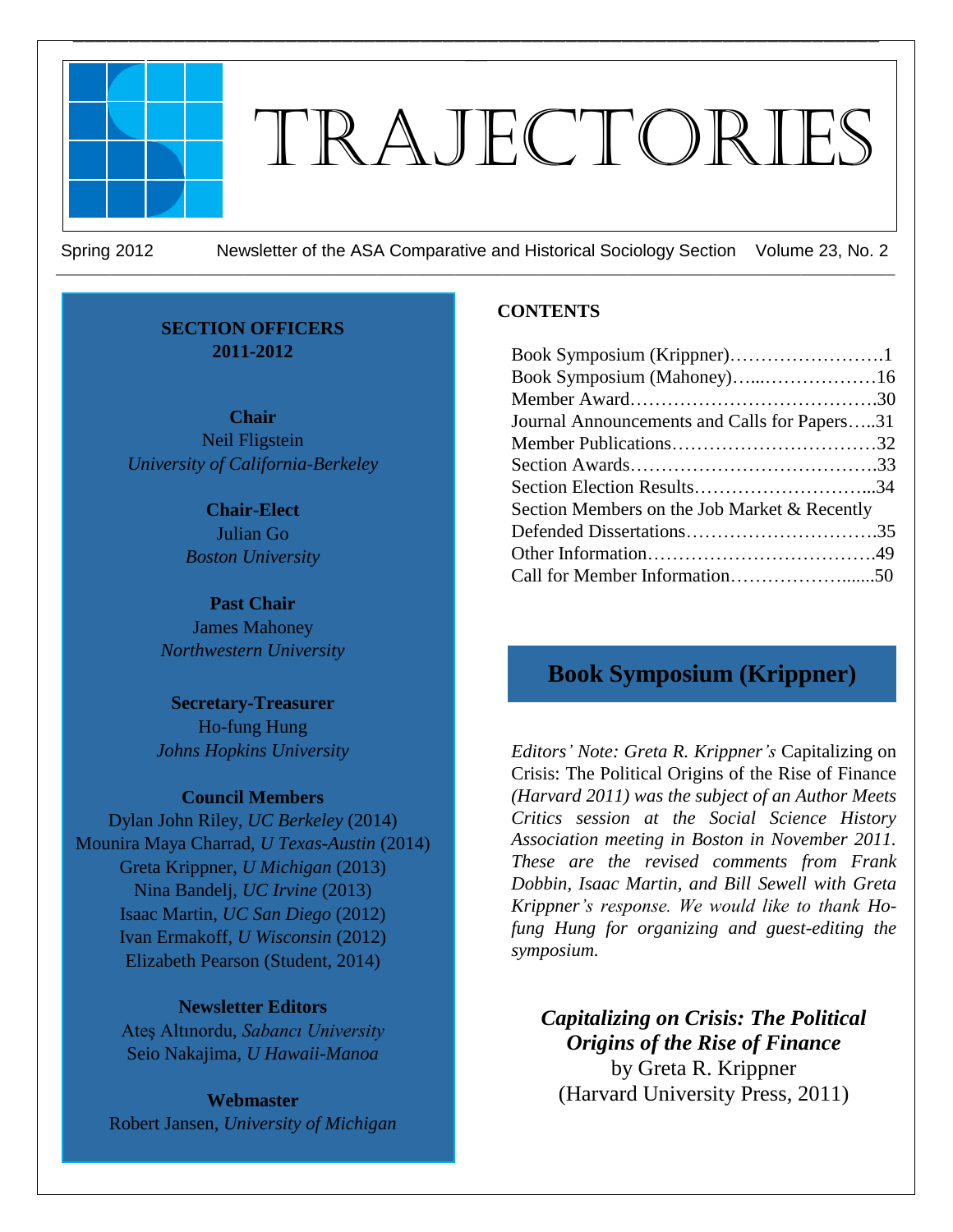# **Comments by Frank Dobbin** Harvard University

Greta Krippner submitted *Capitalizing on Crisis* to Harvard University Press at the end of the summer of 2008, before the Great Recession began. I read it as a member of the press board, and we all thought Krippner had a career ahead as a psychic. There had been rumblings from economists, like Simon Johnson at MIT, about the rise of finance and its dominance of the American economy, and there have been some rumblings about the growing frequency of crises since the deregulation of a generation ago, in the work of David Moss at Harvard Business School for instance. But, and this is hard to remember through the fog of the last 3 years, in 2008 we still thought we understood the crises of recent memory. Crony capitalism in East Asia set off one crisis, and that wasn't of our doing. Greed set off the Enron/Worldcom/Tyco debacle of 2001, and Sarbanes Oxley was going to fix that through better accounting.

What made this a great read in the fall of 2008 was not that it diagnosed the recent crisis, but that it detailed the conditions for the rise of that crisis, but stopped in 2001. Greta Krippner saw the historical roots of this crisis before we knew there would be a crisis. She detailed the conditions that invited crises.

The big picture is that to deal with economic crises since the 1970s, Washington introduced broad regulatory reforms that set the stage for a series of economic crises. These regulatory reforms ushered in the financialization of the American economy. We saw a rapid shift in the core business of the United States, from manufacturing not to service so much as to finance per se. As Simon Johnson pointed out, when the market peaked in 2001, finance accounted for 40% of profits in the American economy.

Krippner's analysis takes us through three main policy shifts that produced this unprecedented growth of financialization, by which she means not only the staggering rise of the financial sector, but

*"Krippner … makes a sophisticated historical argument. The fact is, as Krippner shows, political expediency rather than power politics produced the key policy changes, and the effects of those changes were not anticipated by anyone."*

the growth of financial activities in non-financial firms. The business unit that was G.M.'s loan department, the General Motors Acceptance Corporation, in many years made more money for the automaker than automaking did. Likewise for Ford's and General Electric's financing divisions. The economy has increasingly grown via new-fangled financial instruments and securitization. You can now bet not only on hog futures, but against low income households paying off their mortgages, and for the continuing popularity of the Beatles backlist. Krippner's second chapter details how this happened brilliantly. Her colleague at Michigan, Jerry Davis, had done some of this in his 2009 book, Managed by the Markets. But where Davis largely describes the change, Krippner traces its political roots.

It would be tempting to build an argument about the policy decisions that encouraged financialization around a conspiracy theory, or a narrow power theory, attributing blame for growing, structured, volatility in the economy to

> Wall Street titans. Krippner instead makes a sophisticated historical argument. The fact is, as Krippner shows, political expediency rather than power politics produced the key policy changes, and the effects of those changes were not anticipated by anyone. No one planned the rise of finance, speculation, and bubbles, and the top

1/10 of 1 percent did not design it with malice aforethought. Today's elite came of age in the 1970s, when the star CEO took home a million dollars a year, and lived to see a world in which the star hedge fund manager took home five billion.

Instead of a story of conspiracy, Krippner tells a story of an increasingly complex economy, with political leaders who made decisions based on expediency that piled up one on another to alter the basic dynamics of the economy. Perhaps the most sobering lesson from the book is that we live in an economy so complex that neither scientists nor soothsayers can predict the effects of one regulatory choice or another.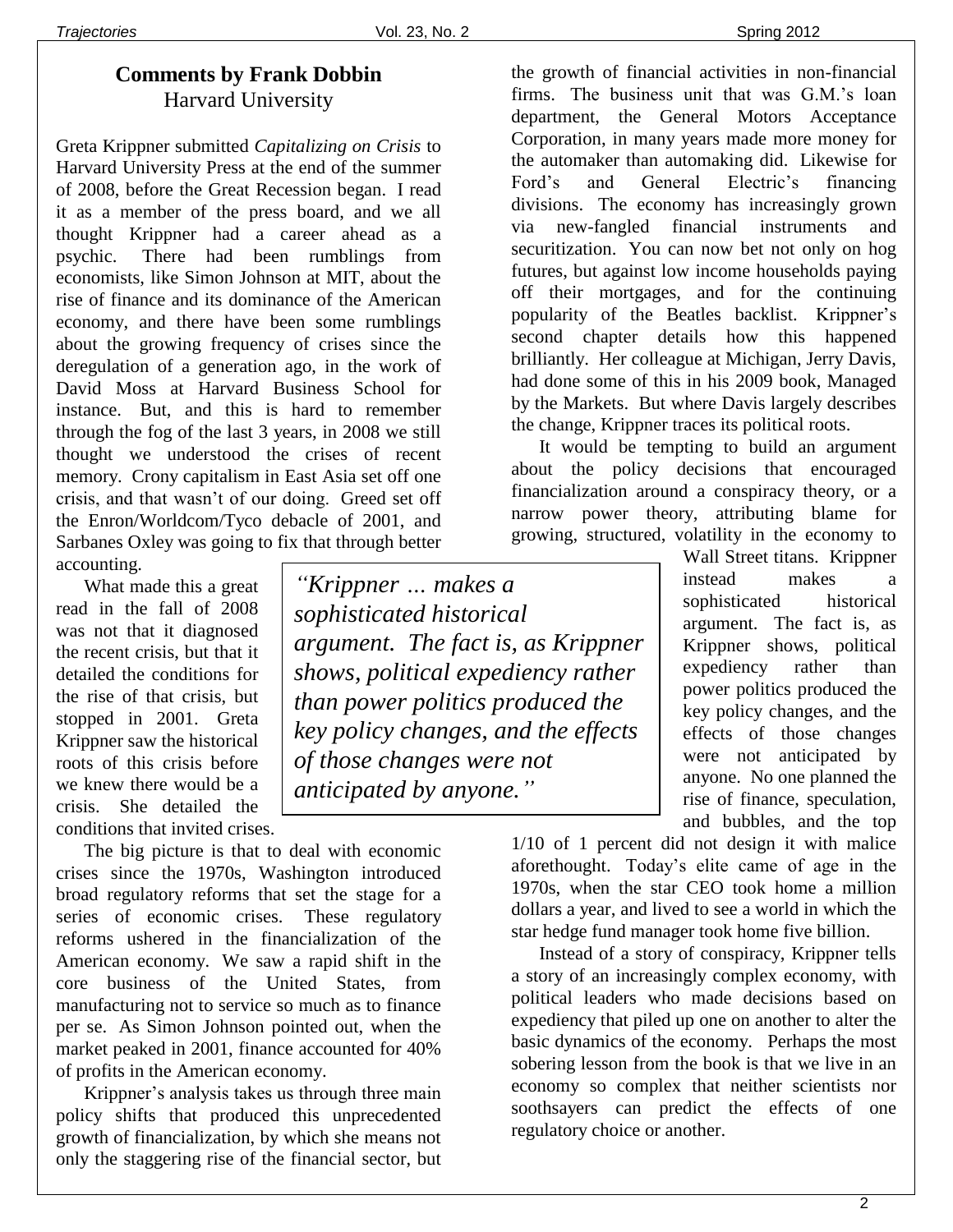Krippner shows us that from the 1970s the state dealt with ongoing distributional conflicts and particular economic crises by changing regulations in ways that promoted financialization. The story is less about power politics than about efforts to maintain state legitimacy and to prevent unruliness from below. To this extent the book echoes Raghu Rajan's Fault Lines, written after the crisis, which ties the crisis (which he can take credit for predicting in earlier work) more narrowly to federal efforts to expand home ownership to preclude class backlash in the context of growing inequality. Krippner likewise takes up the theme of politicians attempting to preclude political crisis resulting from the explosion of inequality, but she explains financialization more generally, not just the mortgage crisis, and traces it to a series of political decisions, rather than to congressional efforts to appease the working class with mortgages.

The core chapters address key federal policy changes that set the country on a new course. Based on primary archival research, these chapters contribute not only a new interpretation of events, but original research on the debates behind key policy shifts.

Washington made 3 moves that promoted financialization. It deregulated financial markets in the 1970s. From the 1980s, it encouraged global flows of capital to the U.S. And the Federal Reserve altered monetary policy beginning in the late 1970s. First, the sustained economic crisis of the 1970s threatened to produce political strife. The oil crisis, economic stagnation, and a record cost of credit hit the middle and working classes hard. Deregulation of financial markets would free up flows of capital across different sorts of markets, reducing mortgage rates but also unleashing greater competition for investment. The foundation was set for financialization.

Second, in the 1980s the Reagan administration unwittingly opened up global capital flows, and became addicted to foreign credit. This happened as the Fed, under Paul Volker, sustained high interest rates when global credit flows were in their infancy. The high interest rates, and security, offered by Washington drew unprecedented flows of capital from abroad, which allowed Reagan to cut taxes without making equal cuts to spending. Reagan thus overcame the impending fiscal crisis of the state, and investors were soon accustomed to thinking globally. A global financial market was on the rise.

Third, by the early 1980s, the Fed moved away from a strategy of closely controlling the supply of credit, and largely abandoned adjustments based on the money supply. Reluctant to take sole responsibility for the health of the economy, Washington moved toward allowing markets to determine the availability of credit. Without any central decision-making capacity, markets turned out to be credit boosters. This led to an unexpected expansion of credit.

Where would we be without all of these policy shifts? While it is clear that political expediency was the motive behind each of these changes, it is equally clear that without these changes, the United States would not have seen the rapid move toward financialization that it has seen. Washington might not have been able to tame the political discontent tied to the stagflation, and sky high interest rates, of the 1970s. More generally, the global economic system might not have been globalized. China might not own us.

Krippner shows that politicians and bureaucrats are constrained by considerations of legitimacy and by political pressures even in what look like cold calculations about how to manage the economy. There are no decisions that are apolitical. At the same time, the changes that public policy wrought were largely inadvertent, and so if indeed the financial sector has now captured Washington, that change is a consequence, not a cause, of the regulatory shifts that led to the growing economic and political power of finance.

Krippner modernizes Polanyi's agenda brilliantly, showing us that the economic world we see before us is not necessarily the best, and certainly not the only, option we have. But Krippner goes beyond Polanyi, whose theme was that a nascent commercial class pushed for an end to policies that advantaged the gentry, and the opening of markets. She shows us that what has happened in recent years is not really a *de*regulation of financial markets, but a *re*regulation of markets, with new divisions separating financial from non-financial institutions, new mechanisms for establishing interest rates, and new boundaries on credit markets. These changes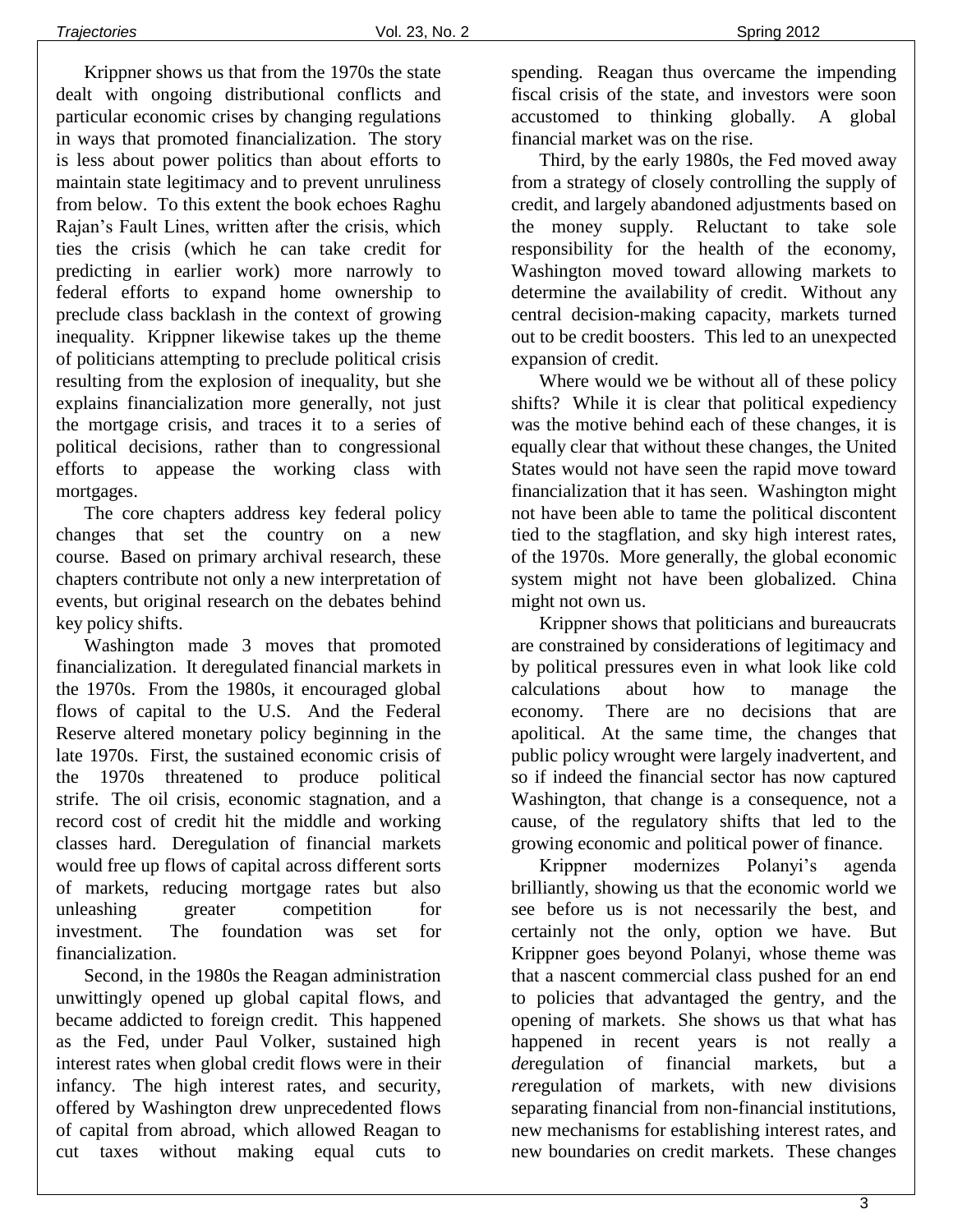may all look like the opening of markets, but the state has not retreated so much as made decisions to handle political crises that had unanticipated consequences. We have a new set of regulations, not the absence of regulations. While we think that the economy evolves according to its own logic, in fact it changes in large measure in response to changes in political structures.

I end with two questions. Not to suggest that Krippner should have written the book I would have written, or done more in this book, but to suggest that the book begs for more research, both at the meso level and at the macro level.

One question at the meso, organizational, level. While Krippner points out that the studies of the shareholder value movement, which also purport to explain financialization, set political decisions aside and do not explain them, she doesn't fully assess how much of the change was wrought by the big public policy shifts she points to, and how much by change in how corporations operate. How much of the change can we apportion to the rise of the shareholder value paradigm of corporate management? It is a complicated question, but let's take the example of corporate debt. The opening up of credit that Krippner documents helped corporations to take on substantially more bond debt. Corporate debt nearly doubled after the 1970s as a proportion of equity. This came about for a variety of reasons, but the shareholder value paradigm supported debt as a way to create a market for corporate control and as a way to leverage the value of equity by

returning to shareholders not only profits made on equity, but profits made on borrowed money. The corporate bond and junk bond markets thus fueled the growth of Wall Street for much of the period, because it was investment banks that were issuing and managing the debt, and handling the acquisitions, spinoffs, and bankruptcies that erupted when firms had trouble

*"It combines a careful quantitative description … with a richly detailed historical narrative that purports to explain financialization by describing how policy makers confronted with a structural crisis made a series of decisions that radically increased the profit that could be made on financial activities."*

paying off debt. We need to better understand how much the public policy shifts that Krippner describes, and how much the shareholder value revolution that Michael Useem and Gerald Davis describe, contributed to financialization.

One question at the macro level. Krippner gives us an historical account of the rise of policy decisions such as financial deregulation and Volker's interest rate spike, and traces how they contribute to financialization. Her broad argument is that the state faced fiscal and legitimacy crises, and these reactions were politically expedient. But seen from abroad, these reactions were peculiarly American. In another political context, where the state has historically played a different role in the economy, we might have seen very different solutions. In what ways were these solutions constrained by American state capacities, and by the American conception of the role of the state in the economy? Would a state like Germany or France or Japan, in which the state had historically played a greater role in regulating credit, interest rates, and international flows of capital, have responded to America's crises quite differently? Perhaps American political culture and structure made these policy choices not just possible, but likely.

# **Comments by Isaac Martin** University of California, San Diego

Greta Krippner's *Capitalizing on Crisis* is an important study of the rise of finance in the United States. It combines a careful quantitative

> description of financialization, defined as "the growing importance of financial activities as a source of profits" (2011: 27), with a richly detailed historical narrative that purports to explain financialization by describing how policy makers confronted with a structural crisis made a series of decisions that radically increased the profit that could be made

on financial activities. I came away from the book convinced of the most general argument—that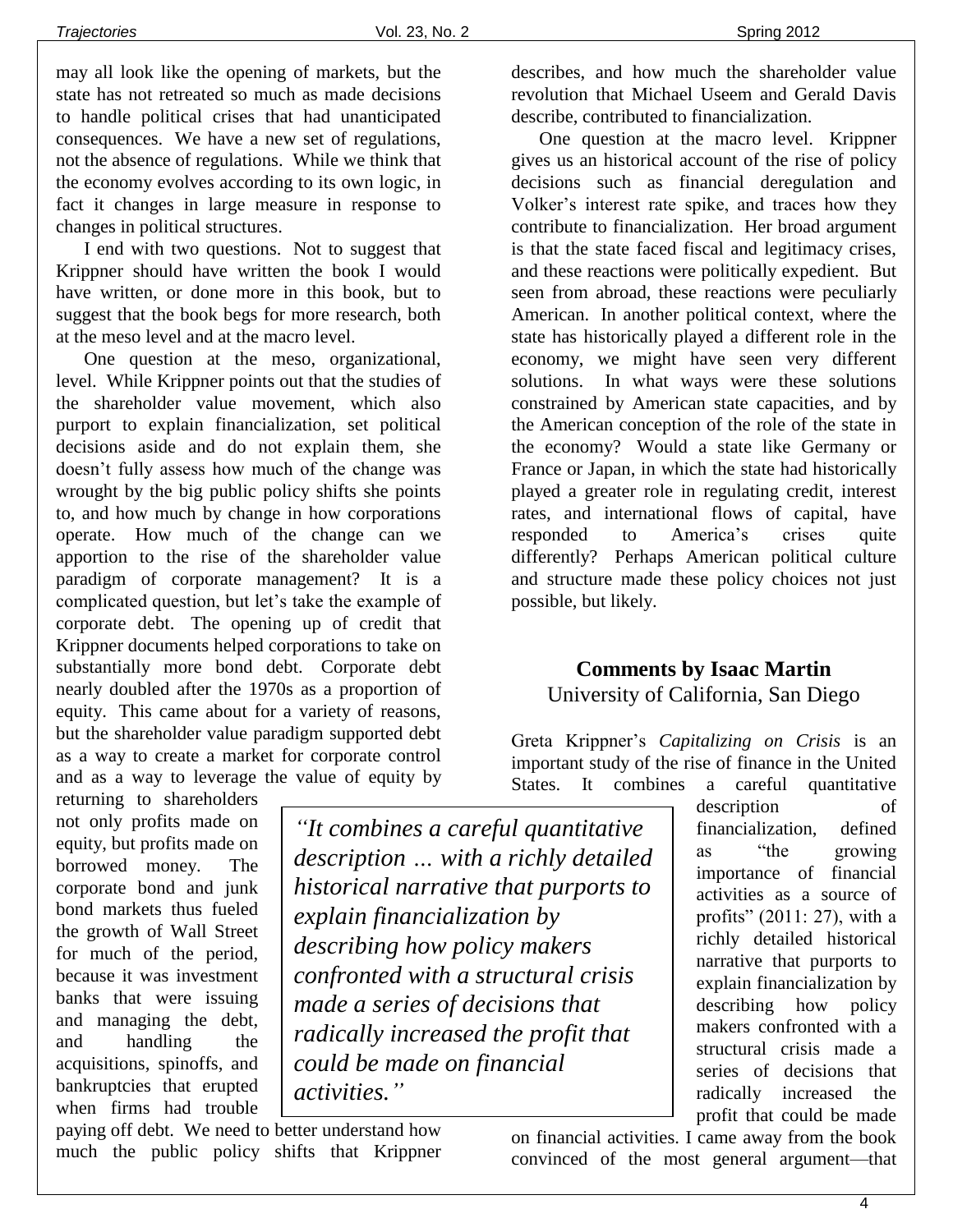financialization occurred in response to a general social and fiscal crisis—but also convinced that we need more research to be sure whether this book has identified the correct agents and causal mechanisms by which the crisis caused that social change.

The first chapter of the book is given over to documenting that financialization occurred. It provides a rigorous conceptual discussion of financialization, and presents a variety of possible indicators of the concept. Krippner delved deeply into the data, and her Chapter 1 makes a strong case that the apparent turn to finance is not an artifact of the particular indicator chosen, nor is it just one aspect of a broader post-industrial shift in the economy. It is a real shift. I think the book will be seen as definitive on this point. Before reading the book, I thought financialization was an unnecessarily big word. After reading this book, I see financialization as one of the most important social changes of the late twentieth century in the United States.

The book also offers an innovative theoretical account of financialization that, in broad outlines, I find plausible. The most general argument of the book is that the path to financialization was paved by public policy. In particular, Krippner argues that policy makers deregulated financial activities in order to allay a series of crises that beset the advanced capitalist economies beginning in the late 1960s—a social crisis associated with class conflict, a fiscal crisis of the state, and a legitimation crisis. She also points out that these were facets of the same underlying crisis, the basic problem of how to divide up resources when economic growth slows down. As the allusions to O'Connor (1973) and Habermas (1975) might suggest, the fundamental logic of this argument is broadly Marxian. It rests on the premises that capitalist economies are characterized by competing resource demands between broadly defined social groups; that this conflict can be allayed but not resolved by economic growth; that the conflict between contradictory demands comes to head when growth slows; that political actors respond to the crisis by setting up new institutional rules that will help get growth started again; and that the new rules work for a little while, but ultimately just set the stage for the next crisis. That plot will sound familiar to anyone who has read

*Capital*, and the logic and assumptions are quite close to those of the "social structures of accumulation" school (see Kotz, McDonough and Reich 1994).

But is this argument correct? Was the crisis a fundamental cause of financialization? The book offers case study evidence that the intertwined crisis of growth, public finance, and governance was much on the mind of policy makers who deregulated finance in the late twentieth-century United States, but it would take comparison to test whether the crisis was actually a cause of financialization. The book does not provide such a comparison. It does provides the necessary conceptual building blocks for a comparative analysis, however, and a brief exercise in applying Krippner's measures of financialization to international data increased my confidence in the argument of *Capitalizing on Crisis*.

Figure 1 illustrates the data that persuaded me. The figure presents time series of the ratio of financial-sector profits to non-financial sector profits for twelve countries--including all countries for which data prior to 1990 are available in the OECD STAN database. Though Krippner's preferred measures of financialization are based on American national accounts and published tax data sources that are idiosyncratic to the U.S., this is a reasonably close approximation of one of her preferred measures of financialization (cf. Krippner 2011, Chapter 1, Figure 8) and can be calculated from internationally harmonized data published by the OECD. The "financial sector" for the purpose of this graph refers to OECD industry category 6574 (Finance, Insurance, and Real Estate); and "profits" refer to the STAN variable "gross operating surplus" (GOPS), which is not adjusted for depreciation, nor for financial accounts payable and receivable. In order to facilitate comparison, the graphs are ordered from the greatest ratios (left) to least (right), and from steepest slopes (top) to shallowest (bottom).

If Krippner's argument is correct, then we should expect to observe financialization quite generally throughout the OECD, since the social, fiscal, and legitimation crises of the 1960s and 1970s were also quite general. And that is indeed what we observe. The available data series start in the 1980s, and they reveal a more or less secular increase in the ratio of financial-sector to non-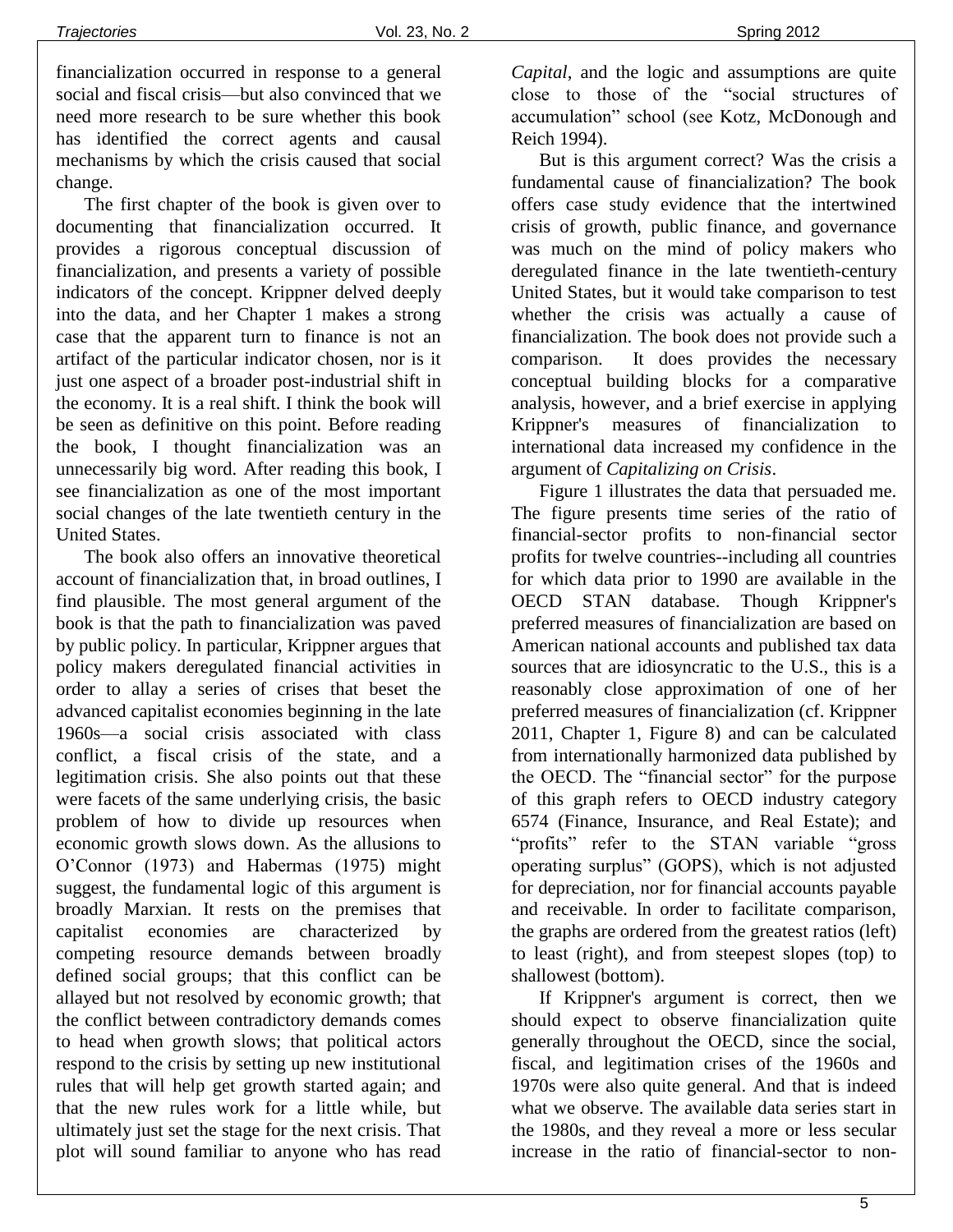financial-sector profits almost everywhere. The United States stands out in this group of rich countries for having achieved the greatest degree of financialization the most rapidly. But the scope of the process and its pace in the United States appear to differ in degree, not in kind, from the scope and pace of financialization in most other rich countries. The ratio increased somewhat more slowly in France and Denmark than in the U.S., but attained about as high a level. It increased just as rapidly in Germany and Japan as in the U.S., though from a lower baseline. In short, if we accept this measure of financialization, then we must conclude that almost all of the most developed capitalist economies underwent financialization in the late twentieth century. The near-ubiquity of financialization seems consistent with the view that it was driven by some fundamental process common to these developed market economies, and the late-twentieth-century fiscal crisis of the state is a likely suspect.

The comparison also exonerates other likely suspects that might be inconsistent with Krippner's account. For example, the trend looks basically similar despite finance policy regimes that were very different in this period. It happened in liberal market economies and coordinated market economies. It happened in economies with strong welfare states and weak welfare states. It happened in places where neoliberals took power early and places where neoliberals never quite ran the show. It happened regardless of the partisan coloration of government. And so on.

The comparative data also give us something quite close to a natural experiment. There was one rich democratic country that escaped the fiscal crisis of the state in this period by the lucky expedient of discovering oil. That country was Norway. And—apart from the banking enclaves of Switzerland and Luxembourg, which did not financialize only because they were already so dependent on finance—Norway appears to be the only rich democratic country that did *not* undergo financialization in this period. The ratio of financial to non-financial sector profits started low and decreased.

In short, although the book did not present the kind of comparative evidence that would be necessary to convince me of its fundamental claim, it did give me the conceptual tools to go see for myself; and I came away from the data convinced that the fiscal crisis of the state in late-twentiethcentury developed capitalist economies was indeed a fundamental cause of financialization.

But how, exactly, did crisis lead to financialization? When it comes to identifying the relevant actors and causal mechanisms, the book offers a Tocquevillian argument that I found initially plausible, but ultimately somewhat less convincing. The basic argument is that policy makers, rather than, say, financial elites, were the key decision-makers. The narrative does make a strong case for this view. It spells out in careful detail who did what, naming names, and presents detailed evidence about why those people at that moment thought that was the thing to do. (The main actors in the narrative are not social classes, or class-based organizations such as labor unions or industry trade associations. They are voluntary interest groups and public officials whose actions have unintended consequences. In this respect the book belongs to the great tradition of comparative historical sociology that poses Marxian questions and gives Tocquevillian answers. I thought at some points as I read that the book could just as well have been called *The Old Regime And The Financial Revolution*.)

The general picture of the policy process seems true to me, or at least it suits my prior assumptions. Policy makers in the narrative appear to be shortsighted problem solvers, whose primary motivation is blame avoidance, who often lack information about how the world works and who operate according to ad hoc theories rather than stable or coherent ideologies. They sometimes respond to lobbying but they also worry about re-election and about doing their jobs; they are neither dispassionate technocrats, nor consistent neoliberal ideologues, nor puppets of capitalists. This general depiction is all well supported by the data in the book.

But the evidence presented in the book did not convince me that the particular actors and decisions identified in the narrative were, in fact, the crucial ones in the rise of finance.

In part, I think, I came away from the narrative unconvinced because the first part of the book had so thoroughly and effectively sold me on Krippner's preferred measures of financialization, which are all continuous variables. The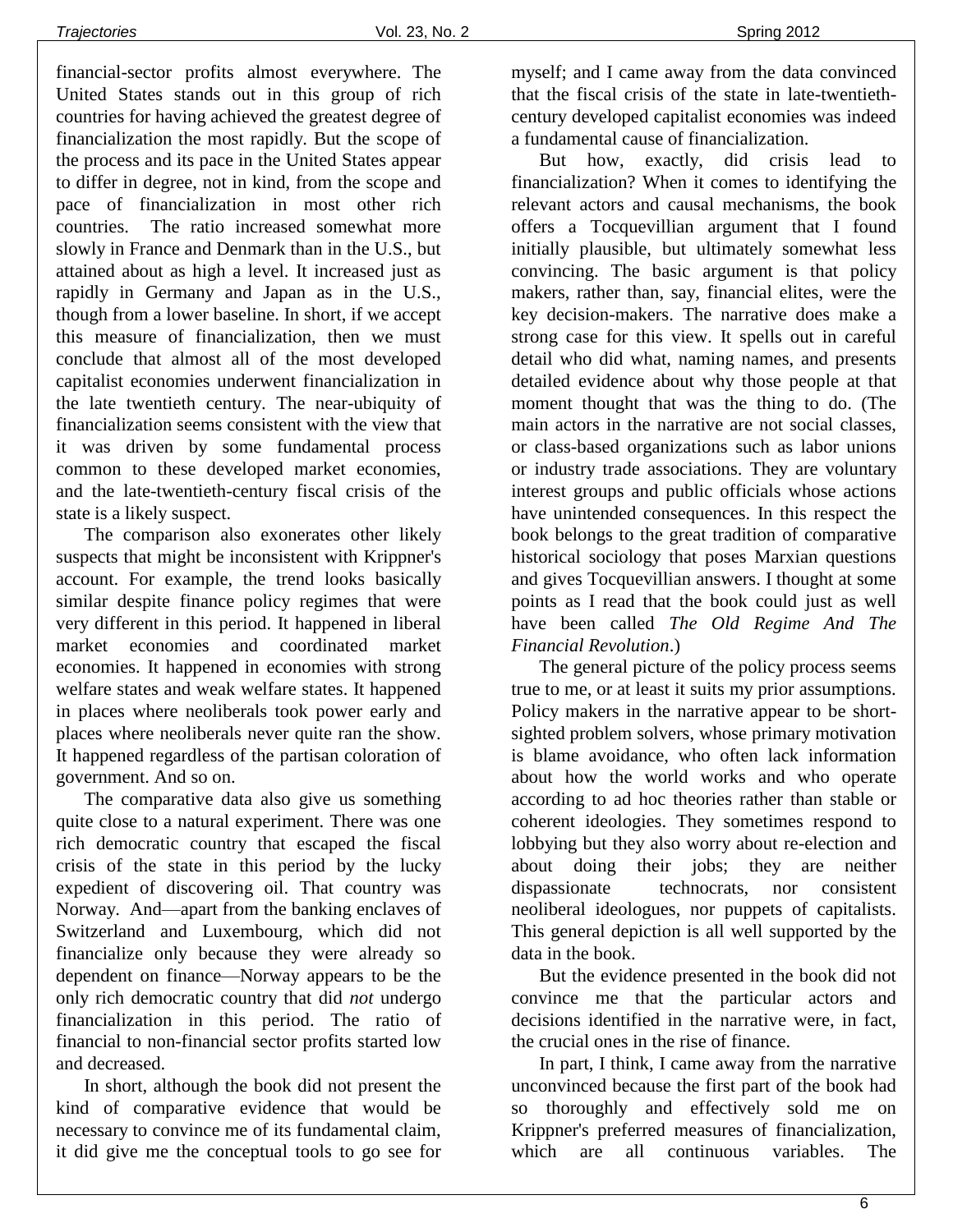financialization of the American economy, as depicted in the first chapter of the book, thus appears to be a continuous trend that has been underway since the late 1960s. The bulk of the historical narrative, however, concerns discrete events—and most of them are discrete events that took place well after financialization was underway, such as the Depository Institutions Deregulation and Monetary Control Act (DIDMCA) of 1980, the 1984 decision to permit the Treasury to issue bonds in a form that was appealing for institutional investors, and the 1994 decision by the Federal Reserve to commit publicly to a specific interest rate target. There are certainly reasons to think that these decisions might have contributed to the further financialization of the U.S. economy. But they do not correspond to any obvious thresholds, turning points, or points of inflection in the graphs of financialization presented in Chapter 1. (Some of them particularly those in the mid-1980s—*may* correspond to points of inflection in some of the graphs; at least, I first thought so, but on second viewing of the graphs I thought not, and now I think is hard to tell one way or another just by eyeballing a trend line. There is no clean or obvious discontinuity in the data. Perhaps some time series analysis could have helped to separate signal from noise, so that we could figure out which kinks in the graph are the turning points in the rise of financialization that are most in need of narrative explanation.) In effect the book offers us a turbulent and eventful narrative explanation of what appears to be a more or less continuous trend.

In part, too, I was not sure whether I agreed with the narrative explanation because at several key points I was not sure what sort of explanation was actually on offer. The book is generally silent on the relevant counterfactuals. For example, is the implied claim that the ratio of financial to nonfinancial profits would have risen less if, say, Congress had not passed the DIDMCA? How much less? (How much less would it have had to increase in order for us to say that our economy did not undergo financialization?) Such questions suggest themselves at several points in the narrative, at least to a reader like me.

But that is all just to say that *Capitalizing on Crisis* is a book well worth thinking hard about and arguing with. It should be seen as an agenda-setting book, and I hope it will be. There is obviously room here for more research to help fill in the picture of financialization. This book convinced me that we need that research urgently.

#### **References**

- Habermas, Jürgen. 1975. *Legitimation Crisis*. Translated by Thomas McCarthy. Boston: Beacon Press.
- Kotz, David M., Terence McDonough, and Michael Reich, eds. 1994. *Social Structures of Accumulation: The Political Economy of Growth and Crisis*. Cambridge: Cambridge University Press.
- O'Connor, James. 1973. *The Fiscal Crisis of the State*. New York: Palgrave Macmillan.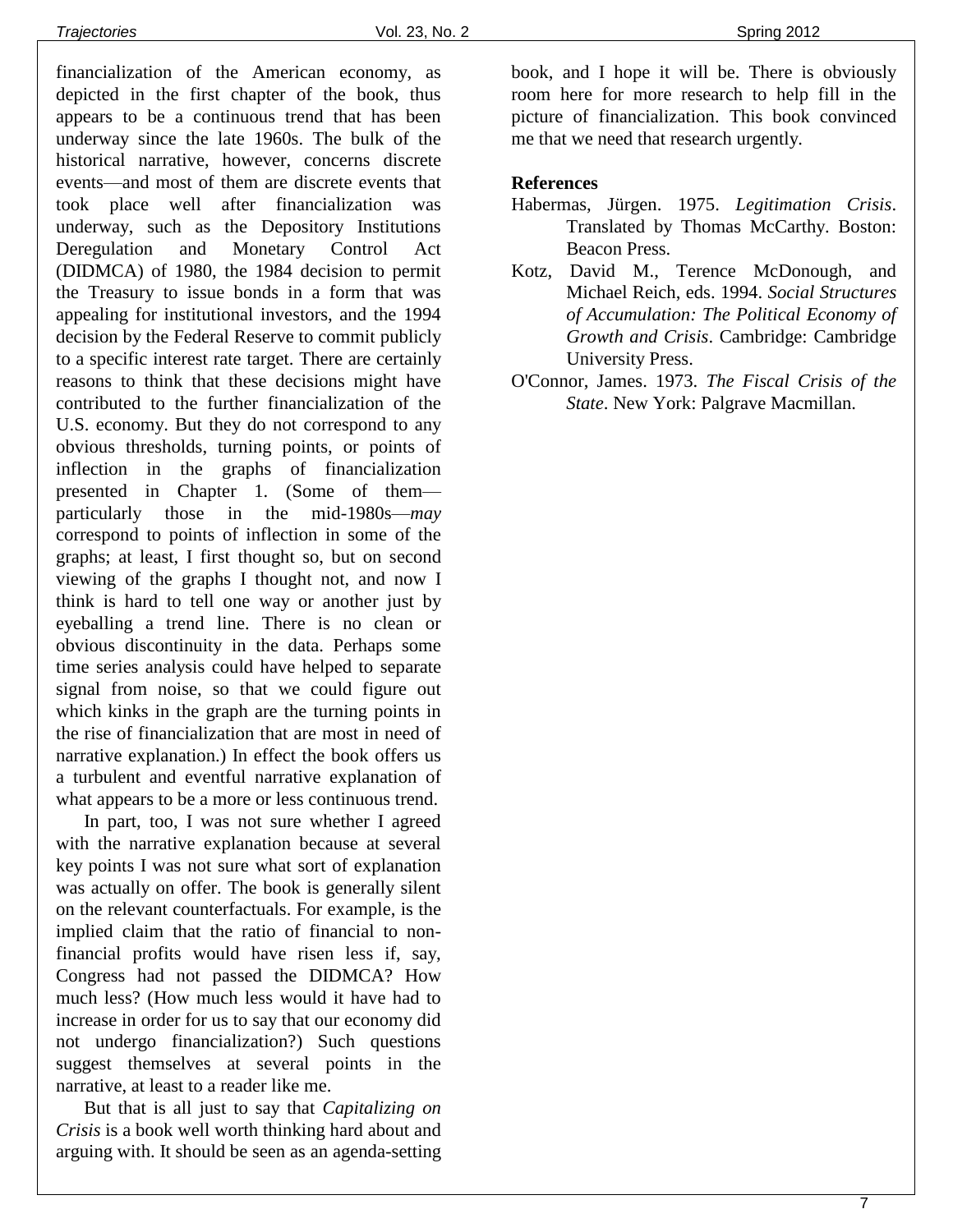

Source: Author's calculations from OECD STAN database (see the text for details).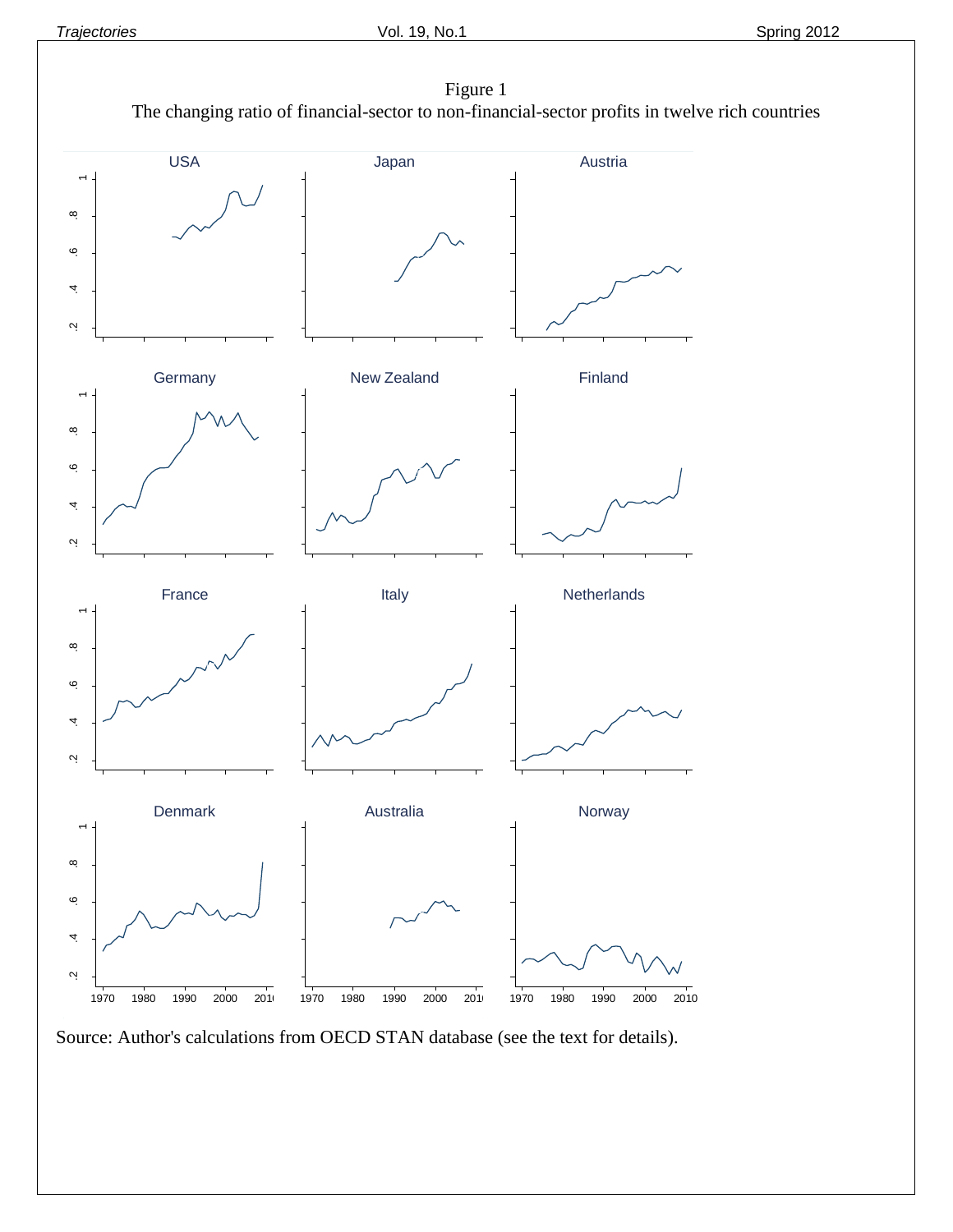*"[T]his is the neatest, most irrefutable, and most definitive empirical demonstration of financialization we* 

*are likely to see."*

# **Comments by William H. Sewell, Jr.** University of Chicago

The first thing to say is that Greta Krippner's *Capitalizing on Crisis* is a splendid book—one from which I have learned an enormous amount. It takes on a controversial, complex, and technically difficult subject and develops a marvelously clear and convincing argument—all in a surprisingly brief compass. Her chapter establishing the quantitative outlines of the financialization of the American economy (which obviously took a lot of painstaking work) is extraordinarily clarifying. As far as I am concerned, this is the neatest, most irrefutable, and most definitive empirical demonstration of financialization we are likely to see.

She then proceeds to use that same laser-like intelligence to trace out the specifically *political* path by which financialization happened—the

legislative, regulatory, and policy decisions that led from the highly-regulated state-steered financial regime of the immediate post-war decades to the deregulated, free-

wheeling, market-steered financial regime that crashed so spectacularly in 2008. She disentangles and anatomizes in succession the piece-meal but cumulatively revolutionary deregulation of the US financial regime from the late 1960s to the early 1980s; the surprising but opportune flood of world capital into the US in the 1980s as a consequence of the Volker shock and its aftermath; and finally, the evolution of the monetary policy of the Federal Reserve toward increased reliance on markets from Greenspan's appointment in 1987 to the onset of the financial meltdown of 2008. The result is a political history of the rise of finance in the United States that is unlikely to be surpassed. It's a brilliant achievement.

I have nothing but admiration for the clarity and persuasiveness of this political story. But I do think that Kripner's decision to concentrate so single-mindedly on the purely American and purely political and regulatory story leaves some important questions unasked and some possibly important connections and contexts underexamined. The rest of my comments will attempt to smoke out some of these unasked or underexamined questions.

Characteristically, Krippner indicates forthrightly what her explanatory strategy will be and contrasts it to previous explanations of the rise of financialization: those that see it as repeating the speculative dynamics that have plagued capitalist economies since the  $17<sup>th</sup>$  century (think of Charles Kindleberger 1978); those that emphasize the development of a business ideology of "shareholder value" (think of Gerald Davis 2009 or Neil Fligstein 2001); and those that see financialization as a repeating phase that characterises periods of declining hegemonies in the capitalist world-system (think of Giovanni Arrighi 1994). The first two she criticizes for essentially ignoring the importance of politics in generating financialization. Krippner criticizes Giovanni Arrighi, who certainly emphasizes the importance of *global* politics in the periodic rise of

> financialization, for being vague about the actual political mechanisms by which financialization comes about. It is these political mechanisms that she aims to supply for the

contemporary American case.

Krippner's strategy is quite familiar to me as a historian. It actually reminds me of the kind of strictly political history that dominated the field when I became a history major, way back in 1961. (At this time, social and cultural history were just beginning to emerge in American history departments.) The strategy of the political historians was to focus relentlessly on the doings of key political actors, bringing in the larger context only when and where it impinged directly on the central story. The result, when well done, was precisely the sort of clarifying and disentangling account that Krippner gives us in this case. It's worth noting that a common theme of such histories—as of Krippner's—is that the historical outcomes are rarely the consequence of any considered plan on the part of any of the protagonists, but rather emerge from the improvisations, blunders, and compromises of actors making the best of unmasterable circumstances. History, this seems to imply, is contingency all the way down, without any clear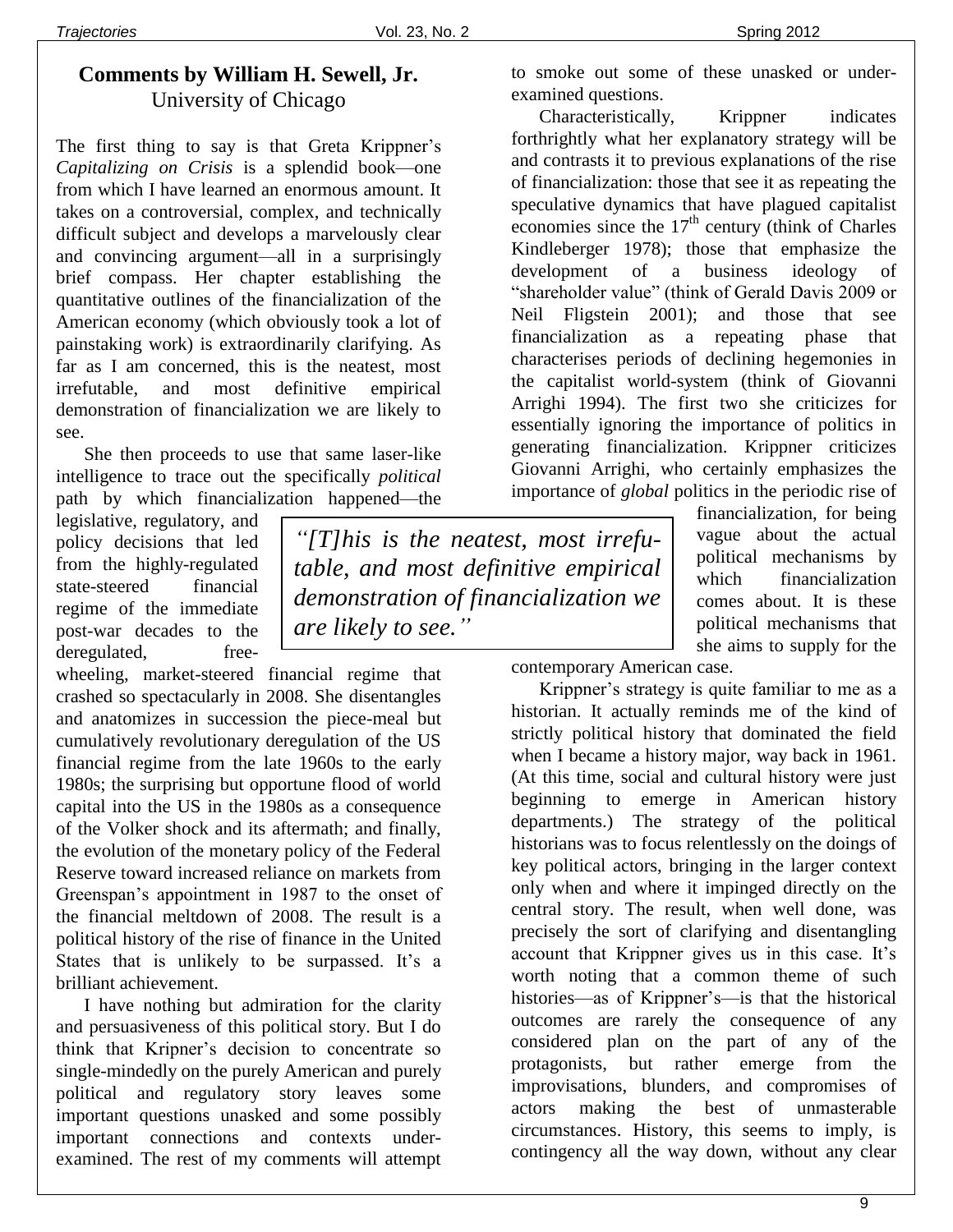direction or generalizable shape. It is a curious irony that a contemporary young sociologist impatient with the grand but all too vague claims of such disciplinary colleagues as Arrighi should turn to exactly the kind of narrow but sharp empirical investigation of politics that made me, as a young historian, wish to reach for the larger theories and generalizations I found in the social sciences. So, following out this unexpected crossing of generational and disciplinary paths, let me suggest some issues, most of them having to do with underlying dynamics of capitalism as a global social system, that seem to have escaped Krippner's political-historical net.

First, I was struck by how often in Krippner's account it was the effects of financial innovations that induced the political actors to change regulatory frameworks. Even in the highly regulated environment of the 1960s and 1970s, such novel financial instruments as certificates of deposit, Eurodollars, securitization of mortgages, money-market funds, or interest-bearing checking accounts seem to be constantly popping up, frustrating the regulators and forcing them to relax one regulation or another. Hyman Minsky (1986), whom I think Krippner dismisses rather too quickly, argues cogently that there is a tendency inherent in capitalism for financial entrepreneurs to continually develop new products that maneuver around existing regulatory frameworks. (Of course, we've been treated to particularly spectacular examples of this undermining effect of financial innovation in the past decade or so.) Although Krippner doesn't emphasize this aspect of her story, on my reading of her text, this seemingly perennial aspect of the historical dynamic of capitalism emerges as a significant driver of the political story she tells.

Second, Krippner insists that financialization was not a conscious creation of her political actors, but rather an unanticipated consequence of their decisions. This is an important corrective to the rather vulgar Marxist accounts of, for example, David Harvey (2005) or Gerard Dumésnil and Dominique Lévy (2011), who assume that it was capitalists who drove deregulation from the beginning. But granting Krippner's point, it seems clear to me that once the initial deregulation got under way, the capitalists who benefited from it used some of their rising wealth to increasingly rig

the political and regulatory system in such a way as to further reinforce their advantage—as Jacob Hacker and Paul Pierson's *Winner-Take-All Politics* (2010) brilliantly documents. If financialization was an unintended consequence of piece-meal efforts to deal with a rolling economic crisis, the creation of the 1 percent vs 99 percent society we Americans now live in was fully intended. (I'd also like to put in a plug for Lévy and Dumesnil as inspired data-hounds. I think they're among the few whose quantitative dissection of recent economic trends rivals Krippner's.)

Third, the world or international context of the American developments drops almost entirely out of sight in Krippner's account, except when some action from outside the United States directly requires the American actors to respond. Thus, Krippner mentions in passing the development of a Eurodollar market, which, in the 1960s and 1970s, made it possible for American businesses to get around the limits imposed on interest rates in US banks (p. 67). But she doesn't tell us that Eurodollars were only one instance of continuing financial innovation going on in European and world financial markets—innovations that were of course beyond the reach of US regulators but that formed a crucial and continually evolving context for American decision makers throughout Krippner's period. Even chapter 3, entitled "The Reagan Administration Discovers the Global Economy," tells us very little about what was actually happening in the global economy. Rather, it emphasizes that the Reagan administration learned—much to its surprise—that foreign (especially Japanese) investors would fund spiraling American deficits once Fed chairman Volker's tight money policy resulted in record high interest rates in the United States—thus launching the debt-fueled bubble economy that lasted right up to 2008. There is, for example, no mention of the dizzying rise of London's City (let alone Hong Kong or Singapore or the Cayman Islands) as a global competitor of Wall Street; no mention of the Plaza accord of 1985, in which representatives of the governments of the US, Japan, the UK, Germany, and France agreed to sharply depreciate the dollar against the Yen and the Deutchmark; hardly a hint that financialization was, by 2000, a characteristic of essentially all the advanced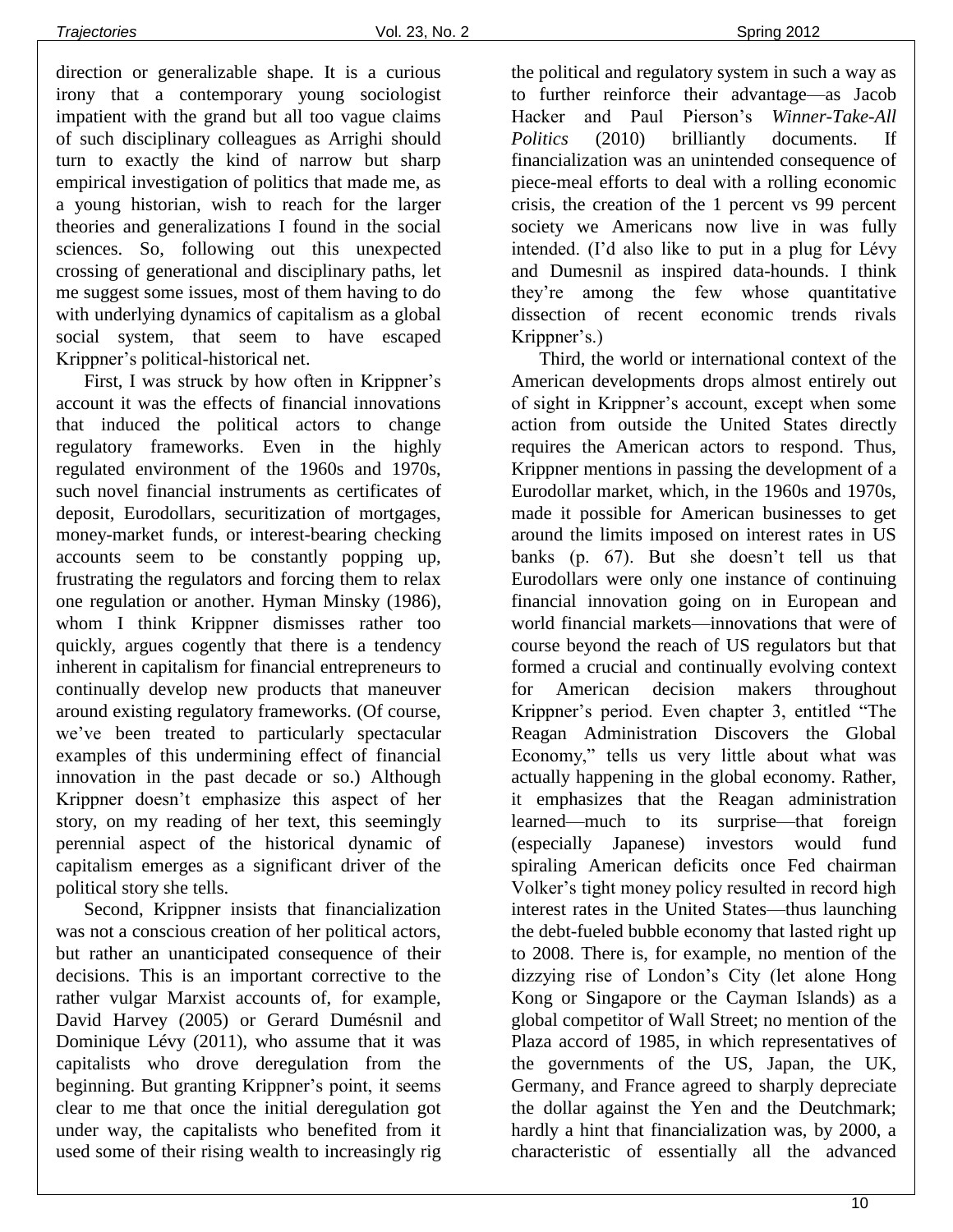capitalist countries, not merely the United States; no discussion of the rise of China and the other "emerging economies," which have so sharply changed the balance of economic and financial power in global capitalism since the mid-1990s.

In her discussion of Arrighi in her introduction, Krippner indicates that she does not "take issue with the *theoretical* argument that financialization is a property of the world capitalist system ...." The problem with this argument, she indicates, is that it operates at too high a level of abstraction, making unclear the actual mechanisms that made financialization possible. Indeed, she affirms that Arrighi's "notion that financialization offered a 'solution' to the crisis of the 1970s is an intriguing idea—and [she continues] *one that directly informs my own research*" (p. 13-4, emphasis mine). This led me to expect that once she had specified the mechanisms of the American case, she would cycle back in the conclusion of her book to Arrighi's argument and give us some account of how her discoveries about the US case might help us to understand better the macro-evolutions that Arrighi traces. But in fact her concluding remarks remain entirely on the US scale—arguing that as a consequence of the 2008 meltdown, the US now must face up to the difficult political choices that financialization postponed for some thirty years, perhaps even forming some version of the "public household" that Daniel Bell (1973) had called for in the 1970s. But as desirable as it would be for the United States to get its public household in order, one wonders how far this would go toward solving the problems that face us and the rest of the thoroughly globalized world we now inhabit.

In sum, I would like to invite Krippner to use her accumulated knowledge of the US case and her laser-like analytical intelligence to say more about four issues: (1) the importance during her period and into the future of the long-standing tendency of capitalist financial systems to produce continuing financial innovations; (2) the successful efforts by very wealthy capitalists since the 1980s to rig the American political and regulatory system to their advantage; (3) the significance of changes in the world capitalist system for her story about American financialization and of American financialization for the dynamics of the world capitalist system; and (4) what the US might be able to do now, both domestically and as the still hegemonic power in the capitalist world, to move the national and global public households in a more positive direction.

#### **References**

- Arrighi, Giovanni. 1994. *The Long Twentieth Century: Money, Power, and the Origins of Our Times.* New York: Verso.
- Bell, Daniel. 1973. *The Coming of Post-Industrial Society: A Venture in Social Forecasting.*  New York: Basic Books.
- Davis, Gerald. 2009. *Managed by the Markets.* New York: Oxford University Press.
- Duménil, Gérard and Dominique Lévy. 2011. *The Crisis of Neoliberalism* Cambridge, MA: Harvard University Press.
- Fligstein, Neil. 2001. *The Architecture of Markets: An Economic Sociology of Twenty-First-Century Capitalist Societies.* Princeton: Princeton University Press.
- Hacker, Jacob and Paul Pierson. 2010. *Winner-Take-All Politics: How Washington Made the Rich Richer – And Turned Its Back on the Middle Class.* New York: Simon and Schuster.
- Harvey, David. 2005. *A Brief History of Neoliberalism.* New York: Oxford University Press.
- Kindleberger, Charles P. 1978. *Manias, Panics, and Crashes: A History of Financial Crises.* New York: John Wiley and Sons.
- Minsky, Hyman. 1986. *Stabilizing an Unstable Economy.* New Haven, CT: Yale University Press.

# **Reply to Critics Greta R. Krippner**

University of Michigan

It's extremely gratifying to have one's work read so carefully by three such esteemed scholars.<sup>1</sup> I am very grateful to have received such perceptive and challenging comments, and I would also like to

÷.

<sup>&</sup>lt;sup>1</sup> Jennifer Klein of Yale University was also a participant in the original author-meets-critics session held at the annual meeting of the Social Science History Association in November of 2011. I am grateful to Daniel Hirschman for valuable feedback on an earlier version of this comment.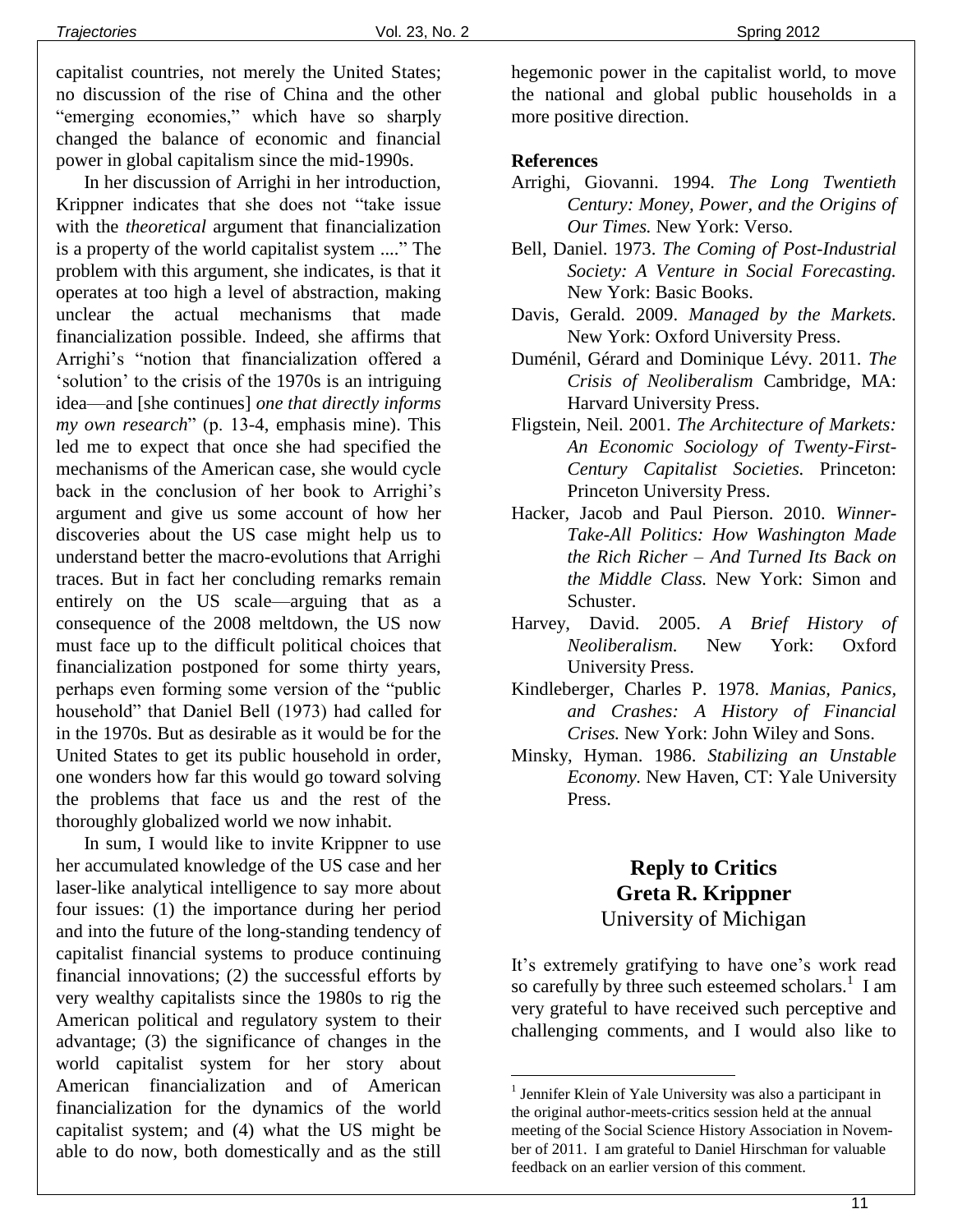express my appreciation to Ho-Fung Hung for organizing this exchange.

This may be one of those things that I shouldn't admit in public, but it took me a very long time to discover what this book is really about and also why I wanted to write it. This makes it extremely stimulating for me to learn what others think the book is about (and indeed to consider what it could have been about had I not written it in the way that I did). But before I engage my critics, I'd like to briefly describe the book's arguments as I've

thought about them during the years I've been working on this project. Of course, it's easiest to note the things the book is not. As Bill Sewell observes, *Capitalizing on Crisis* is not a book about recent transformations in the global economy, nor does it offer a comparative study of

*"It was Polanyi who observed that the attempt to sever the economy from politics in market society was a singular historical departure—a development that made the democratic forms of capitalism that were institutionalized in the twentieth century particularly vulnerable to episodes of crisis."*

÷.

financialization across advanced industrial nations. It is not a book about the class politics undergirding the rise of finance. Perhaps most shockingly of all, it is not really a book about finance, although finance is its subject matter. Rather, this book is about the perennial tensions between democratic politics and market economies, and the way in which attempts to contain if not resolve those contradictions in the late twentieth century launched our society on a path that led quite inadvertently to the dramatic expansion of financial markets, with far reaching consequences that we are still coming to grips with as a society today. While there has been some speculation as to whether I am a Marxist or a Tocquevillian, I think this theme marks me clearly as a Polanyian. It was Polanyi who observed that the attempt to sever the economy from politics in market society was a singular historical departure—a development that made the democratic forms of capitalism that were institutionalized in the twentieth century particularly vulnerable to episodes of crisis.

More specifically, my book argues that the turn to finance in the U.S. economy in recent decades originated in the state's attempts to avoid distributional conflict as the long period of postwar prosperity came to an end beginning in the late 1960s and 1970s. In this respect, the turn to finance—or financialization, the term I use in the book—can be regarded as a kind of successor to inflation. When robust growth in the American economy stalled, inflation initially served to disguise this development, allowing Americans to feel richer than they in fact were and thereby avoiding distributional conflict. But only for a time.  $2$ Eventually, the jig was up, and as

Americans' tolerance for inflation wore thin, policymakers faced the prospect of having to assume responsibility for directly allocating resources between competing social priorities. At each such juncture, policymakers made a fateful choice: they passed this unpalatable task to the market, first by deregulating domestic

financial markets, then by tapping into global capital markets, and finally by innovating new methods of implementing monetary policy that allowed policymakers to conceal their responsibility for unfavorable economic outcomes. In each such case, the political cover offered by the market also involved a loss of control over policy outcomes, unleashing a dramatic expansion of credit, as well as introducing a great deal of

 $2$  As Albert Hirschman (1980) observed, as long as inflation remained at relatively low levels, it served to dissipate distributional tensions. This reflected the fact that inflation created a game of "leapfrog" in which it was never totally clear who was winning and who was losing. For example, a trade union that obtained a favorable wage settlement from employers momentarily secured an advantage, until these higher wage costs translated into higher prices, eroding the real value of the goods and services that the wage could purchase. Once these price increases became generalized across the economy, workers whose real wage had decreased would push for another wage increase, and the process began again. This cycle could repeat endlessly, with each group securing only temporary gains, and yet the sequence of moves and countermoves tended to vent distributional conflict (see also Goldthorpe 1987). Of course, once inflation increased beyond a certain threshold, the consequences of price changes for distributional outcomes became clear, and inflation exacerbated rather than eased underlying social tensions.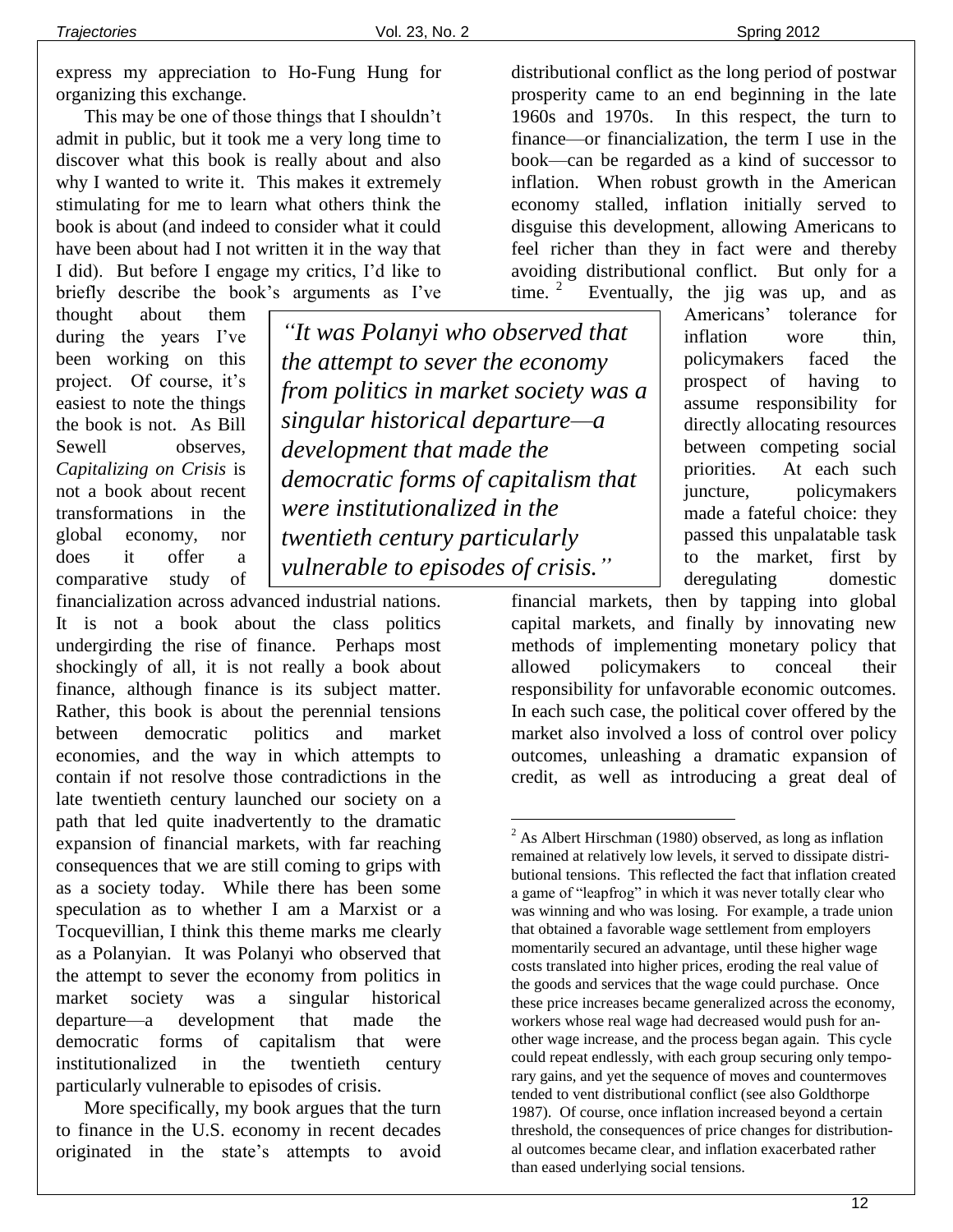volatility into the economy, both of which created propitious conditions for the turn to finance. In this sense, I suggest that the financialization of the U.S. economy was not a conscious policy objective, but an inadvertent result of the state's attempt to solve other problems.

Now, in response to some of the issues raised by my critics, I want to be clear that in putting forward this argument, I offer less an explanation for financialization than an *interpretation* of it. My purpose in the book is not to provide a tight causal account of the financialization of the U.S. economy, and indeed I am skeptical that such an account could be successful. As the growing literature on this subject has made clear, this is a multiply-determined phenomenon involving developments in markets and firms as well as the state actions that are the focus of the book. Given this complexity, Frank Dobbin would like to know how to assess the relative contributions of state policies and changes in managerial practices that have been the focus of most of the literature to date. I will disappoint Dobbin by acknowledging that I cannot conceive of a way to partition the variance between firm, state, and market in a rigorous manner. I'll also reveal my Polanyian colors again by suggesting that even were such an exercise possible, it would perhaps miss the point. While I've trained my attention on the state for purposes of analysis in the book, the actions of state policymakers and market actors were deeply intertwined as financialization unfolded: the changing regulatory environment shaped firm actions at every juncture (and was in turn shaped by them). I tend to refer to state policies as "creating conditions conducive to" rather than "causing" financialization not to be evasive, but precisely to acknowledge this intertwining.<sup>3</sup> In short, my objective is not to argue *against* accounts that give greater attention to developments inside firms than I do, but rather to place such accounts on a firmer foundation by explicitly theorizing the state actions that made the reorientation of firms to

÷.

financial markets in the post-1970s period both possible and likely.

For related reasons, I am not troubled by the lack of a tight coupling between the policy changes that I indicate as most important and the empirical evidence that I present for financialization. But I do disagree somewhat with Isaac Martin's characterization of how the policy changes I highlight line up with the empirical evidence I present for the financialization of the U.S. economy. The book identifies three main policy changes as particularly consequential for the subsequent development of financialization: 1) the deregulation of domestic financial markets occurring over the 1970s and culminating in passage of legislation in 1980; 2) the growing dependence of the U.S. economy on foreign capital inflows to finance deficits beginning in the early 1980s; and 3) the radical change of course of U.S. monetary policy initiated with the so-called "Volcker shock" in 1979. In short, my narrative suggests that the key changes were in the 1970s and early 1980s, which on both measures I develop is consistent with the timing of the beginnings of financialization. Moreover, the most remarkable feature of the data I present in support of financialization is not each and every gyration in the two time series, but rather the evidence for a dramatic change between the structure of the economy in the 1950s and 1960s and the structure of the economy in the post-1970s period. Martin himself acknowledges this reading of the data when he notes that the financialization trend is basically continuous, but he worries that I explain a continuous change by referring to discrete events. I'm not sure I see the problem here: the discrete events I deal with in the book are policy changes that, *once enacted*, had durable effects on the structure of the American economy. In this sense, I do think the historical narrative and the empirical evidence are telling the same story.

Martin also would have liked me to exploit comparative evidence from other national economies in order to make my argument more convincing. While I find Martin's examination of the comparative data on financialization broadly informative, there are a number of reasons why I did not undertake the kind of comparative analysis Martin recommends. One is that the cases are not independent, limiting the usefulness of the causal

<sup>&</sup>lt;sup>3</sup> To avoid confusion, I should note that acknowledging the co-constitution of state and market actions in this manner does not amount to a claim that the *interests* of state policymakers and financial elites are identical. Indeed, I am critical of the lurking instrumentalism that I find in some of the literature on precisely this point (on which more below).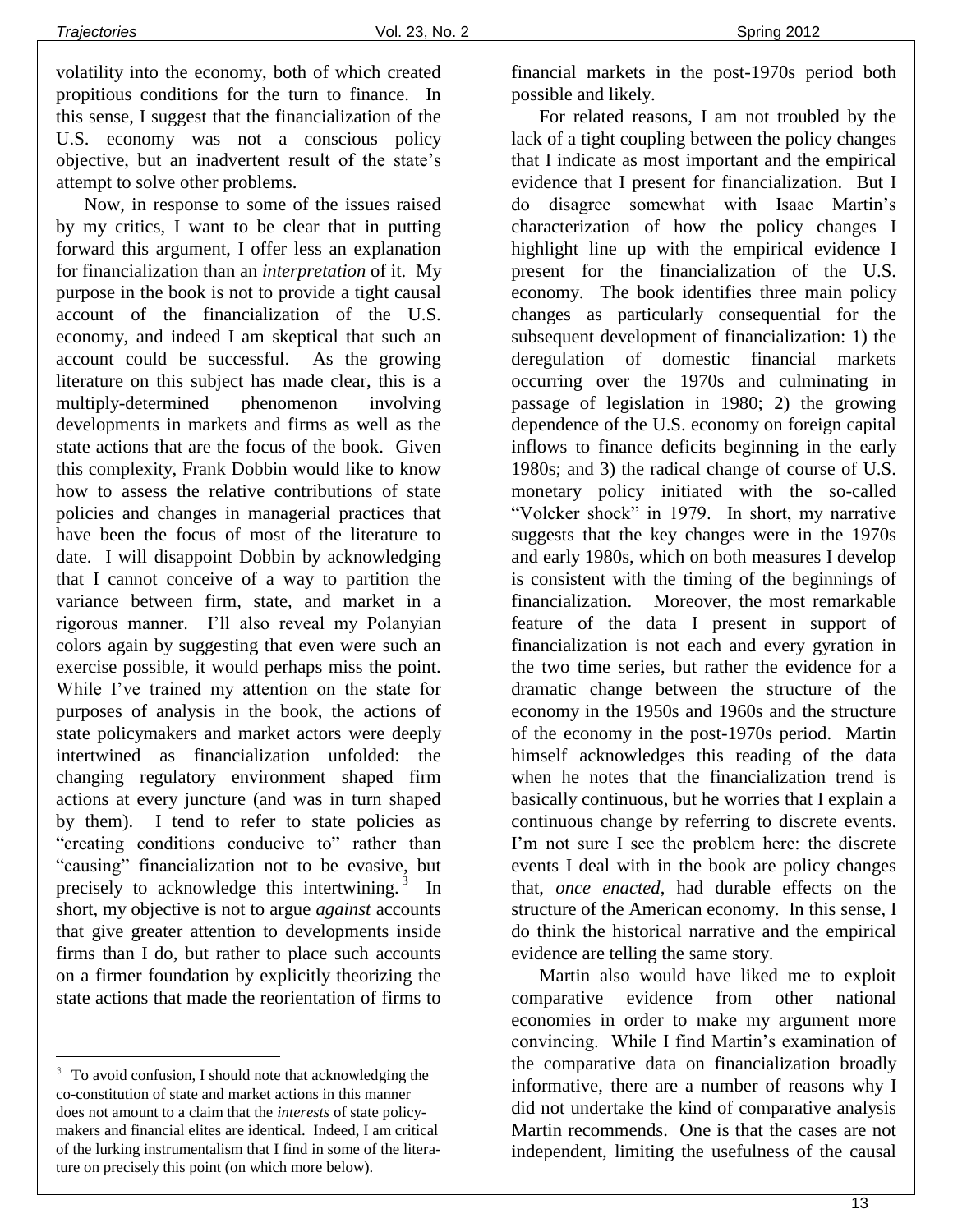inferences that Martin would like to draw in support of my argument from the comparative evidence he presents. In pursuing financialization at home, the United States was reorganizing global capital markets abroad in ways that changed the terms on which other economies were integrated into global financial markets (and here I regret not attending more fully to these issues, as Bill Sewell observes in his comment). There is also the fact that firms in other countries likely emulated highly profitable American business practices once financialization was underway in the United States. Thus, the presence of financialization in other countries need not reflect the same underlying political economy that created conditions conducive to financialization in the U.S. case.

An even more fundamental reason that I did not undertake this sort of comparative analysis, to reiterate what I've said earlier, is that my interest is less in providing a tight explanatory account of financialization than it is in understanding how the turn to finance can be understood in light of domestic politics around distribution in the United States in the decades since the 1970s. For this, comparative evidence would be illuminating, but it would involve not a quick and dirty configuration of cases to test variables, but rather detailed (and admittedly old fashioned *pace* Sewell) historical investigations of the actions of key policymakers and how these actions intersected with domestic political developments. Such investigations I suspect would confirm Frank Dobbin's hypothesis that the particular response I describe to the crisis of the 1970s was a uniquely American one, although I have not myself delved into the relevant empirical materials to be able to assert this definitively. On this score, I can only plead exhaustion and hope that other scholars have more stamina than I!

This brings me to Bill Sewell's comments. Sewell observes, perceptively, that financial innovation is a perennial feature of capitalist economies and wonders why financial innovation doesn't get more explicit theoretical attention as a "driver" of financialization in my account. Sewell is correct that financial entrepreneurs are continually innovating around regulations, and this is indeed part of my narrative. The reason financial innovation remains undertheorized in my account is that to me the important question is not

whether innovation occurs—as Sewell observes, it is a constant—but when and why regulators give up the game, allowing the innovation rather than bringing errant innovators back under the umbrella of regulation. Stated somewhat more pointedly, the critical issue from my perspective is how the inflation of the 1970s—a response to unresolved distributional conflict in our society—made reining in financial innovations occurring during that decade politically unpalatable to regulators. That said, I do wish I had paid greater attention to one innovation in particular in my account—the development of securitization, which in hindsight assumes greater importance than my limited attention to it suggested. I will say that I am confident that had securitization been more central in my narrative, my overall argument would have only been strengthened. In this regard, Sarah Quinn's (2010) carefully researched account of the history of mortgage securitization is congruent with my argument, showing how securitization emerged out of the convoluted budget politics of the Vietnam War, allowing the state to sidestep difficult political choices in the context of a new era of austerity.

Sewell also wonders whether I am too quick to dismiss the role of finance capitalists if not in originating the policies I discuss than in reinforcing them once they were in place. Perhaps. But I think accounts of the rise of finance have often erred in the other direction by overstating the power of the financial sector. This is easy to do if one is looking at the size of campaign contributions coming from Wall Street, which are truly staggering. But what these analyses sometimes overlook is the internal differentiation of the financial sector. The financial sector is not monolithic and internal opposition between various sectors of the industry has in many instances undercut the ability of the financial sector to act as a coherent political actor. Take the repeal of the Glass Steagall legislation separating investment and commercial banking as an example. Repeal of Glass Steagall took over thirty years to accomplish—not because the financial sector did not devote an enormous amount of money to reforming banking legislation—but because investment banks and commercial banks, among other players in the industry, could not agree amongst themselves first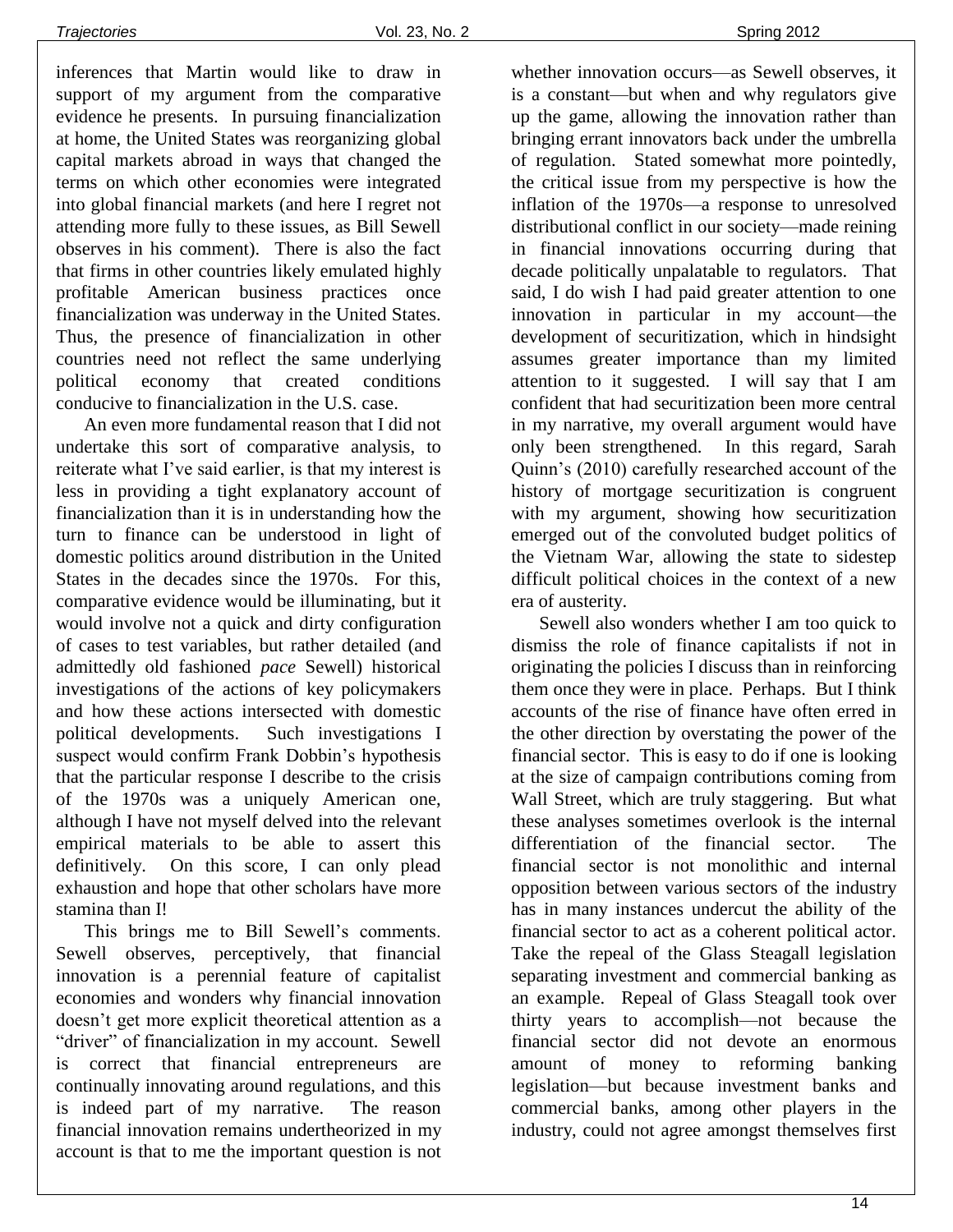as to whether repeal should occur and then how repeal should be implemented.

My point here is not to deny that finance capitalists exert a great deal of influence over politics—I believe that they do, and their influence has almost certainly grown in the wake of the repeal of Glass Steagall. My purpose in writing the book as I did was to write about aspects of financialization that aren't captured very well from a narrow interest-based account. State actors had reasons for pursuing policies that created an environment conducive to financialization that had little to do with pleasing financial executives and everything to do with navigating the tension between maintaining democratic legitimacy and meeting market imperatives. Generally, policymakers have managed these tensions by "pulling forward future resources into present consumption,"<sup>4</sup> whether through inflation, the turn to finance, or other kinds of "sequential displacements," to borrow the term Wolfgang Streeck (2011) uses in his recent article in the *New Left Review*. But all such maneuvers are inherently self-limiting as they do not resolve the underlying distributional conflicts that give rise to these moves.

And so we find ourselves at the current moment confronting a crisis that is perhaps more daunting in its political than in its economic dimensions—as the spread of the crisis from the American mortgage market to Europe's sovereign debt markets makes abundantly clear. What to do, Sewell asks? The solution to our current difficulties, Sewell implies, must be constructed at the global as well as the national level, and I agree. Without a reconstructed international financial architecture that subjects international capital flows to some controls, there is no limit to the size of global imbalances that can build up in the system, fueling credit expansions and contractions that whipsaw national economies. But I would add to this that there is no technical fix, no matter how well conceived, to the underlying problems that led us to financialization. In this sense, an adequate response to our current quagmire requires attention to the normative underpinnings of market society. In particular, we must answer questions about who ultimately will pay the price of restoring weakened

#### **References**

- Goldthorpe, John. 1987. "Problems of Political Economy after the Postwar Period." Pp. 363-407 in *Changing Boundaries of the Political: Essays on the Evolving Balance between State and Society, Public and Private in Europe*, edited by C.S. Maier. New York: Cambridge University Press.
- Hirschman, Albert. 1980. The Social and Political Matrix of Inflation: Elaborations of the Latin American Experience." Pp. 177-207 in *Essays in Trespassing: Economics to Politics and Beyond*. Cambridge: Cambridge University Press.
- Quinn, Sarah. 2010. "Government Policy, Housing, and the Origins of Securitization, 1780 - 1968." Ph.D. Dissertation, University of California, Berkeley.
- Streeck, Wolfgang. 2011. "The Crises of Democratic Capitalism." *New Left Review* 71: 5-29.

÷.

economies back to health, and then questions about who gets what in societies that must live within more finite resource constraints than has been the case in the recent past. If there is a broad lesson here, it is that when markets substitute for politics, we are in trouble.

 $4$  Streeck (2011), p. 12.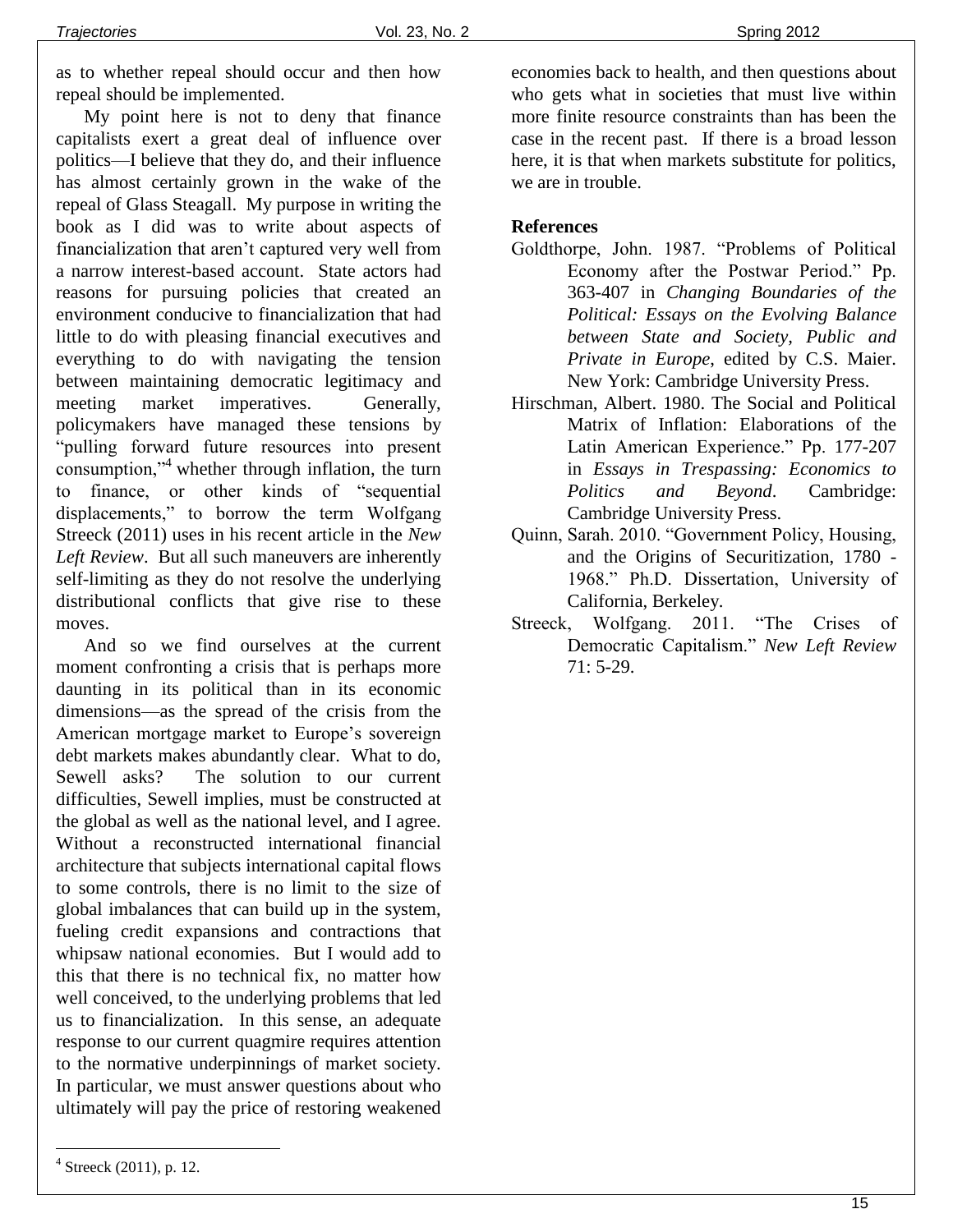# **Book Symposium (Mahoney)**

*Editors' note: James Mahoney's* Colonialism and Postcolonial Development: Spanish America in Comparative Perspective *(Cambridge 2010) was the subject of an Author Meets Critics session at the Social Science History Association meeting in Boston in November 2011. These are the revised comments from Mara Loveman, Nitsan Chorev, Richard Lachmann, and Dan Slater with Jim Mahoney's response. We would like to thank Richard Lachmann for organizing and guestediting the symposium.*

# *Colonialism and Postcolonial Development: Spanish America in Comparative Perspective* by James Mahoney (Cambridge University Press, 2010)

## **Comments by Mara Loveman** University of Wisconsin – Madison

In his advance praise for *Colonialism and Postcolonial Development,* Timothy Wickham-Crowley calls it an "epic of a book." Knowing Jim Mahoney and his previous work, I won't say I was surprised to see this verdict. But it did have the effect of setting my expectations at the outset pretty darn high.

This is an extraordinarily ambitious book. It tackles a huge and fundamental question: Why are some former colonies so much better off today than others? Or put another way: What explains relative levels of development among post-colonial countries? The book aspires to nothing less than developing a general theoretical answer to this question that applies broadly across all cases, while also generating sufficient causal explanations for the particular outcomes of individual cases. The book treats no fewer than 15 countries – all the nation-states that emerged from former Spanish colonies in the Americas – minus Panama, Cuba, and the Dominican Republic – plus, as an extension and preliminary test of the theory, the British Colonies and Portuguese America. The sheer volume of secondary scholarship mastered and synthesized as a prerequisite to the systematic comparative-historical analysis deployed to develop and refine the general theory is frankly rather mind-boggling.

A starting premise of the book is that to explain why post-colonial countries have uneven levels of development today requires locating the causes of their *initial* differences in levels of development (p.8). The focus on initial differences is warranted for the Latin American cases, the book argues, because relative levels of development around the time of independence have been extraordinarily persistent ever since.

To identify the original sources of uneven development in Latin America, the book tackles two primary explanatory tasks: First, it seeks to identify the factors that explain variation in levels of colonial settlement. Second, it seeks to identify the factors that explain variation in postcolonial levels of social and economic development.

In very broad strokes, the explanation for differing levels of colonialism rejects theories that focus only on geographic or demographic characteristics of the colony, on the one hand, or only on the characteristics of the colonizing power, on the other. Instead, the theory focuses on the institutional "fit" between the colonial power and the attributes and institutions of the colonized territory. The explanation for variation in postcolonial levels of economic and social development, in turn, focuses on the interaction between the prior level of colonialism and the political economy of the colonizing power. Through fine-grained comparative and historical analysis, these basic arguments are fleshed out to identify necessary and sufficient conditions for different levels of colonialism under different types of colonial powers, and for different consequences of level of colonialism for subsequent trajectories of development.

The theoretical argument advanced in the book also triggers a rethinking of the historiography of the individual cases. As just one example of this: the analysis of the Argentine case fundamentally revises the standard chronology of Argentine economic and social history, locating the moment of Argentina's economic takeoff relative to rest of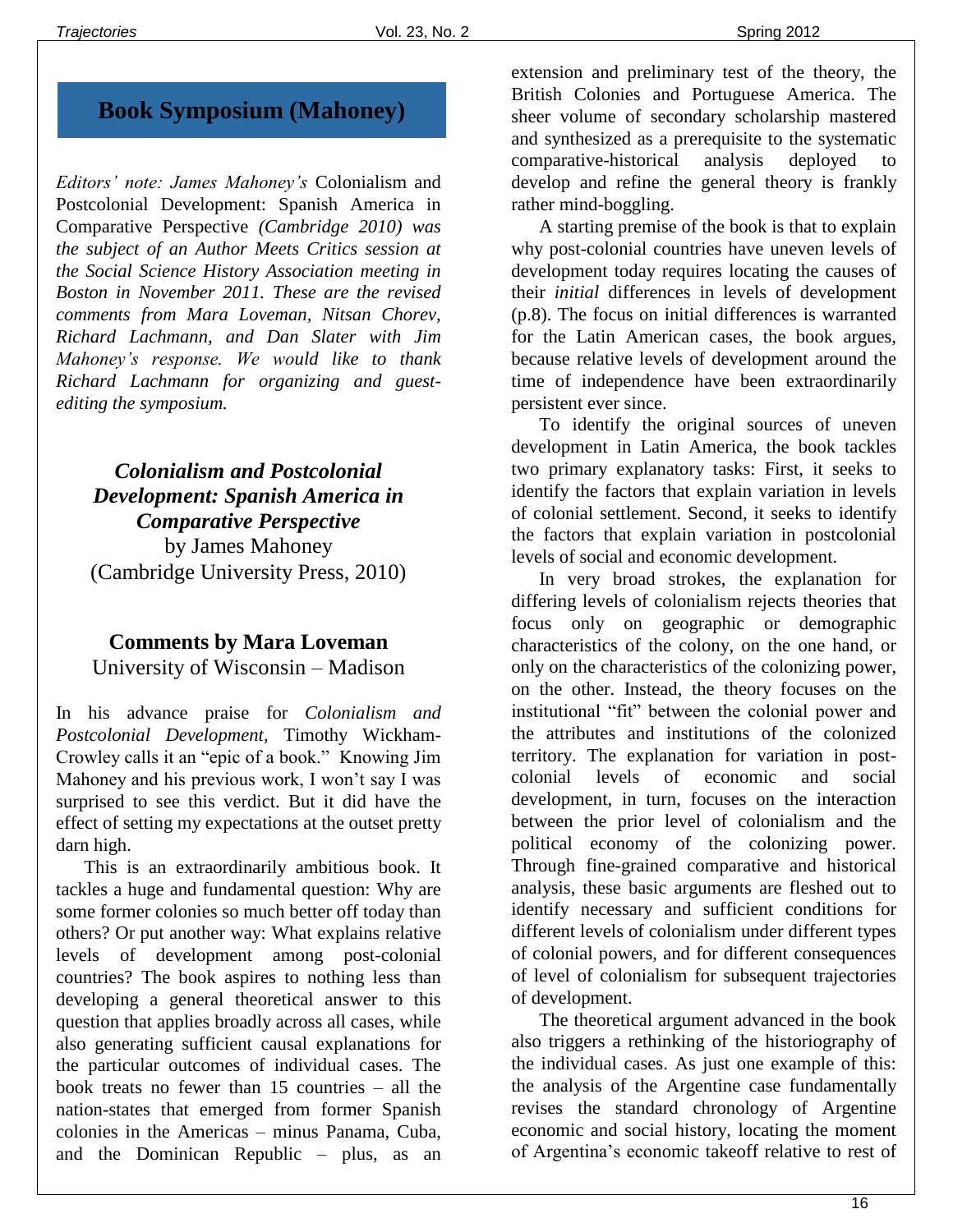the region in late colonial period rather than later in  $19<sup>th</sup>$  century (129). This is quite a significant challenge to the received wisdom about the economic history of Argentina. Yet in the text this is noted more or less in passing; the novel insight is 'tucked in' along the way to development of the general theoretical argument. The stated goal of the book is to develop and test a general theory, not to reassess the historiographies of fifteen countries. But such historical insights should be highlighted as a major contribution of the book nonetheless. There are a fair number of these intriguing and provocative historiographic nuggets nestled into the narrative. (It's almost as if they were deliberately planted there for others to come by and pick them up later, to follow wherever they may lead.) At times the truncation of the historical narratives leaves the reader with curiosities

unsatisfied. But the omission of much historical detail is clearly not an oversight; it's a sign of the author's remarkable restraint.

This restraint was of course critical to the task of developing a *general theory* of the relationship between colonialism and post-colonial

development. Even readers who are wary of the very term 'general theory' will be compelled to acknowledge that the argument is masterfully crafted and difficult to refute. The analysis is clear, parsimonious and compelling. The pieces of the puzzle all fit neatly together (though maybe just a bit too neatly, which is an issue I'll return to momentarily). Counterarguments are identified and addressed. The story is very much path determinant, yet there is room for some historical contingency, especially for a subset of "underdetermined" cases. This is major contribution that changes how we think about the relationship between colonialism and long-run social and economic development.

And yet, some nagging questions remain.

I suspect these are things that Jim has already thought of and thought through in the process of writing this book. In which case, I'm interested to hear how and why he chose to deal with each of these issues in the way that he did.

*"Even readers who are wary of the very term 'general theory' will be compelled to acknowledge that the argument is masterfully crafted and difficult to refute."*

1. Does the theory hold up if you take regions or provinces as cases instead of nation-states? The units of analysis in the models are the countries that came into existence as such after independence (with some borders determined later). Each country is coded as 'core', 'semiperiphery' or 'periphery'. Yet within each country, as recognized in the narrative, you can also identify 'core', 'semiperiphery' and periphery.' Indeed, this is done for the case of Brazil, and in a preliminary way for the case of Guayaquil in Ecuador. It seems like the general model of the relationship between level of colonial settlement and post-colonial development should hold for units smaller than countries. Indeed, wouldn't this be a more rigorous test of the theory than extending it to other empires? Or if not necessarily more rigorous, still a very useful test that could help tease apart the

> institutionalist-materialist causal factors from the geopolitical ones? Was the decision to stick with countries as units of analysis purely a pragmatic decision, driven by the types of data available? Or was the decision also theoretically driven? Does the nation-stateness of the cases

matter for how we understand the links between colonialism and post-colonial development? Put slightly differently, does it matter for the theory that the boundaries delineating the units of analysis are not just geographic/territorial boundaries, but *political* boundaries and political boundaries of a very specific – *national –* kind.

2. A related question is whether the theory presumes or requires us to treat the cases as independent. Is it possible that the relationship between cases at a given moment in time is itself a 'factor' that gets set early on, and then contributes to the stability of the relative positioning of cases thereafter? If we made the relations between pairs or triads of countries themselves the units of analysis, how might the story change? Further, how does the current model equip us to consider the relationships between the cases and other significant actors that are not currently an explicit part of the theory – like the interventionist U.S., which played a much more direct role in shaping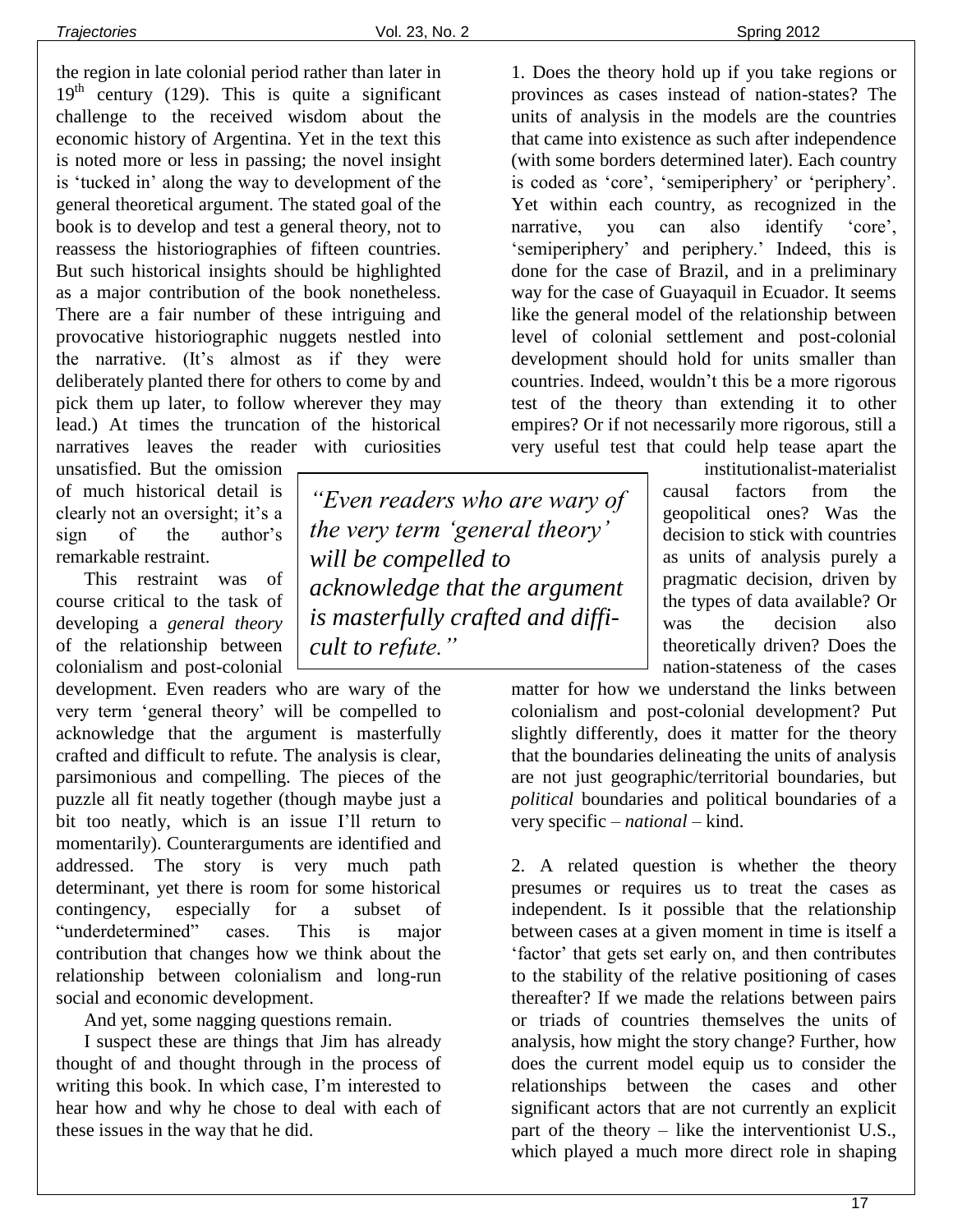development possibilities and cutting off possible alternative trajectories in some countries than in others.

3. What is the role of ethnicity or race in the general theory? In the first stage of the argument, ethnicity is construed primarily as a demographic matter – e.g., a large number of indigenous people in country X at a given moment favors the development of labor-intensive extractive industries relative to more sparsely settled regions. The size of precolonial indigenous populations matters because of what it reveals about relative levels of precolonial institutional development and prospective "fit" with institutions imposed by colonizers. In the second part of the argument, the significance of ethnicity for the theory seems not so much demographic as cultural: it is the cultural gulf between European-descendent populations and indigenous or African-descendent populations (or more directly, the racist disdain of most of the former towards the latter) that puts the brakes on any momentum to extend social development benefits beyond elite sectors of the population. Of course, it's possible for race/ethnicity to play a role in the argument as both a demographic and cultural factor without contradiction. But the different ways of construing the significance of ethnicity for the general theory are never explicitly laid out as such. I'd like to better understand how Jim thinks about the relevance of racial or ethnic distinctions in the Americas for his general theoretical argument. Is it the demography of race/ethnicity that matters as a factor in the explanation of variation in long-run outcomes? Or is it the social organization of culturally different populations, and/or the prevailing ideologies of race, that determine the material significance of demographic conditions for long-term development? What are the underlying processes or mechanisms through which racial or ethnic differences – or beliefs about such differences – play a role in the causal argument?

4. At the end of the day, who are the agents in this story? One of the things I really like about the argument and approach is how collective actors are conceived. I appreciate the historical institutionalist approach to thinking about who the collective actors are in this story and where they come from: "a historically grounded institutional theory of colonialism and development needs to examine how specific institutions and institutional complexes put whole groups of individuals in similar positions vis à vis the flow of resources. From these common positions, collective actors are born. These actors may then become critical forces in shaping productive activity and development outcomes, even long after the demise of the original institutions from which they were first assembled" (p.20). The key actors in the model and their interests do not pre-exist the institutions and social relationships that constitute them. Collective actors and their interests are constituted by the institutional environment. Thus it becomes critical to pay attention to the political economies of colonizing powers at the time a given territory is colonized, because this will decide the kinds of institutions implanted in the colonies (p.23). And critically, the institutions in place – including the rules of the game – will in turn shape the collective actors whose orientations and behaviors determine not only the short run prospects but also, Jim argues, the long-run fate of the colonies.

The pivotal collective actors in the model turn out to be the merchants: it makes all the difference for long-run development whether the institutional environment at the time of colonization constitutes and supports entrepreneurial, free-market merchants (liberal colonizers) or monopolistic, resource hoarding merchants (mercantilist colonizers). I sometimes thought this institutionalist understanding of collective actors wasn't taken far enough. In the model, the character of the merchants – liberal or mercantilist – is determined by the character of the colonizing power at the time. This keeps things neat – there are two basic kinds of merchants. But the reality was likely more messy: the interaction of the colonizing power's political economy and existing colonial institutions would no doubt yield a continuum of hybrid liberal-mercantilist merchants, with varied ties to other elite actors like government office holders, religious authorities, and landed elites, generating competing and sometimes contradictory interests. The dichotomous characterization of the key collective actors in the model does not really seem to suffice.

A second way in which I would have liked the institutionalist conceptualizations of collective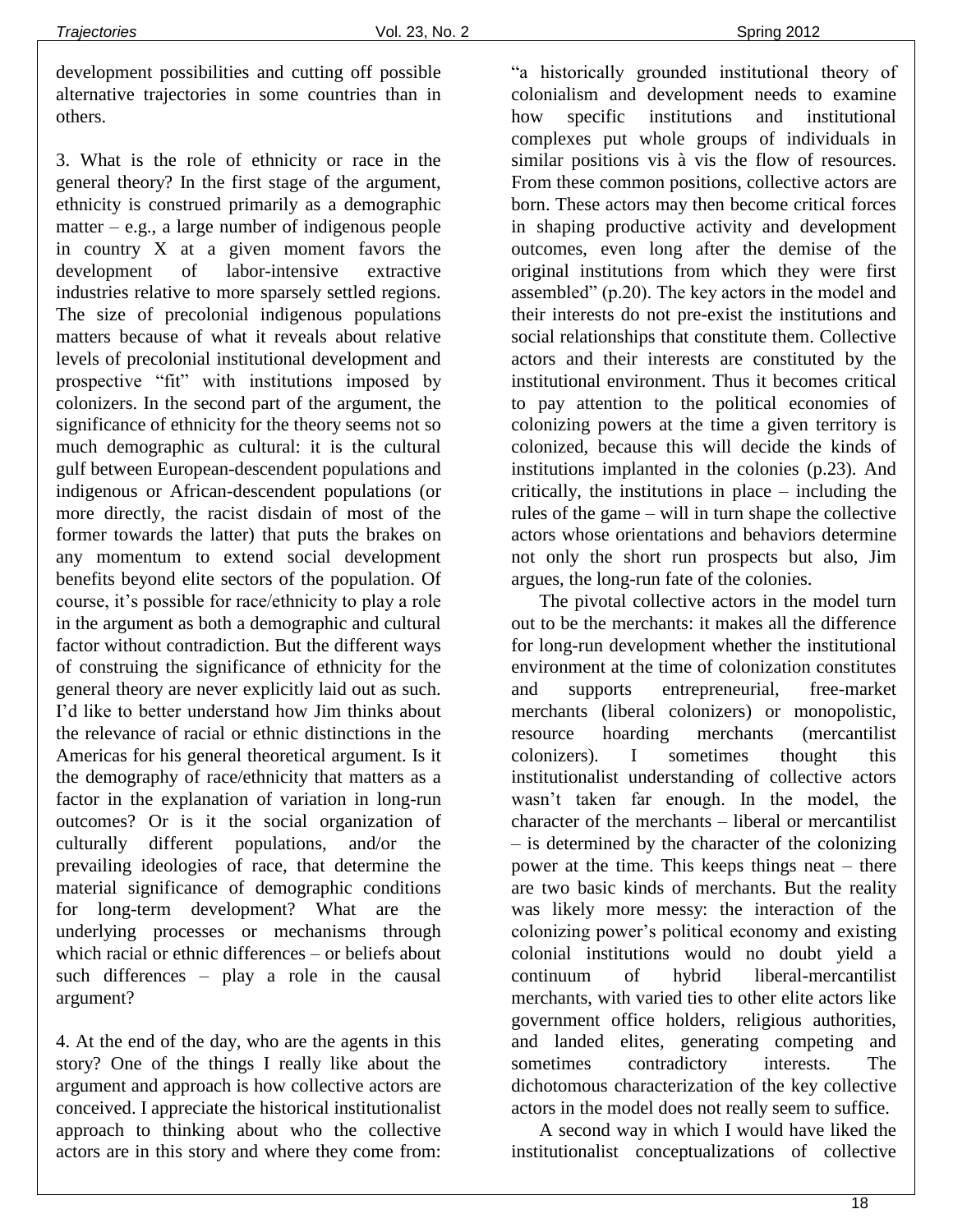actors to go further is in the treatment of the 'subordinate' collective actors: indigenous peoples, and in some cases African-descendents. Jim writes: "The institutional creation of subordinate and elite actors ... is relevant because these were the collective forces who shaped development outcomes later in the colonial period" (54). The exploitative relations with colonizers is understood to *constitute* indigenous communities as collective actors. In contrast to the developmental or obstructionist merchants, however, the subordinated collective actors, once constituted, do not end up doing much 'acting' in the model. They feature more prominently as 'givens' at different stages in the causal story. Though there are a few exceptions, for the most part, they are conceived as one of the factors that constrain or enable the initiatives of the dominant collective actors. Treating these groups as true collective *actors* would entail incorporating consideration of their interests, motives, and outlooks alongside those of the history-making merchants. This could include a more rigorous consideration of how the interests of dominant *and* subordinate collective actors were constituted, at least in part, through interaction or negotiation or conflict with each other. In sum, a more robustly relational conceptualization of collective actors seems a natural and productive extension of the institutionalist perspective adopted for the analysis. Such an extension could provide more leverage to explain variation in levels of social development across countries with large indigenous populations post-independence. Such an extension might also contribute to developing a more satisfying explanation of the ultimate trajectory of 'underdetermined' cases, like Chile, Paraguay and Costa Rica. (The current factor highlighted as pivotal in those cases – war – seems rather ad hoc and insufficient to hold the weight of the argument in that portion of the account).

Again, I suspect Jim has already pondered these issues and made deliberate choices in resolving them. So I raise these questions largely out of genuine interest to learn how he thought about these and related decisions in the process of writing the book. To craft such a powerful, parsimonious and compelling argument out of the chaotic mess of historical reality for fifteen countries over hundreds of years necessarily means many paths were left untaken. I'd like to hear Jim discuss some of the decisions he made as he waded through the massive historiography – how he decided what was foreground and what background, and what could be left out of view altogether. Were there indeed paths not taken? Were there others you traveled down for awhile only to retreat part way (and at what cost)?

I'll finish by quoting an opening line from the preface of the book: "Comparative-historical analysis achieves its potential when it generates new theoretical insights of broad utility *and* novel understandings of particular cases." Jim has shown us by example what it looks like when this potential is fully realized. It is an extraordinary accomplishment. *Colonialism and Postcolonial Development* is indeed an epic of a book.

# **Comments by Nitsan Chorev** Brown University

In *Colonialism and Postcolonial Development*, Jim Mahoney has generated an impressive and novel theory regarding the impact of colonial legacies on countries' levels of development. This is a general theory, but drawing on a plethora of evidence provided by 15 case studies of Spanish colonialism in Latin America, the argument is remarkably sensitive to variation, including the identification of distinct paths of development.

Given the complexity of the theory developed in this beautifully crafted book, this review simply identifies the five central arguments and responds to each of them individually.

First, the type of the colonizing state matters for the prospect of future development. Mahoney argues that different colonial states established different types of institutions, which had a longterm effect on the territories' subsequent economic and social development. Concretely, he differentiates between mercantilist colonialists (like Portugal) and liberal colonialists (like Britain). The type of colonialism practiced by the same state could also change over time. Crucial for Mahoney's analysis, Spain was mercantilist under the Habsburg monarchy, until 1700, but turned liberal under the Bourbons.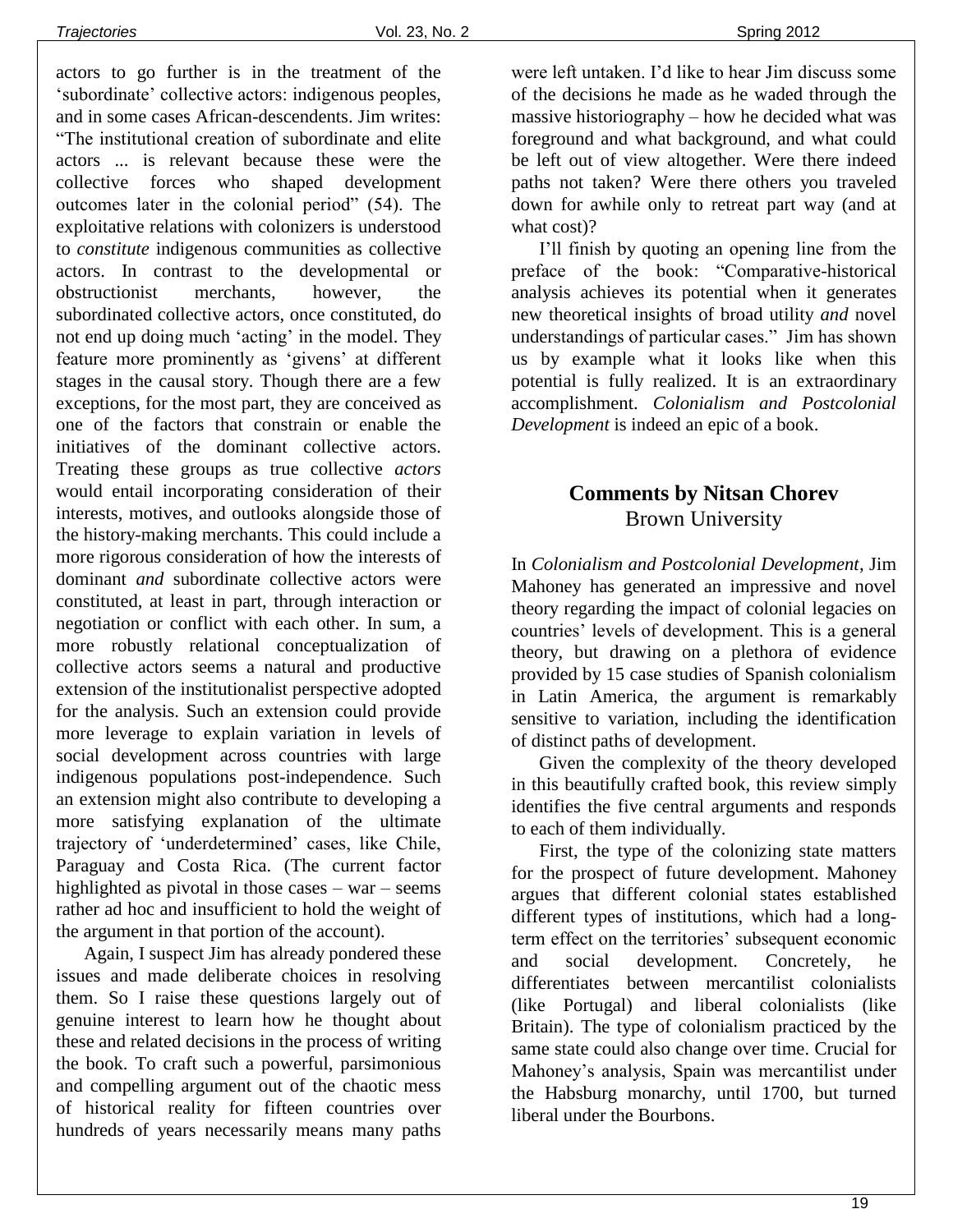Whether a society was colonized by a mercantilist or a liberal colonial power mattered greatly because, according to Mahoney, mercantilist institutions *inhibited* development while liberal institutions *encouraged* development. Mahoney explains that this was not due to the institutions *per se* as much as it was due to the power configurations and elite compositions they created. Mercantilist institutions established merchant and landed elites with vested interests that were in conflict with policies that would encourage development. Liberal institutions, in contrast, created commercial business elites with

vested interests that, on the contrary, supported the needed policies.

Here, Mahoney rightly emphasizes the constitutive role of institutions in making elites and he then assigns the responsibility of historical change to those actors rather than the institutions that have created them. This "bringing the

actors back in" approach is an important contribution to institutionalist analysis. Historical institutionalists argue that institutions make elites; Mahoney adds the significant insight that it requires labor for those elites to maintain their position. This argument could have been further enriched if Mahoney also analyzed the political and economic strategies that enabled the elites to maintain their power over decades, even as old institutions deteriorated and were replaced with new ones. Especially in conditions of failed development, what allowed merchant and landed elites to maintain their domination and not be replaced with (or, in other cases, become) a commercial elite?

Mahoney's second argument is that colonizers did not pay equal attention to all territories when they established these institutions. Institution building was more intense in some places but less intense in others. As a result, colonized societies can be differentiated based on whether they were at the center, semi-periphery or periphery of the colonizing project.

What factors affected the level of colonialism of a given territory, namely, whether it was part of

*"Mahoney rightly emphasizes the constitutive role of institutions in making elites and he then assigns the responsibility of historical change to those actors rather than the institutions that have created them."*

the center, semi-periphery, or periphery? Mahoney shows that one necessary condition for developing institutions at the core was *existing* institutional conditions. Mercantilist colonizers preferred territories with highly differentiated institutions, which made it easier for them to collect tribute and to exploit available labor for resource extraction. Liberal colonizers, in contrast, preferred territories with sparse population and proximity to ports.

The suggestion that the level of colonialism depended on the institutional conditions in place is an important contribution to the analysis of colonial expansion and to economic expansion

> more generally. There is an understandable tendency in the literature to focus either on the characteristics of the external powers (e.g., Spanish vs. British colonizers, American vs. British empires, Chinese vs. Indian foreign direct investment and so on) *or* on the characteristics of the affected societies (e.g.,

geographical conditions, mineral wealth, or size of the population). The interplay between the two dimensions is a particularly fruitful analytical strategy that may resolve many questions regarding diversity in the types of intervention and, as Mahoney suggests, diversity in the outcomes of interventions as well.

Given the theoretical potential of such an approach, it is possible that Mahoney's analysis does not go far enough*.* While referring to the "interplay" between the interests of the external powers and the local conditions in place, the analysis provides little attention to the impact of institutional and other original conditions *once the level of colonialism is established.* The narrative offers, then, less a genuine analysis of an interaction and more an identification of mediating factors that influenced the decisions of colonizers. As soon as colonizers decided on a level of interest in a given place, the colonized societies more or less disappear from the analysis. But it seems likely that the conditions in place have continued to play an independent role in the development trajectory of a territory even after the new institutions were put in place. (Mahoney suggests as much in his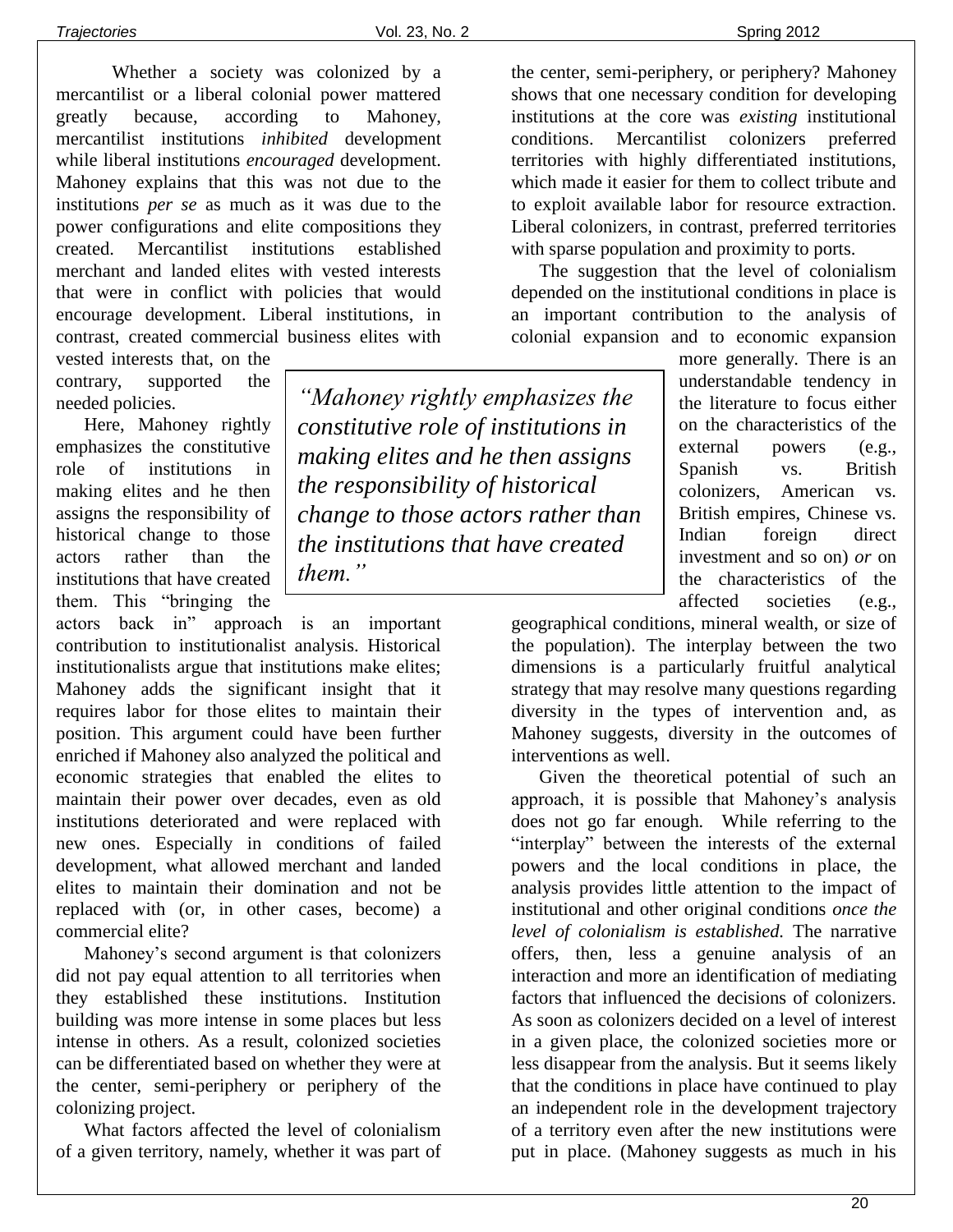analysis of social development, but not in his analysis of economic development, as I discuss below).

According to the third argument, because not all colonized societies experienced the same level of institution building, the negative or positive effects on economic development – themselves based on whether colonial institutions were mercantilist or liberal – were not experienced to the same extent by all societies. Because mercantilist institutions had negative effects on economic development, high levels of colonialism in the core territories resulted in low levels of development. In contrast, low levels of mercantilist colonialism in the periphery kept the possibility of development open. In turn, because liberal institutions had positive effects on economic development, high levels of colonialism resulted in high levels of development. Low levels of liberal colonialism did not have the same development outcomes.

This is a beautifully crafted argument. However, while Mahoney presents it as useful for explaining the trajectory of all colonized societies, independently of whether they experienced low or high levels of colonialism, it necessarily works better as an explanation for cases of high levels of colonialism than for cases of low levels of colonialism. In cases of intense colonialism, the institutions that were put in place by the colonizers created the elites that later determined the trajectory of development. In cases of low levels of colonialism, however, no such institutions were established, and the possibility for development could not be determined by the colonial legacies but was rather left open.

This explanatory imbalance is partly disguised by the fact that Spanish colonialism offers a hybrid type of colonialism, starting with mercantilist institutions and then layering, on top of that, liberal institutions. This means that the fate of some of the colonized societies with low mercantilist institutions was determined by the fact that liberal institutions were later established. It is only in cases in which neither mercantilist nor liberal institutions were established that the possibility of contingency is explicitly revealed. More generally, the hybrid nature of Spanish colonialism means that we cannot really find the possible outcomes of "pure" Spanish cases. (The last empirical chapter, on Portuguese and British colonies, partly compensates for that).

In turn, Mahoney concludes that the presence or absence of wars best explains the trajectory of development in the "contingent" Spanish cases – namely, cases in which colonized societies had low levels of both mercantilist and liberal institutions. There's a surprising theoretical disconnect between the path-dependent and institutionalist emphases of the overall argument and the treatment of wars as an exogenous force. The theoretical framing is already complex, but I still wish that Mahoney incorporated into it a view on the origins of these wars, particularly the role of precolonial and colonial legacies – including institutions and elites.

The fourth argument moves from asking about the institutional origins of economic development to the institutional origins of social development. The analytical distinction between the two types of development as potentially independent of each other is important. I was left with some questions, however, regarding the empirical conclusions. According to Mahoney, social development depends not just on the level of economic development achieved, but also on the size of the indigenous population. The sparser the indigenous population, the higher the level of social development. This argument raises two questions. First, since the size of the population also plays an important role in Mahoney's explanation of economic development, it may undermine his attempt to offer an independent explanation to the origins of social development. According to Mahoney, the size of the indigenous population had a positive effect on the level of mercantilist colonialism, but a negative effect on the level of liberal colonialism. Hence, sparse indigenous populations led both to more economic development and to more social development even if different mechanisms were involved. Moreover, the direct role that Mahoney assigns to the size of population in explaining social development raises the question of whether it is entirely justified to limit this "size of population" factor in explaining economic development to its impact on the type of institutions in place. The second question raised by the argument on social development concerns the actors identified as contributing to economic and to social development, and therefore the mechanisms linking colonialism to later outcomes. According to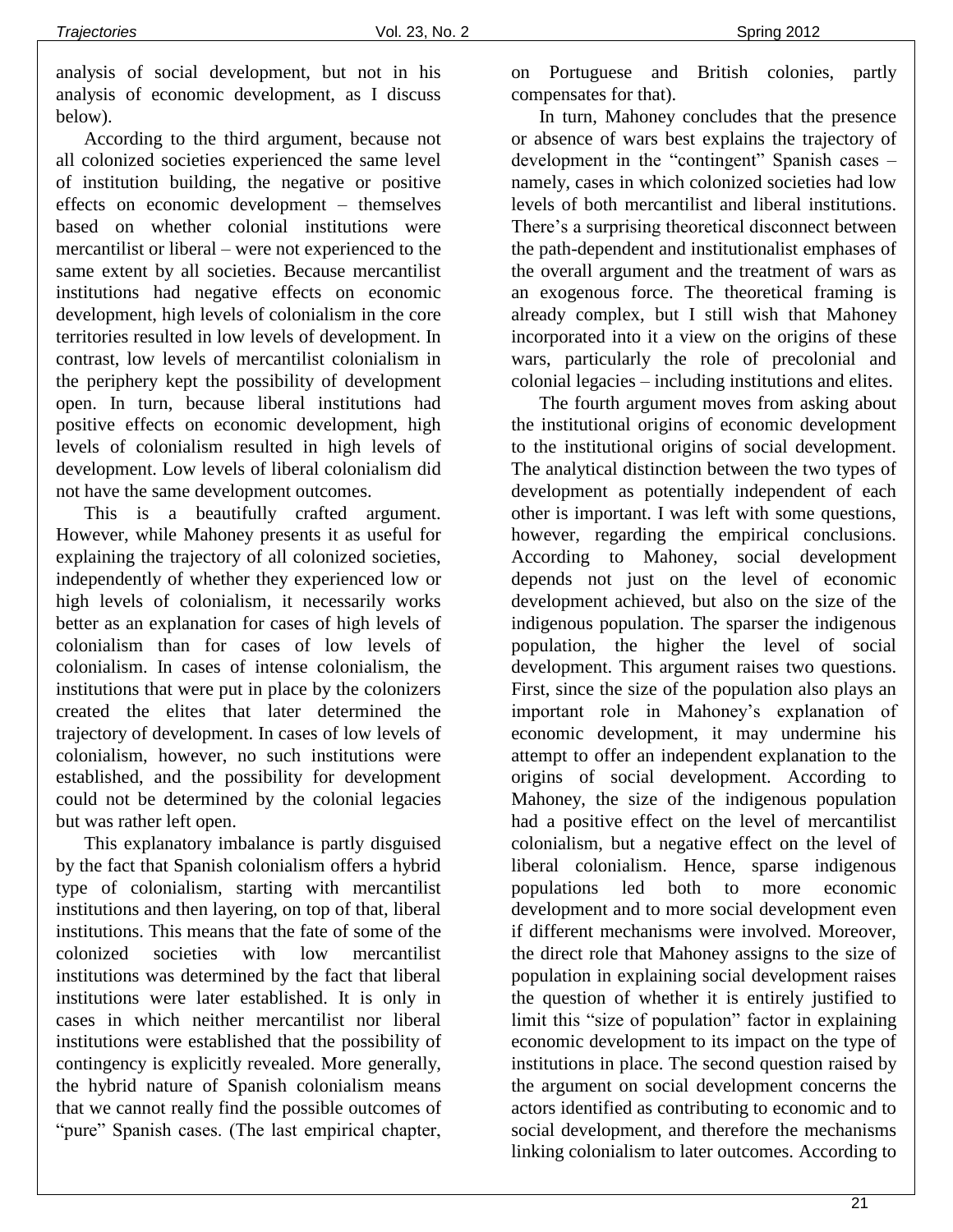Mahoney's account, elite interests explain economic development, while the indigenous population and the presence of ethnic conflicts serve to explain social development. From a political-economic perspective it seems likely that elite interests would have an impact on social development and that the size of the indigenous population, and certainly the presence of ethnic conflicts, would affect economic development.

Finally, according to the fifth argument, the long-term implications of colonial institutions are remarkably enduring. According to Mahoney, the only factors that could lead to change in a country's relative level of economic development are "ruptures" such as civil wars, revolutions, and, at least in the case of Venezuela, the discovery of oil. As I mentioned earlier, Mahoney does not suggest that the endurance of the outcome is due to the endurance of the institutions that made them happen. The institutions in place have certainly changed. Rather, it is the due to the capacity of the elites to maintain their privileged position in the economy. However*,* this "path-dependent determinism" could be questioned. On the one hand, the general argument of the book suggests that colonial institutional arrangements lock countries into a particular level of relative development (although not absolute levels of development). On the other hand, as Mahoney suggests in the conclusion, whether certain institutional arrangements lead or do not lead to a high level of economic development depends on the larger global economic context. So, for example, mercantilism worked during one period, liberalism during a later period, and, following liberalism, state-interventionism was the established road for national economic success. This leads to a puzzle. If states manage to maintain their relative economic position across different types of "global economic contexts," it suggests that states manage to move from one economic strategy to another. This also suggests that if the existing elites stayed in power, they must have transformed their economic strategies or otherwise would not have been able to maintain their relative position in the world economy. This seems to somewhat contradict the notion that the long-term implications and legacies are enduring; certainly it at least requires clarification as to what gets endured that permits countries to maintain their

*relative* economic position but prevents them from changing their *absolute* economic position.

These five arguments offer a remarkably rich way of thinking about colonial legacies as well as the role of exogenous factors in influencing countries' economic and social development more generally. Maybe most importantly, the book suggests that scholars should look at the internal diversity of categories of foreign influence (not all colonial powers are the same, not all empires are the same, not all types of foreign direct investment are the same, etc.) and that scholars consider how even the same type of foreign influence may have different effects at the local level depending on the existing conditions in a given setting. These are important lessons, and a very good reason for scholars, including non Latin-Americanists, to read this book.

# **Comments by Richard Lachmann** University at Albany, SUNY

Jim's book is designed to explain why some former Spanish colonies achieved relatively high levels of development after independence while others did not. His great innovation is to show systematically how the complexity of precolonial institutions affected the nature of colonialism and hence the degree of development under colonialism and then after independence. However, this book does more. It traces the development of each territory colonized by the Spanish through four stages: the social institutions right before the Spanish conquerors arrived, the structure created in the first, mercantilist phase of Spanish rule, the somewhat altered state of colonial government under liberal Bourbon rule in the eighteenth century, and finally the post-independence social order. Jim's careful reading of each country's history led him to the realization that for some countries, most notably Chile and the countries of Central America, there was yet another moment of structural transformation caused by nineteenth century wars. Jim explains how war allowed Chile and Costa Rica to make developmental strides that would not have happened in the absence of war, although in very different ways. In the case of Costa Rica its insulation from wars in the rest of Central America allowed for the consolidation of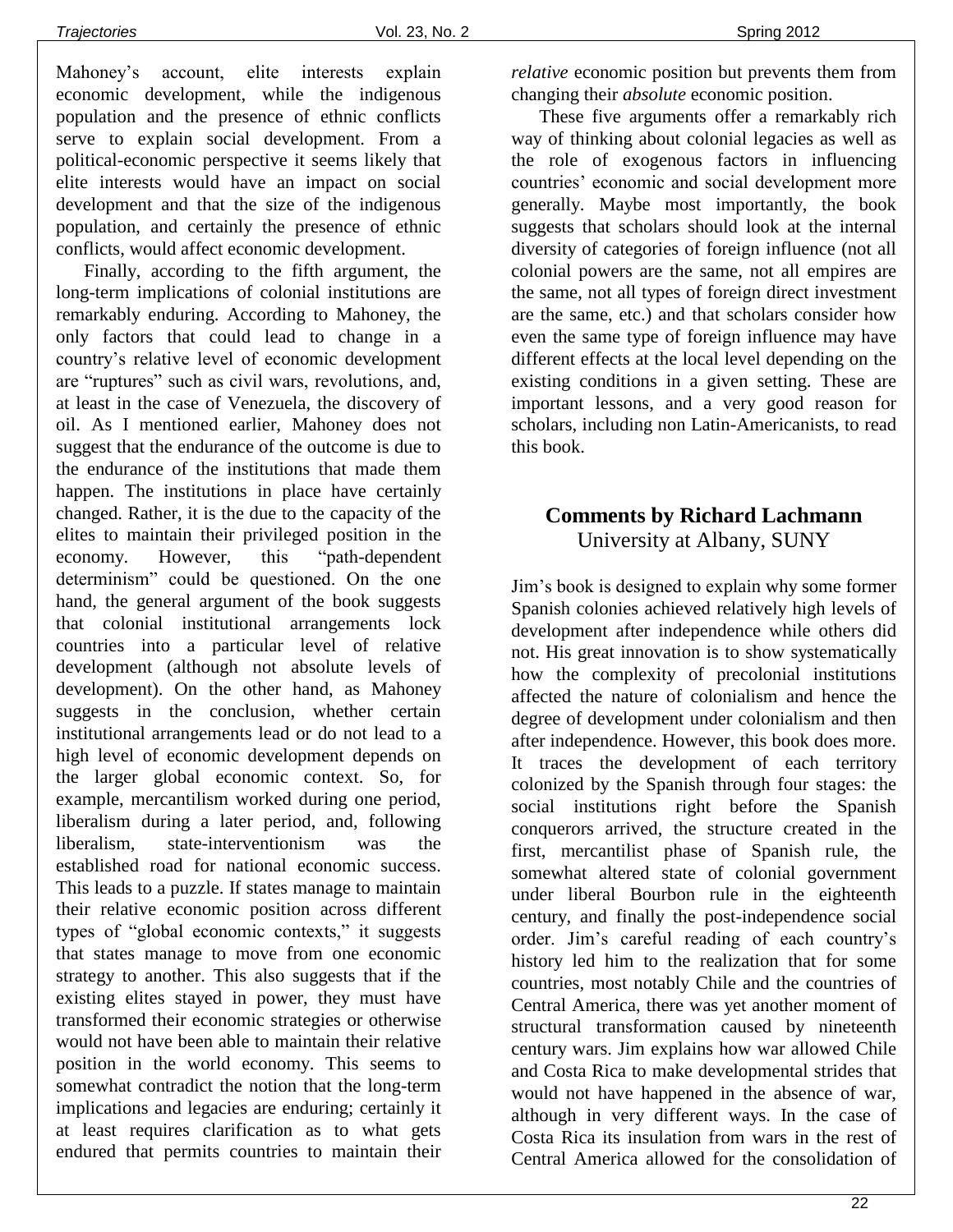liberal government. For Chile war was both an economic stimulus and the way in which it added lands rich in nitrates to its territory. For the rest of Central America war brought reactionary elites to power that retarded economic and social development up the present and into the foreseeable future.

For the other Spanish American countries, their relative positions were locked in after independence. Argentina's famous decline from one of the richest countries in the world in 1920s to its current positions at well below the levels of even the poorest Western European countries is in line with the overall decline of Spanish America in those decades. Argentina and Uruguay remain at the top of the Latin American hierarchy, just where they were 100 years ago. Their long-ago trajectories as Habsburg mercantile peripheries that became core liberal colonies of Bourbon Spain still shape their continental and world positions and their levels of social development.

Jim writes: "Level of colonialism is important in its own right as an outcome to be explained. But in this study, level of colonialism is also of interest as a cause of postcolonial development" (p. 27). I will leave it for others to comment on Jim's analysis of postcolonial development. I will focus on Jim's explanation of levels of colonialism, and especially on his analysis of the transition from mercantile to liberal colonialism.

Mercantile colonialism established a particular type of polity, a system of exploitation that used coercive methods of labor control to extract raw materials (most importantly precious metals, but also agricultural products). The specifics of labor control varied depending on the social structure the initial conquistadors encountered. While the system of rule varied, the ruling colonial elite shared a crucial characteristic across all the colonies: a tight linkage, which in practice amounted to a fusion, of officials, clerics, landlords, and merchants. What varied across colonies was the size of the elite and how firmly they were able to embed themselves in the conquered societies. The bigger, richer, more settled, and more complex the precolonial society, the more deeply the mercantilist colonial elite was able to plant itself. Where the elite was spread thin, as in peripheral Argentina, the Bourbon crown found empty spaces – both geographic and structural – in which it could insert new liberal elites. However, where the mercantile elites were dense neither the crown in Spain nor indigenous peoples in America had any real openings to challenge them.

Here Jim goes a long way to solving the central mystery of colonialism. How did a few thousand Europeans dominate millions of Americans, Africans and Asians? How could Europeans extract resources from and exploit labor in colonies with only the limited number of personnel and relatively weak military forces available? The usual answer, which others have made about British India and Africa, is leverage. Europeans enlisted local rulers to do their dirty work and for the most part relied on existing systems of revenue extraction and labor control. Jim goes well beyond that existing answer, which is presented either at such a general level that it doesn't say much more than the superficial summary I just offered, or is so steeped in the details of a particular case that it can't be used to understand variations among colonies. What Jim has done is find a systematic way to differentiate precolonial societies and use the differences among them along several dimensions to explain different Spanish and, in a comparative chapter, British and Portuguese strategies for controlling the peoples and lands of the colonies the Europeans conquered. In essence, Jim argues that differences among types of colonialism or among forms of imperial rule are made when colonizers arrive at and conquer indigenous peoples. They are not shaped beforehand by metropolitan politics and culture.

The structures of rule created in the first moment of colonization mattered, as Jim shows for subsequent economic development, and also for the room imperial rulers back in the metropolitan capital enjoyed to restructure colonial rule. This matters for the transition from mercantile to liberal colonialism. Jim finds that the stronger the mercantilist rule in a colony, the more entrenched the elite, and the less effect Bourbon reforms had. Only in peripheral regions were the Bourbons able to create new liberal merchants elites that made possible rapid development, most notably in Argentina, which had been only barely colonized under the Habsburgs.

In this way, Jim makes an important contribution to the long debate, among historians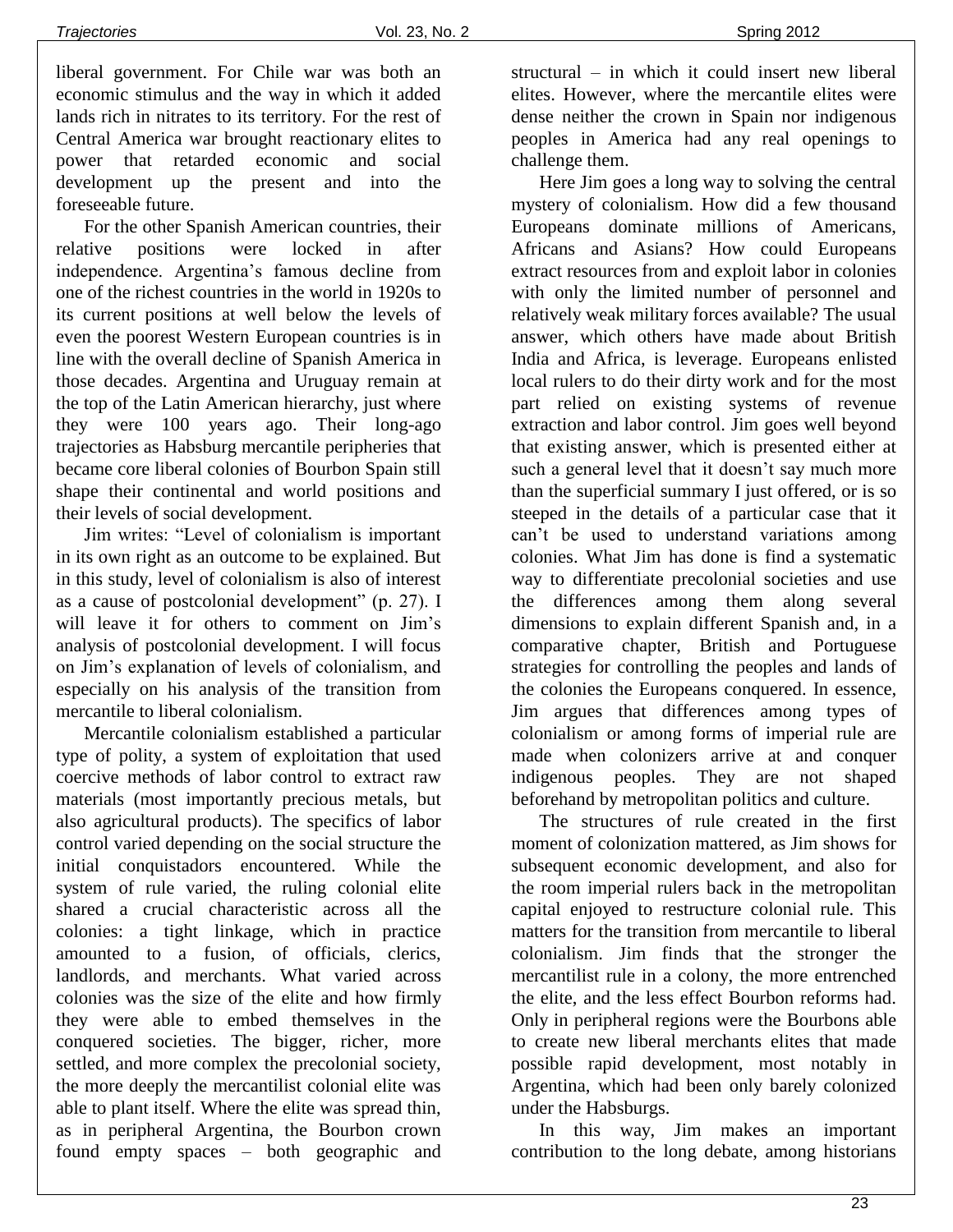of Spain, over how much the transition to Bourbon rule in the 18<sup>th</sup> century mattered. That debate until now has been largely about Spain itself. The dominant view is that liberal reforms didn't amount to much within Spain and therefore had little effect in the Americas. Jim challenges that view. His main argument is that liberal reforms had a varying effect. Where colonial elites were few and far between, and especially where there were not dense complex native polities to which they could connect their rule, the Bourbons back in Spain had room for maneuver. They could set upon new colonial centers, empower new corps of merchants, and stimulate economic development, as in Argentina.

My one criticism of Jim's analysis is that he gives too much weigh to Bourbon bureaucratic reforms. Intendants, as we see in Jim's specific accounts of each colony, had widely varying effects. Their bureaucratic organization, administrative training, and relative incorruptibility in fact accomplished little. Spain disrupted or bypassed old elites less through administrative fiat and more by finding geographic locales where old elites were weak and creating opportunities for new elites to form. Where the old elites were tightly integrated, intendants and new merchants either withered or ended up in business as junior partners to the old mining-landlord-clerical- administrative oligarchs.

This book explains in a more rigorous way than ever before why it is so difficult for lands with dense, advanced polities that were colonized by Europeans to ever escape from a peripheral position. Mercantilist core colonies never could achieve higher economic development because during their time under mercantilist rule, elites were established that could not be eliminated by liberal reforms. Liberalism mattered ultimately mainly for the former peripheries, by creating an opening for a new commercial elite in Argentina. For much of the colonial world, liberalism arrived too late.

## **Comments by Dan Slater** University of Chicago

There are basically three kinds of books in the social sciences. More than 99% of them are what I would call, for lack of a better term, *ordinary* books. And that's OK. These books tell us something new or provide new evidence about some domain of the social world. Luckily the social world is boundlessly fascinating, so a great many of these books make major and lasting contributions in their domain of interest. Even books that don't last long or don't attract much attention add to our stock of social knowledge as we navigate a complicated and tumultuous world. They also allow most of us to find lasting employment in the academy. Thank goodness we have so many ordinary books.

But I want to focus my remarks today on the other two types of books, both of which belong in the less-than-1%. These are truly landmark books, which raise the bar for us all, which are impossible to ignore, and which will rest at the center of our bookshelves and be assigned in seminars for a very long time to come. In case it wasn't already obvious, I would put *Colonialism and Postcolonial Development* (or CPD) in this less-than-1% category, without hesitation. (Not to worry, though. I'm not threatening to unleash an "Occupy Mahoney" movement. This is the kind of 1% that the 99% wants to emulate, not expropriate.) In a word, CPD is extraordinary – that is, extraordinary. My colleagues in this symposium have been telling you at great length why.

I plan to take a slightly different tack here, however. I wish to ask: *what kind* of extraordinary is CPD? In my opinion, the key dividing line among the tiny subset of truly extraordinary books lies in what they strive for. Some strive for *greatness*. Others strive for *perfection*. Even before rereading Jim's acknowledgments, which conclude with an endearing confession of chronic, paternally-inherited perfectionism, it struck me that CPD is as close to a perfect book as I can recall reading. But I want to argue that it is closer to being a *perfect* book than it is to being a *great* book. I also want to argue, however, that – despite the obvious and inconvenient constraint that the book is already in print – it is not too late for Jim to make CPD a greater contribution than it already is.

Rather than distinguishing perfection and greatness in the abstract, let me offer a concrete example. Jim's favorite book, in fact: Skocpol's *States and Social Revolutions*. Looking back, I doubt that very many of us would deny that this is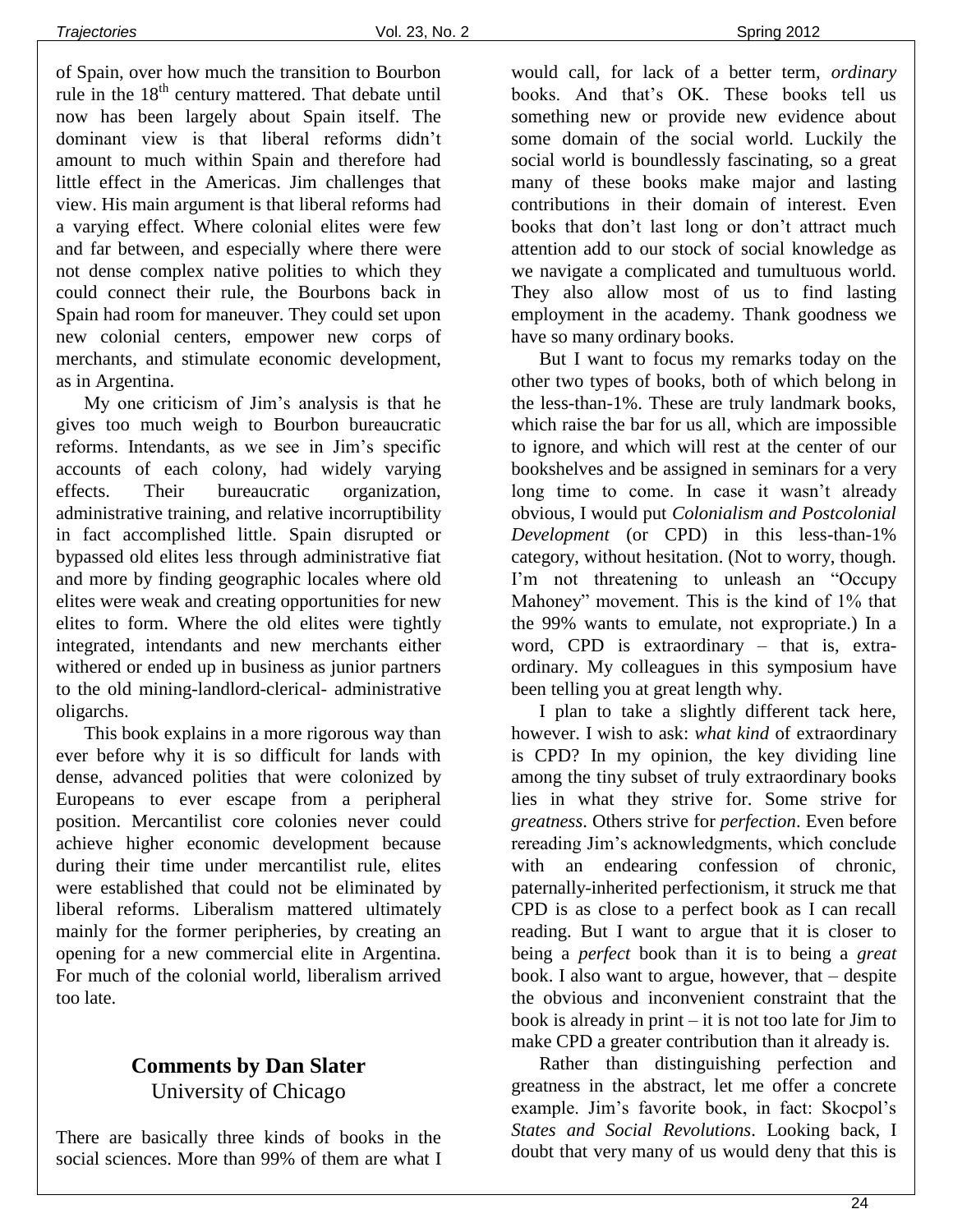a great book – even one of our greatest. It offered a new theoretical perspective on one of the biggest questions of our age, or any age. It made a profoundly provocative argument. But it was also far from perfect. It ignored a lot of important things. It was full of holes and unanswered questions. People couldn't wait to argue with it, to build upon it, or to tear it apart (probably in some cases literally). But nobody could even dream of ignoring it, if they wanted to talk about revolutions. For all its assertive and self-confident tone, *States and Social Revolutions* reads more like the first word in an argument than the last word.

But the book was also stifled by a certain perfectionism. It tried very hard not to be wrong, or to cross into terrains where it might be proven wrong. It set very tight scope conditions around its arguments. Only great social revolutions, only noncolonized agrarian empires, etc. But then something interesting happened. Several things, actually. Iran. Nicaragua. People Power. And rather than bunkering down behind her restrictive initial scope conditions, Skocpol came out to fight – and to play. She extended her argument into new empirical terrains, adjusting but never abandoning her state-centric theoretical approach. She smacked Sewell back when Sewell smacked her, but she also started taking ideology more seriously as a structural variable. This is why I find it more fun today to read her *Social Revolutions in the Modern World*, circa 1994, than her original book, circa 1979. As time went on, Skocpol abandoned the quest for perfection, and in so doing produced a theoretical armature that was even closer to true greatness. (With a fair amount of help from the great Jeff Goodwin, I might add.)

So what about Jim? What about CPD? This book's perfectionism can be seen on every page in its impeccable analytical craftsmanship. It leaves no stone unturned. It modestly accepts the limitations of its central framework. It does not try to convince you that types and levels of colonialism neatly explain much more than half of Spanish America's 15 cases. It "takes sides" at a metatheoretical level, in Jim's insistence that institutions are distribution devices rather than coordination devices (p. 15). But as I will detail in a moment, it does not "take sides," or even totally come clean on whether he thinks one should or should not take sides, on some of the biggest theoretical questions at the heart of his masterwork.

In short, it is not the kind of book that makes me want to yell out: "I disagree!" As Mara Loveman rightly put it, "the argument is masterfully crafted and difficult to refute." Indeed, I am literally unsure whether Jim is wrong about *anything* in CPD. Like Mary Poppins, this book is practically perfect in every way. Yet this perfectionism comes at the cost of avoiding some dust-ups: the kinds of dust-ups that made Skocpol's work on revolutions less perfect but more great. As a result, there is a way in which CPD reads like the *last* word in an argument, not the *first*.

I don't suspect that Jim would intend such a thing. So in the remainder of my remarks, I would like to point to three areas where I would love to see Jim "take sides," or tell me why we have been thinking about "sides" in all the wrong way. To my mind the main and perhaps only significant flaw in CPD doesn't lie in anything Jim says, but in some big theoretical conversations it either elides or misses. In his future work on colonial legacies and development, I would love to see Jim do what Skocpol did, and help us all become more engaged theoretical conversation partners.

The first two conversations relate to development. Development is both a process and an outcome, but CPD primarily treats it as an outcome. Ironically, the "postcolonial development" in Jim's title does not refer to how postcolonial countries develop at all. It refers to the legacies of *colonial* development as a process on postcolonial *levels* of development as an outcome.

This begs the question of why countries develop, in general. In the context of colonial Latin America, Jim sounds an awful lot like Douglass North. Property rights are the key. Liberalism is the answer. Recall Richard Lachmann's big takeaway line, that liberalism simply came too late to most of the colonial world. Considering how much ink and even blood have been spilled over the relative importance of states and markets in national development, this claim is enormously consequential, if it's indeed what Jim means to say. But it's not as clear as it should be, since CPD ultimately embraces a kind of radical equifinality in which markets seem to be the key in the  $17<sup>th</sup>$  and 18<sup>th</sup> centuries, and states seem to be the key in the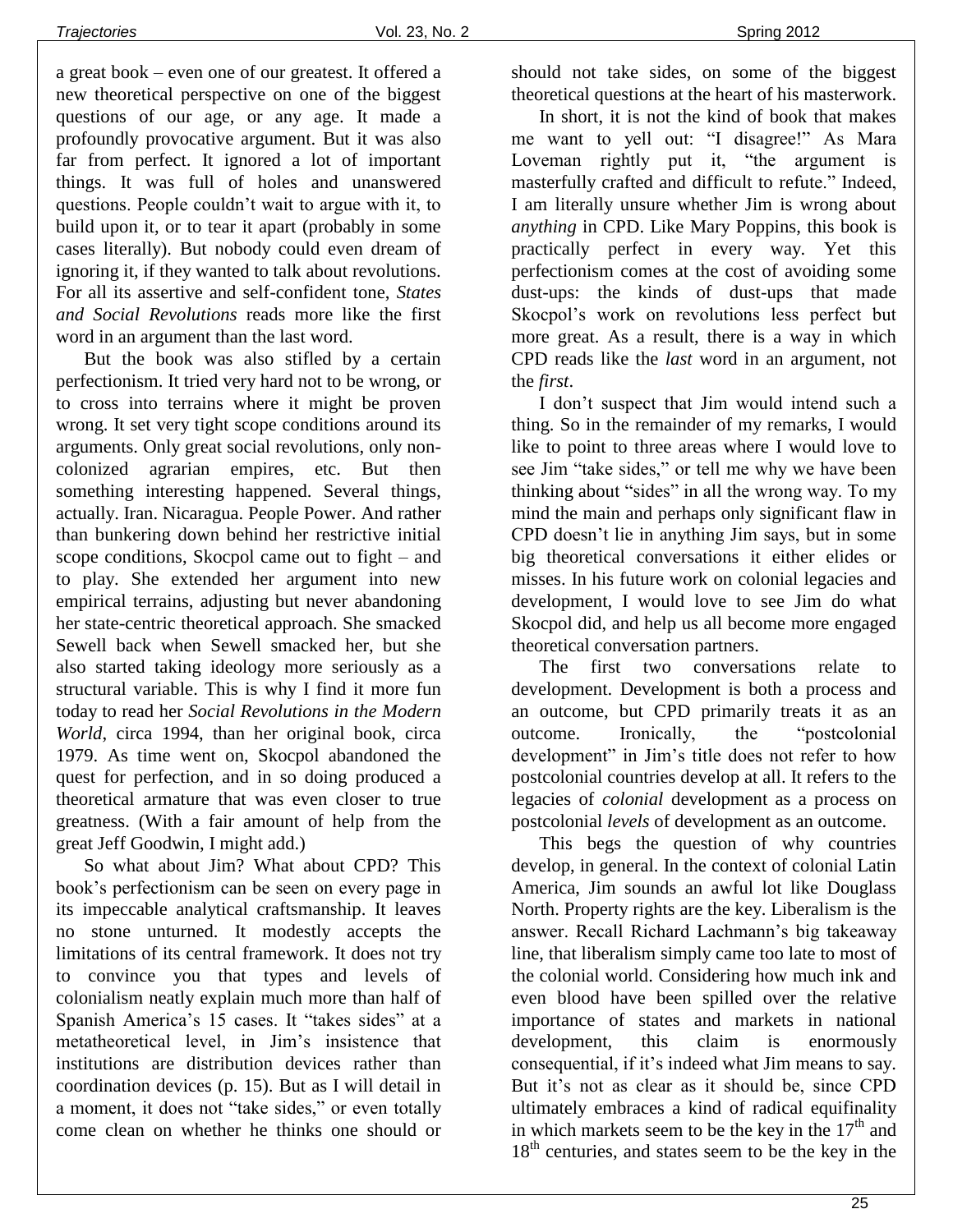$20<sup>th</sup>$  and  $21<sup>st</sup>$ . Would even Gerschenkron draw so sharp of a temporal distinction? In sum, I would love to hear more about how Jim's mountain of historical evidence might prompt us to reassess our theories of property rights, state intervention, and development – by which I mean the *process* of development.

More could also be said about CPD's lessons for theories of the rentier state and "resource curse." Understandably, Jim is more concerned with assessing the direct role of mineral wealth in shaping levels of colonialism than levels of development. But of course there are reams of works (if perhaps no great works) that inquire into the effects of resource wealth on economic

diversification and growth. This exact theme pops up repeatedly in Jim's case studies. CPD cites some of this literature, as it cites North on property rights, and cites an array of scholars on

developmental states. Yet broad citation cannot take the place of deep conversation. Much as Mara Loveman saw "nuggets nestled in the narrative" on particular cases, I saw a similar pattern in how Jim engages with these key literatures. I am ultimately left too unsure whether the Spanish American experience broadly supports, negates, or complicates these theories, and how.

My third and final plea for deeper theoretical conversation is the one I'm most surprised I need to make. So, a quiz question for the reader: what great scholar's "research tradition" did Jim so brilliantly review in his edited volume with Dietrich Rueschemeyer? There were several, but the most memorable is Barrington Moore. No one knows Moore better than Jim. So where is Barrington Moore in CPD? The case studies and even the theory discussion repeatedly invoke the distinction between commercial elites and their anti-commercial landed brethren. Yet I could find Moore nowhere in the endnotes, which number nearly a thousand.

But Moore is everywhere in the text itself. Especially on the point where Jim is maybe most cautious about theorizing, on the "mechanisms of perpetuation" through which developmental legacies persist (see p. 227). By my reading, the key mechanism in CPD is what Jim calls

*"Books* anticipate *objections when they are trying to be* perfect*; they* incite *objections when they are trying to be* great*."*

"entrenched mercantilist actors" (50) or "powerful mercantilist coalitions" (118). If Moore, like Marx, thought bourgeois revolutions required "sweeping away the feudal rubbish," Jim is arguing that development requires sweeping away the *mercantilist* rubbish.

Might this be why war, revolutions, commodity booms, and state power all deflect developmental trajectories? Because they sweep away the mercantilist rubbish? Or to be more precise: they only deflect developmental trajectories *when* they sweep away the mercantilist rubbish? In this light, these additional factors would not be fully alternative explanations to Jim's, but additional historical forces that unleash his core causal

> mechanism. In Nitsan Chorev's terms, this would reduce the "analytical detachment" between his original explanation and these subsidiary claims. Does this unifying explanatory

maneuver make sense, or go too far? I think it could make for a terrific debate.

So, to conclude: Books *anticipate* objections when they are trying to be *perfect*; they *incite* objections when they are trying to be *great*. CPD anticipates brilliantly, but it incites insufficiently, at least for my taste. If Jim's own legacy in the study of colonialism is to transcend the tremendous achievements of CPD itself – as we all must certainly hope and anticipate – there is still ample opportunity for Jim to complement his father Elmer's obsession with perfection with Skocpol's yearning for greatness.

# **Reply to Critics James Mahoney**

## Northwestern University

#### **Historical Explanation and Theory Development: Reply to Loveman, Chorev, Lachmann, and Slater**

"Comparative history grows out of the interplay of theory and history," Theda Skocpol once noted, "and it should in turn contribute to the further enrichment of each." My work on *Colonialism and Postcolonial Development* was written with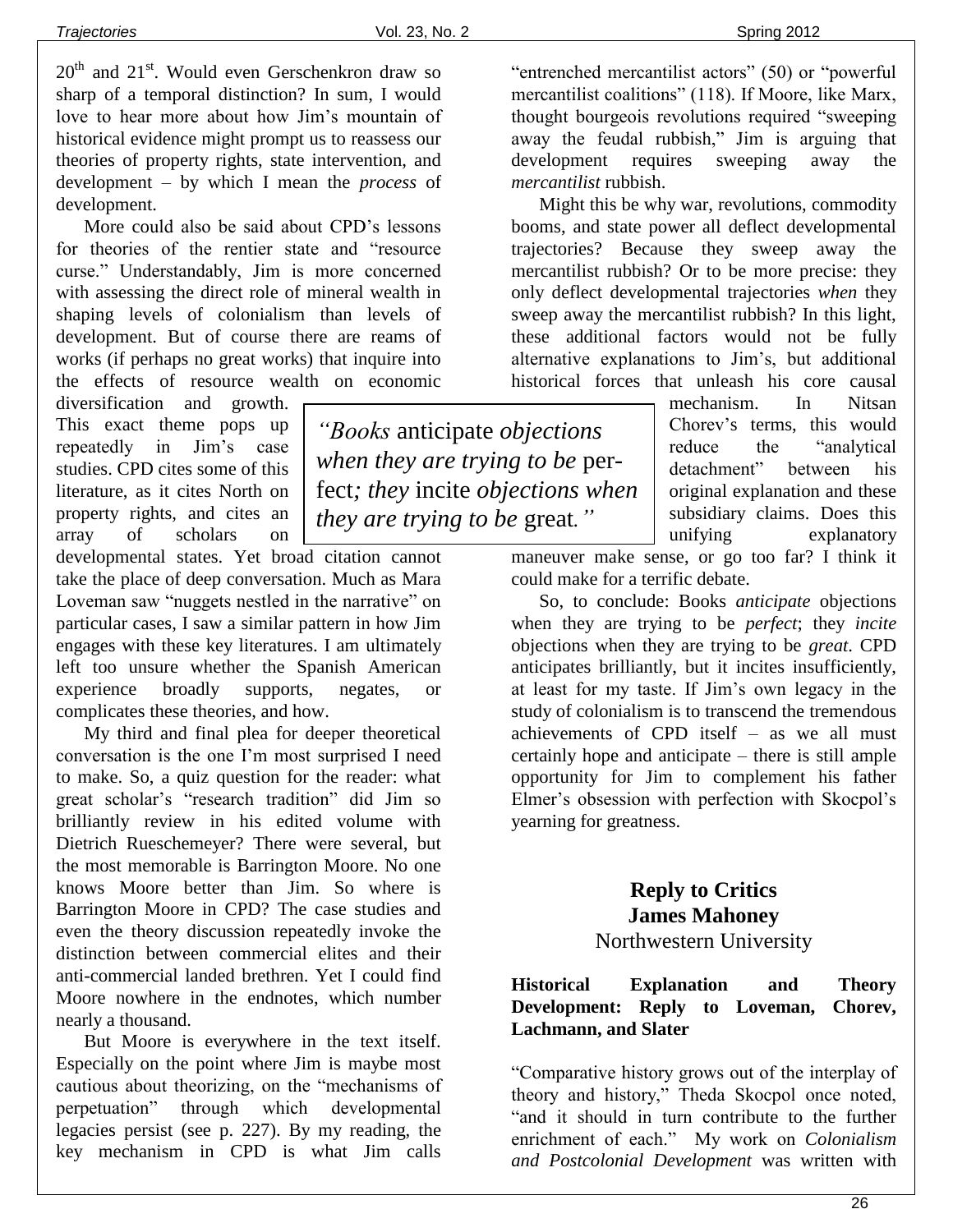the goal of both enriching our general theories and advancing our historical understanding of colonialism and its long-run developmental legacies for particular cases. How well I achieved these goals is the subject matter of the preceding commentaries from Mara Loveman, Nitsan Chorev, Richard Lachmann, and Dan Slater. I am grateful to each of them for sharing their views on the ways in which I have – and have not – succeeded in advancing new theoretical agendas and generating valid explanations of processes of colonialism and postcolonial development as they actually occurred historically.

Mara Loveman provides the kind of comments that an author of a book can only hope to receive. Her discussion of *Colonialism and Postcolonial Development* is sophisticatedly appreciative, and she praises aspects of the book that I like best too. Loveman views the theory as "clear, parsimonious, and compelling," yielding an empirical argument that is "difficult to refute." She applauds the aesthetics and craftsmanship of the book as well as its engagement with vast secondary literatures. She calls attention to and sees as a contribution the fact that the argument "triggers a rethinking of the historiography of the individual cases." She is right that these "historiographic nuggets" were "deliberately planted there for others to come by and pick them up later, to follow wherever they may lead." Bless Mara Loveman for emphasizing the historiographic contribution of *Colonialism and Postcolonial Development*.

"And yet, some nagging questions remain," Loveman writes in pushing me to think more deeply about four questions. Her first question concerns whether the argument holds up at subnational levels of analysis. As she suggests, the individual case narratives make many subnational comparisons. These comparisons are used to explain important variations *within* countries – e.g., northern versus central and southern Mexico; coastal versus inland Ecuador; western versus eastern Bolivia; and interior versus littoral regions in Argentina. I agree with Loveman that a useful further test of the general theory would be to draw on subnational comparisons in a more systematic way than I did in *Colonialism and Postcolonial Development*. I chose to focus mainly on the country level because I believe that national states and the territories they claim to control have been the dominant political units of the international system. In turn, because I was so preoccupied with presenting the argument clearly at this national level of analysis, I did not to call central attention to my subnational findings when developing the theory and summarizing the empirical findings. Rightly or wrongly, I worried that drawing too much attention to the subnational comparisons would lead readers to lose sight of the "big picture," which concerns the cross-national comparison.

Loveman's second question asks "whether the theory presumes or requires us to treat the cases as independent." The *general theory* does assume the independence of cases. The fact that this independence is ultimately a fiction is one of several reasons why I suggest that the general theory is simply a starting point: it must be supplemented with other theoretical principles in the explanation of actual cases. I see the flexibility built into the overall explanatory framework as one of its great strengths. Thus, in the case analyses, I always started with the general theory but then brought in other relevant case-specific considerations (including interrelationships among cases) as needed. I anticipated the kinds of additional considerations that would need to be incorporated with the discussion of theoretical principles in the first chapter.

"What exactly is the role of ethnicity or race in the general theory," Loveman wants to know with her third question. For example, Loveman asks for more discussion of what exactly it is about indigenous people (e.g., their culture, the racist ideologies to which they are subjected, their social organization) that links their relative size to social development outcomes. In my historical account, the fundamental causal culprit is colonial institutions of economic exploitation. Indeed, the precolonial size of the indigenous population was linked to levels of colonialism in the first place because it shaped possibilities for economic exploitation. From large-scale colonial exploitation emerged large-scale impoverished, spatially concentrated, and denigrated indigenous communities. The extreme poverty of these communities was the most immediate source of their "contribution" to poor social outcomes at the national level. But that poverty was a byproduct of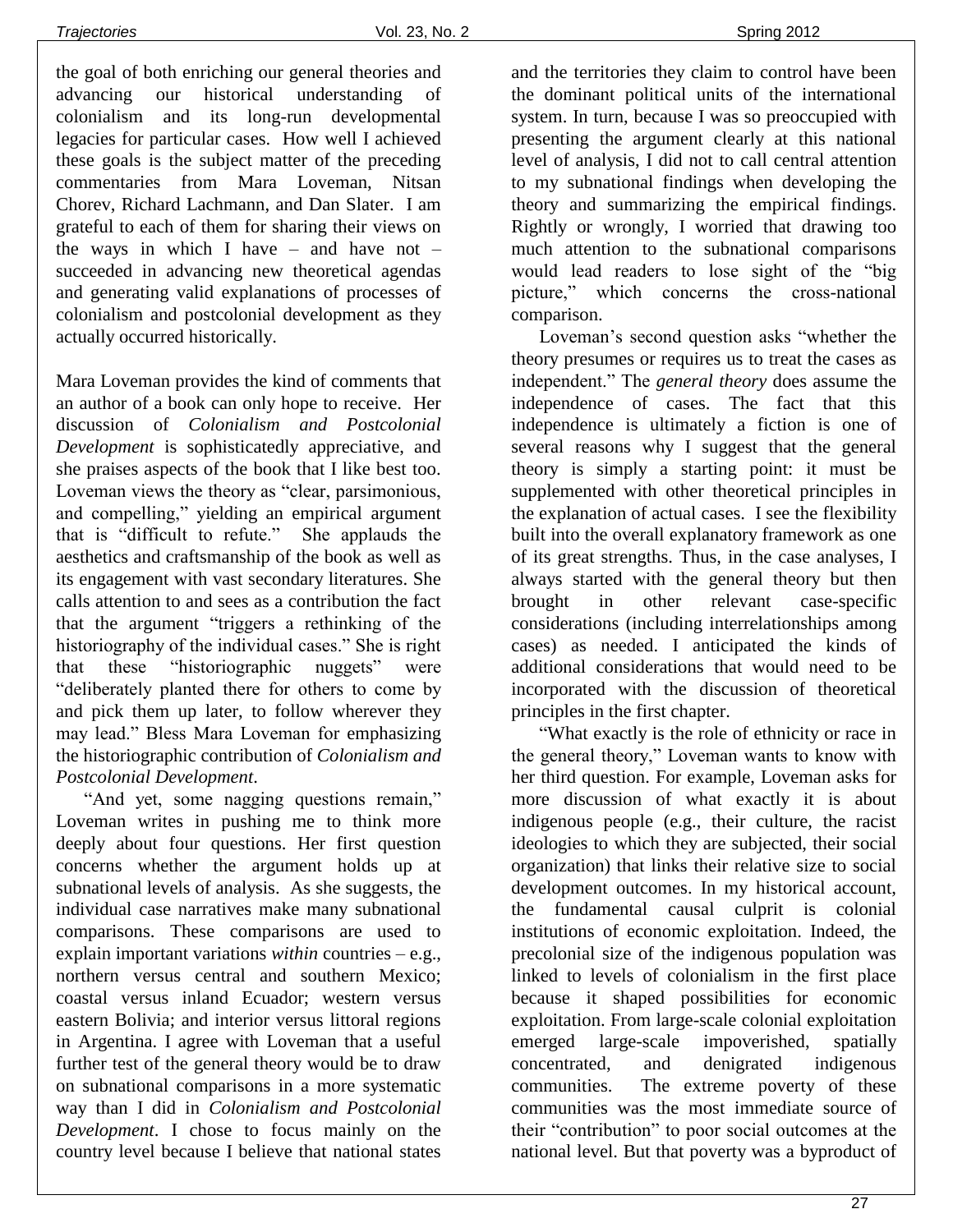colonial institutions, and it was reinforced through a host of other mechanisms, including cultural ones such as racism. A full account of such reinforcing mechanisms was far beyond what I could accomplish in the book. But I think the case narratives offer a starting point for other comparative researchers who want to take up this task.

Finally, Loveman asks about the agency of the main collective actors in the argument: elite merchants and indigenous communities. For the merchants, she worries that a distinction between liberal and mercantilist traders is not sufficient. Yes, I agree that these merchants actually fell along a continuum. In cases where the historiography is especially deep, such as Peru, I was able to make nuanced distinctions about types of merchants. But for many other cases, I lacked sufficient empirical detail to make fine-grained points. As additional historical research is carried out on colonial merchants throughout the region, it may eventually become possible to do more of what Loveman rightly wants. With respect to the indigenous communities, Loveman asks why I did not say more about their interests, motives, and outlooks. My case narratives do feature some of these matters: the strategies used by kuracas when negotiating with Spanish authorities, the motivations of forasteros for leaving their homes, and various techniques of cultural preservation. But I had to work with the existing historiography, which is still disappointingly underdeveloped on this topic for most cases. We need studies of colonial indigenous communities as history makers and not simply history takers for a wider range of regions.

Nitsan Chorev's encompassing and thought provoking comments point to areas where I might have omitted important considerations or should have addressed certain themes at greater length. While Chorev appreciates my discussion of the institutional constitution of elite and ethnic actors within colonial Spanish America, she suggests that I should have said more about the reproduction of those actors once colonial institutions were changed or removed. I certainly see Chorev as setting an agenda for future research. My argument explored the original creation of specific types of elite and subordinate actors and the ways in which they helped bring territories to their initial levels of development. Yet more could and should be said in future analyses about the evolving institutions that reconstituted those actors once they were brought into being.

As Chorev notes, I argue that colonialism was not fate for all territories in Spanish America. Several territories were only weakly colonized, and their outcomes depended on events in the decades that followed independence. I think that Chorev will agree that the general theoretical model anticipates these "contingent" cases rather well (though she may not be pleased that colonial history and the theory allow for such contingencies). The theory tells us when colonialism will bring countries to specific levels of development and when it will leave outcomes underdetermined and open to postcolonial occurrences. For the Spanish American cases in which outcomes were underdetermined, the book presents a supplementary explanation of the nineteenth-century events (especially warfare) that sorted them into different levels of development. With this additional layer of analysis, I try to offer a "complete" explanation of outcomes across all the cases in Spanish America. The supplementary explanation is indeed different from the general theory. But this difference tracks the historical record, and it must be acknowledged if one seeks valid explanation.

Chorev raises other questions about the role of the indigenous population in shaping economic and social development. In my argument, the institutional organization of the precolonial population is a crucial cause of level of colonial institutional implantation. In turn, colonial institutions influence economic development through the constitution of specific elite actors. Chorev argues, however, that the size of the postcolonial indigenous population may have had a major *direct* effect on economic development, especially through ethnic conflict, independent of my mediator variable. Yet I find little evidence for this claim. The effect of the indigenous population on economic performance during the colonial period was filtered through colonial institutions and shaped economic development only indirectly via influence on elite constitution. This reality can be most easily appreciated by looking at peripheral cases such as Honduras and Paraguay, where the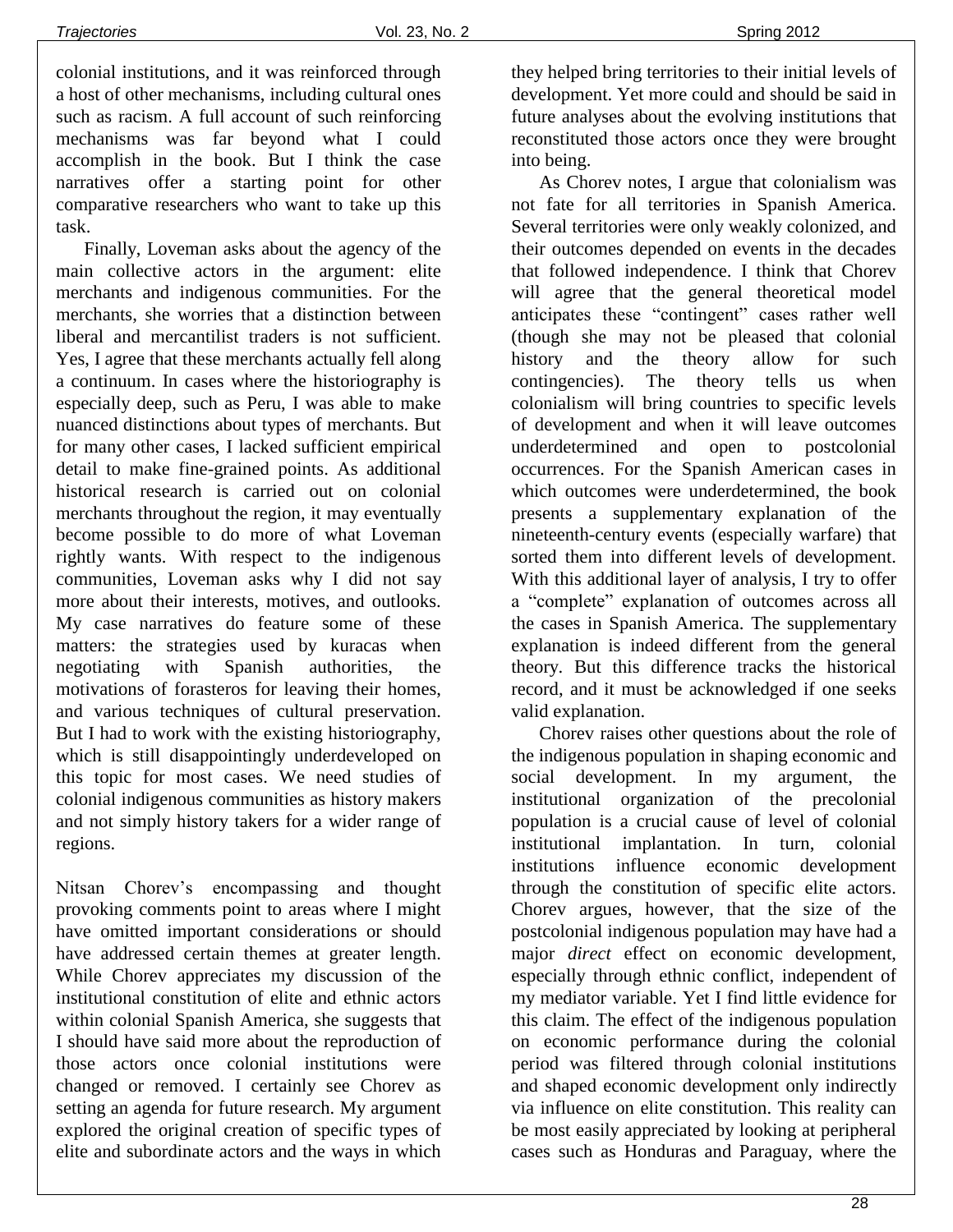indigenous population was small but economic development did not commence for want of the right kind of elite actors. To the extent that the indigenous population and ethnic cleavages had direct development consequences, these effects were manifested mainly in social developmental outcomes (e.g., levels of education, health). Even here, however, the indigenous population was not the sole cause of social development outcomes. Economic development itself – an outcome centrally generated by elite constitution and activity – also mattered in the ways formally summarized in the book.

Finally, Chorev ends by asking questions about the endurance of relative levels of national development despite changing modes of global economic organization. She is correct that I do not offer a fully developed theory of the evolving mechanisms that sustained relative levels of development across time. My goal was documenting this persistence (something that had not been done very well) and then identifying the causes of the initial positioning of countries within the enduring hierarchy of development. Future research on mechanisms of perpetuation can hopefully benefit from this argument and stand on the empirical foundation built in *Colonialism and Postcolonial Development*.

Richard Lachmann's comments address a different aspect of the argument: the causes of variations in the extent to which Spain (and other European colonizers) settled and implanted institutions in their colonial possessions. I am grateful to him for focusing on this part of the argument. For my book is nearly as much about the causes of variations in levels of colonialism as it is about the effects of those variations on long-run development.

Lachmann finds much to like in my explanation of colonial variations, especially the way in which it emphasizes the interactions between the institutions of the precolonial society (i.e., level of precolonial institutional complexity) and the institutions of colonizing society (i.e., mercantilist vs. liberal) as causal determinants. His central concern revolves around my treatment of the political reforms carried out in Spanish America under Bourbon rule. He writes that my account "gives too much weight to Bourbon bureaucratic reforms" in the theoretical discussion

(though less in the actual case studies). The account in the book (see pp. 44-46) follows classic works such as Mark A. Burkholder and D. S. Chandler's *From Impotence to Authority: The Spanish Crown and the American Audiencias, 1687-1808* (University of Missouri Press, 1977) and John Lynch's *Spanish Colonial Administration, 1782-1810: The Intendant System in the Vicroyalty of the Río de la Plata* (Athlone Press, 1958). Any further debate with Lachmann would require exploring the evidentiary basis for his doubts about my empirical treatment. Ultimately, the stakes of this disagreement are not high, since both Lachmann and I concur that the Bourbon reform was crucial mainly for economic reasons, especially providing new opportunities for trade within the New World.

Dan Slater's entertaining but important remarks are built around a useful distinction between the validity/quality of a specific argument (i.e., degree of perfectionism) and the larger theoretical and agenda-setting implications of an argument (i.e., degree of greatness). On these dimensions, Slater argues that my book is nearly perfect but falls short in its greatness. Far be it from me to disagree with him about the level of perfectionism achieved in *Colonialism and Postcolonial Development*. Instead, I will focus on his remarks about the larger theoretical implications of the book.

To make his points, Slater compares *Colonialism and Postcolonial Development* to Skocpol's *States and Social Revolutions*. Skocpol's famous book was unusual (arguably singular) in the degree to which it influenced scholarly debates and set important intellectual agendas in the field. Slater is right that perceived imperfections in Skocpol's work "provoked" many scholars to refute to her argument. He is also right that Skocpol's strong stances on weighty analytic matters put her at the center of the theoretical controversies of the day. No one could afford to ignore Skocpol – and no one wanted to ignore her either.

Although Skocpol's work profoundly influenced me, I never saw myself as writing for the kind of large audience in the social sciences for whom Skocpol's work struck a chord of one kind or another. When I imagined my reader, I am not too ashamed to confess, I had in mind a select set of scholars appreciative of excellence in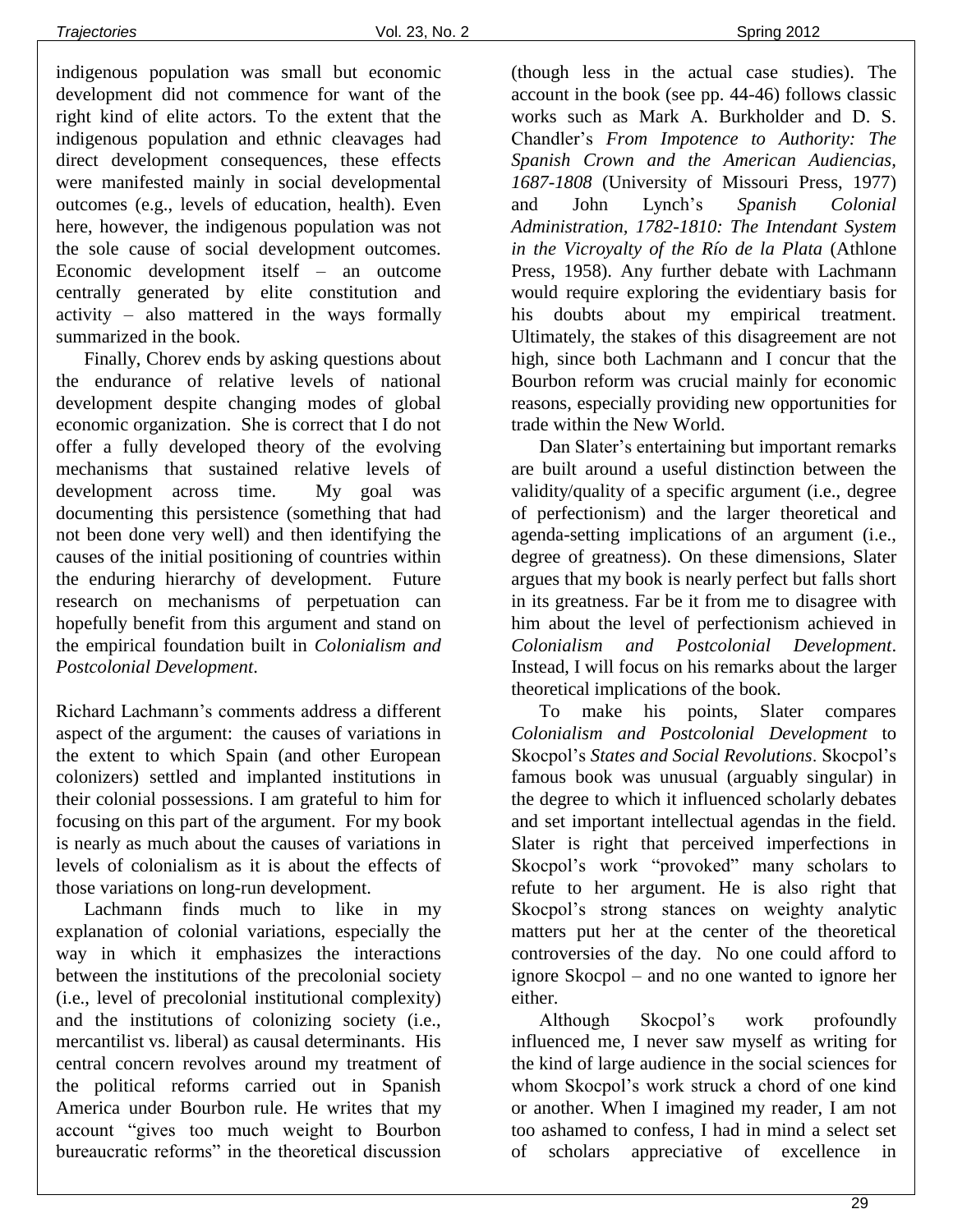craftsmanship and the pursuit of valid knowledge via macrocausal analysis. In Slater's terms, I had in mind scholars who strove for and could recognize perfectionism in the field of macrocausal analysis. I knew full well that this group was a minority within the social sciences. But it was the group who I cared about the most and to whom I wanted to speak most directly. And to speak to them in the way that I wanted, I wrote a book that would not and could not trigger the kind of reaction of *States and Social Revolutions*.

My book, of course, is not without an explicit and extensive discussion of important theoretical

matters. I develop and defend a distributional approach to institutions. I weigh in on key debates about the role of geographic conditions in promoting (or not) development. I take on leading theories of colonialism, including especially

those that have gained influence within the discipline of economics. I offer a vision of stability in relative levels of development not present in the literature. I address issues concerning the historical evolution of the world economy as a whole and its influence on patterns of colonialism and development. Yet my goal throughout is less to provoke debate than to show how certain theoretical literatures can inform principles of analysis that are necessary for the valid explanation of the outcomes examined in my book.

Slater would have liked me to have done even more, and he suggests some literatures that I might have engaged at greater length, such as work on property rights, the resource curse, and Moore's famous argument about commercial elites. It is possible that discussing these and other theoretical literatures at greater length would have increased the market for the book (and thus its "impact"). But given my explanatory goals, I was not mainly speaking to the issues addressed in these additional literatures. And utilizing them was not crucial for

*"The legitimate targets of the past are today nothing more than artificial straw men."*

the development of the theoretical principles that drove my main argument (though I concede that Slater is probably right that I should have discussed Moore at greater length). In macrocausal analysis, one must resist the temptation of addressing issues and controversies that are really only tangential to the explanatory goals at hand. While avoiding these temptations may come at the expense of theoretical impact, it is essential if one seeks maximum results on Slater's dimension of level of perfectionism.

When compared to my book or any contemporary work of macrocausal analysis,

Skocpol's *States and Social Revolutions* enjoyed important opportunities in terms of being able to shape the theoretical landscape. For the literatures that she had to engage were  $-$  by today's standards, at least – "big but easy targets": intra-societal

modernization approaches to the international system, pluralist and reductionist Marxist views on the state, and an array of simplistic, ahistorical theories of revolution. Skocpol chose not to engage directly the sophisticated comparative-historical arguments about revolution of the time, such as Moore's *Social Origins of Dictatorship and Democracy* (1966) and John Dunn's *Modern Revolutions* (1972). She could avoid this engagement because these comparative-historical works were not the leading theoretical orientations in the 1970s. But I had to work – as we all have to work now – in a post-*States and Social Revolutions* environment in which more nuanced perspectives *are* leading orientations that cannot be ignored. The legitimate targets of the past are today nothing more than artificial straw men.

It is possible that our generation will yield a new work of macrocausal analysis that matches the greatness of *States and Social Revolutions*. In the meantime, though, there is nothing wrong with settling for a perfect book.

# **Member Award**

Congratulations to **Elizabeth Popp Berman** (University at Albany, SUNY), whose book *Creating the Market University: How Academic Science Became an Economic Engine* was awarded the 2011 President's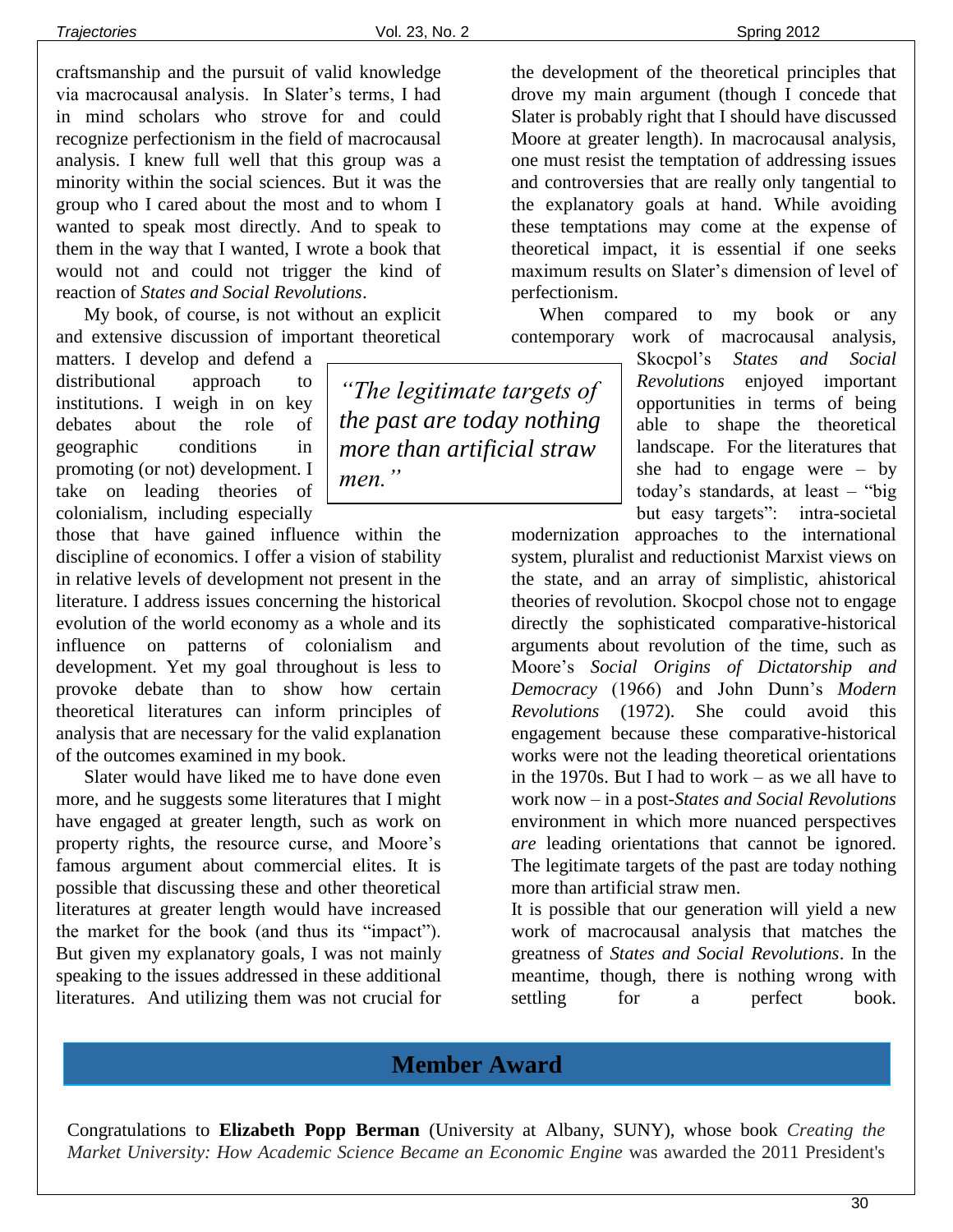Book Award by the Social Science History Association. "The prize rewards an especially meritorious first work by a beginning scholar. … Entrants will be judged on the criteria of scholarly significance, interdisciplinary reach, and methodological innovativeness, within the broad category of monographs analyzing past structures and events and change over time." Further information can be found at: [www.ssha.org/awards/award-winners/157-2011-presidents-book-award-winner](http://www.ssha.org/awards/award-winners/157-2011-presidents-book-award-winner).

# **Journal Announcements and Calls for Papers Member Publications**

#### *American Journal of Cultural Sociology*

Editors:

Jeffrey C. Alexander, Department of Sociology, Yale University, USA Ronald N. Jacobs, Department of Sociology, University at Albany, State University of New York, USA Philip Smith, Department of Sociology, Yale University, USA

From modernity's onset, social theorists have been announcing the death of meaning, at the hands of market forces, impersonal power, scientific expertise, and the pervasive forces of rationalization and industrialization. Yet, cultural structures and processes have proved surprisingly resilient. Relatively autonomous patterns of meaning—sweeping narratives and dividing codes, redolent if elusive symbols, fervent demands for purity and cringing fears of pollution—continue to exert extraordinary effects on action and institutions. They affect structures of inequality, racism and marginality, gender and sexuality, crime and punishment, social movements, market success and citizen incorporation. New and old new media project continuous symbolic reconstructions of private and public life.

As contemporary sociology registered the continuing robustness of cultural power, the new discipline of cultural sociology was born. How should these complex cultural processes be conceptualized? What are the best empirical ways to study social meaning? Even as debates rage around these field-specific theoretical and methodological questions, a broadly cultural sensibility has spread into every arena of sociological study, illuminating how struggles over meaning affect the most disparate processes of contemporary social life.

Bringing together the best of these studies and debates, the *American Journal of Cultural Sociology* publicly crystallizes the cultural turn in contemporary sociology. By providing a common forum for the many voices engaged in meaning-centered social inquiry, the AJCS will facilitate communication, sharpen contrasts, sustain clarity, and allow for periodic condensation and synthesis of different perspectives. The journal aims to provide a single space where cultural sociologists can follow the latest developments and debates within the field.

We welcome high quality submissions of varied length and focus: contemporary and historical studies, macro and micro, institutional and symbolic, ethnographic and statistical, philosophical and methodological. Contemporary cultural sociology has developed from European and American roots, and today is an international field. The AJCS will publish rigorous, meaning-centered sociology whatever its origins and focus, and will distribute it around the world.

Our first issue will publish in the first quarter of 2013 but accepted articles will appear earlier online. Submissions will be anonymously reviewed.

For more information about AJCS, and to access our online submission system, please visit our website at [www.palgrave-journals.com/ajcs/.](http://www.palgrave-journals.com/ajcs/)

#### *Comparative Sociology*

Comparative Sociology, founded in 2001, is an international scholarly journal dedicated to advancing comparative sociological analysis of societies and cultures, institutions and organizations, groups and collectivities, networks and interactions. The journal publishes theoretical and empirical work on all aspects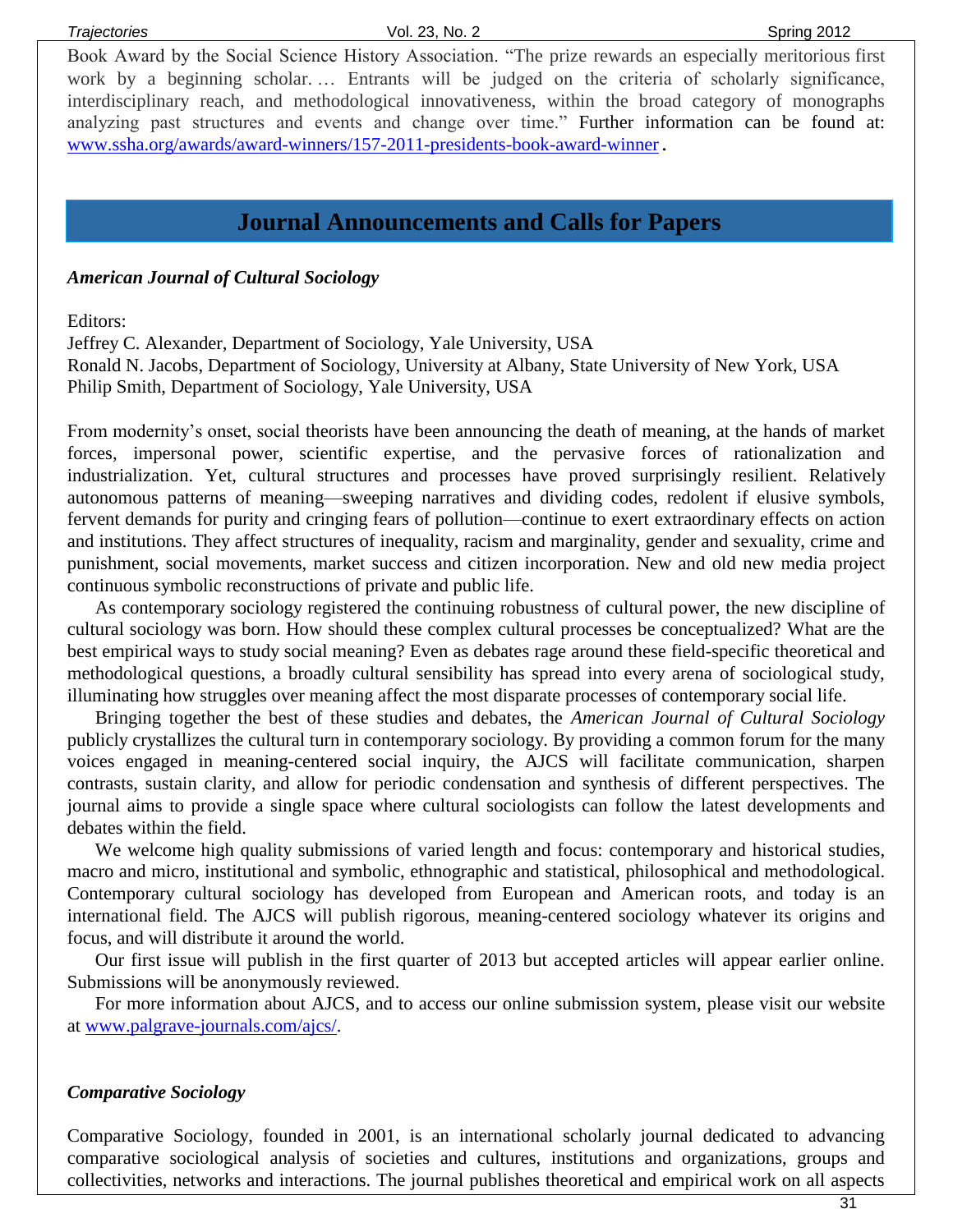of comparative sociology, and welcomes both quantitative and qualitative work. Comparative Sociology is sponsored by RC 20 (Comparative Sociology) of the International Sociological Association and published by Brill Academic. Articles are indexed in SCOPUS, Sociological Abstracts, and the Social Sciences Index. Manuscripts may be submitted through Editorial Manager at the journal's web site [\(http://www.brill.nl/comparative-sociology\)](http://www.brill.nl/comparative-sociology). For questions, contact the editor, David Weakliem (University of Connecticut).

# **Member Publications**

Berman, Elizabeth Popp. 2012. *Creating the Market University: How Academic Science Became an Economic Engine*. Princeton, NJ: Princeton University Press.

Bonastia, Christopher. 2012. *Southern Stalemate: Five Years without Public Education in Prince Edward County, Virginia*. University of Chicago Press

Chorev, Nitsan. 2012. *The World Health Organization between North and South*. Ithaca: Cornell University Press.

Fox, Cybelle. 2012. *Three Worlds of Relief: Race, Immigration, and the American Welfare State from the Progressive Era to the New Deal*. Princeton: Princeton University Press.

Go, Julian. 2011. *Patterns of Empire: the British and American Empires, 1688 to the Present*. Cambridge University Press.

Goldberg, Chad Alan. 2011. "The Jews, the Revolution, and the Old Regime in French Anti-Semitism and Durkheim's Sociology." *Sociological Theory* 29(4): 248-71.

Gorski, Philip S., David Kyuman Kim, John Torpey, and Jonathan VanAntwerpen, eds. 2012. *The Postsecular in Question*. New York: New York University Press.

Haglund, LaDawn and Rimjhim Aggarwal. 2011. "Test of Our Progress: The Translation of Economic and Social Rights Norms into Practices." *Journal of Human Rights* 10: 1-27.

Halfmann, Drew. 2011. *Doctors and Demonstrators: How Political Institutions Shape Abortion Law in the United States, Britain and Canada*. University of Chicago Press.

Hough, Phillip A. 2011. "Disarticulations and Commodity Chains: Cattle, Coca and Capital Accumulation along Colombia's Agricultural Frontier." *Environment and Planning A* 43(5): 1016-1034.

Hough, Phillip A. 2011. "Guerrilla Insurgency as Organized Crime: Explaining the So-Called 'Political Involution' of the Revolutionary Armed Forces of Colombia," *Politics and Society* 39(3): 379-414.

Hough, Phillip A. and Jennifer Bair. 2012. "Dispossession, Class Formation and the Political Imaginary of Colombia's Coffee Producers over the Longue Durée: Beyond the Polanyian Analytic." *Journal of World-Systems Research* 18(1): 30-49.

Lamont, Michèle and Nissim Mizrachi, eds. 2012. "Special Issue: Responses to Stigmatization in Comparative Perspectives: Brazil, Canada, Israel, France, South Africa, Sweden and The United States." *Ethnic and Racial Studies* 35(3).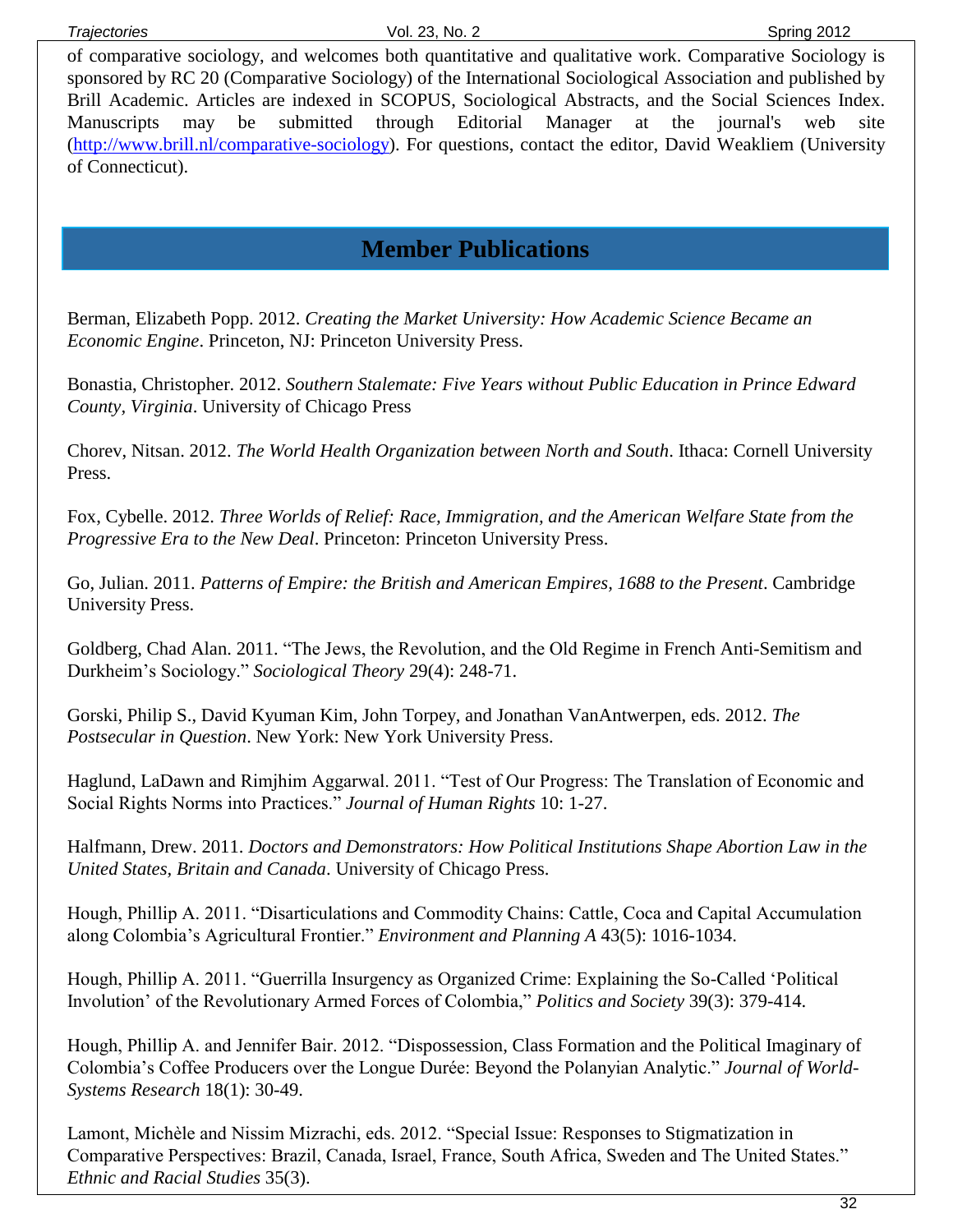Reed, Isaac Ariail. 2012. "Analytical Sociology: Appreciation and Ambivalence." *Sociologica* 1/2012.

Rhomberg, Chris. 2012. *The Broken Table: The Detroit Newspaper Strike and the State of American Labor*. New York: Russell Sage Foundation.

Tuğal, Cihan. 2012. "Fight or Acquiesce? Religion and Political Process in Turkey's and Egypt's Neoliberalizations." *Development and Change* 43(1): 23-51.

Woodberry, Robert D. 2012. "The Missionary Roots of Liberal Democracy." *American Political Science Review* 106(2): 244-274*.*

# **Section Awards**

Theda Skocpol Best Dissertation Award for 2012

Winner

**Stephan Bargheer**, Max Planck Institute-Berlin

"Moral Entanglements: The Emergence and Transformation of Bird Conservation in Great Britain and Germany, 1790-2010."

Runner-up

**Damon Maryl**, University of California, Berkeley "Secular Conversions: Politics, Institutions, and Religious Education in the United States and Australia, 1800-2000."

Bendix Prize for Best Student Paper Award

Co-winners

**Carly Knight**, Harvard University. "A Voice but Not a Vote: The Case of Surrogate Representation and Social Welfare For Legal Noncitizens Since 1996."

And

**Diana Rodriguez-Franco**, Northwestern University. "Internal Wars, Taxation, and State Building."

Barrington Moore Best Book Award

Winner

**Yang Su**, University of California, Irvine. 2011. *Collective Killings in Rural China during the Cultural Revolution*. New York: Cambridge University Press.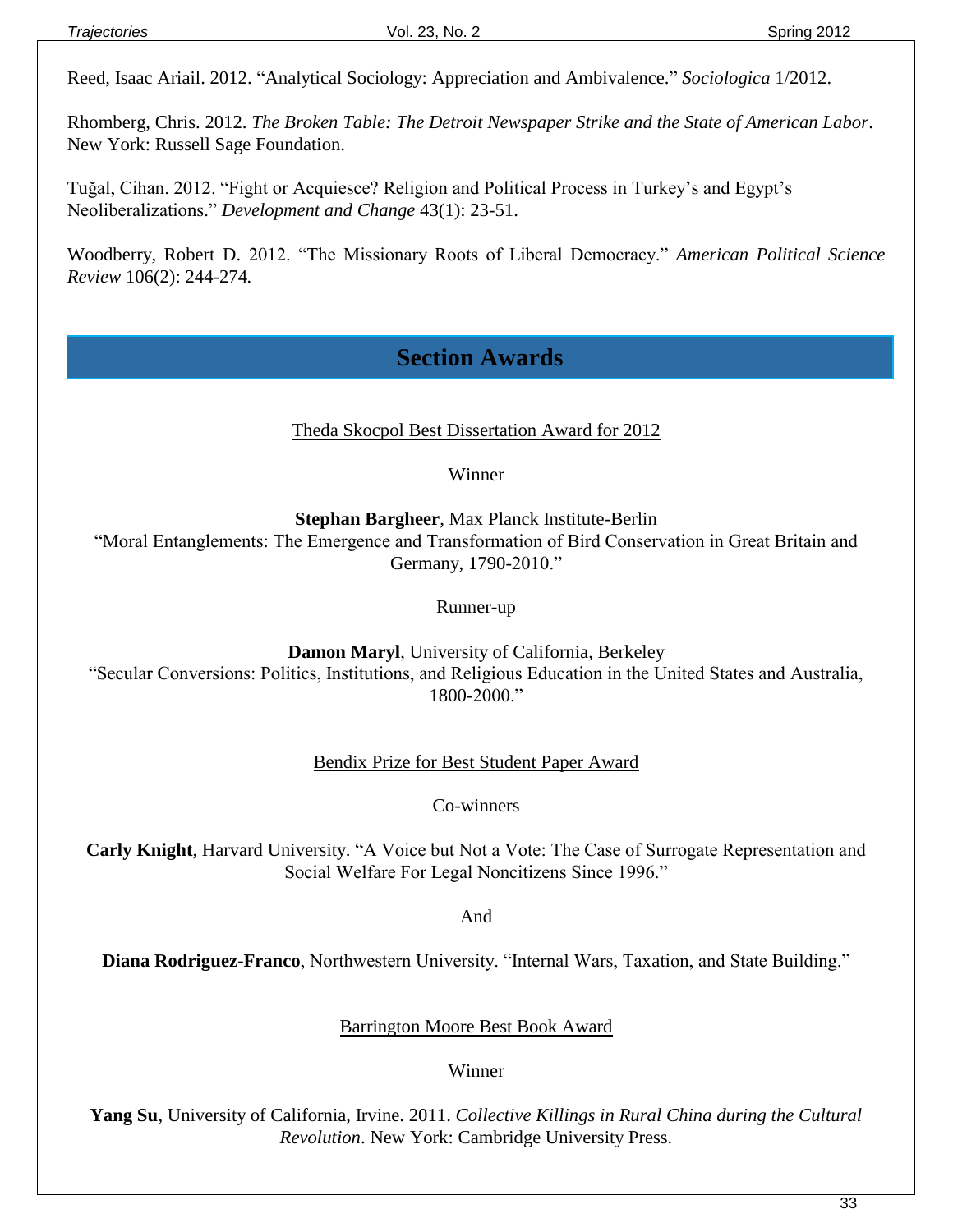#### Honorable Mentions

**Gail Kligman**, UCLA and Katherine Verdery, Graduate Center–CUNY. 2011. *Peasants under Siege: The Collectivization of Romanian Agriculture, 1949-1962*. Princeton, NJ: Princeton University Press.

And

**James Mahoney**, Northwestern University. 2010. *Colonialism and Postcolonial Development: Spanish America in Comparative Perspective*. New York: Cambridge University Press.

#### Charles Tilly Best Paper Award

Winner

**Nicolas Hoover Wilson**, University of California, Berkeley. 2011. "From Reflection to Refraction: State Administration in British India, circa 1770-1855." *American Journal of Sociology* 116 (5): 1437-77.

Honorable Mention

**Hazem Kandil**, UCLA. 2011. "Islamizing Egypt? Testing the Limits of Gramscian Counterhegemonic Strategies." *Theory and Society* 40(1): 37-62.

Please join us at the reception at the ASA Meeting in Denver on Friday, August 17 with the Section on Global and Transnational Sociology from 6:30-8:00 where we will give out the awards. Congratulations to the winners! Many thanks also to our Committee Members who had hard decisions to make.

# **Section Election Results**

Council Chair-Elect 2012

**Andreas Wimmer**, UCLA

Council Members – 3 Year term begins in 2012

**Emily Erikson**, Yale University **Isaac Reed**, University of Colorado at Boulder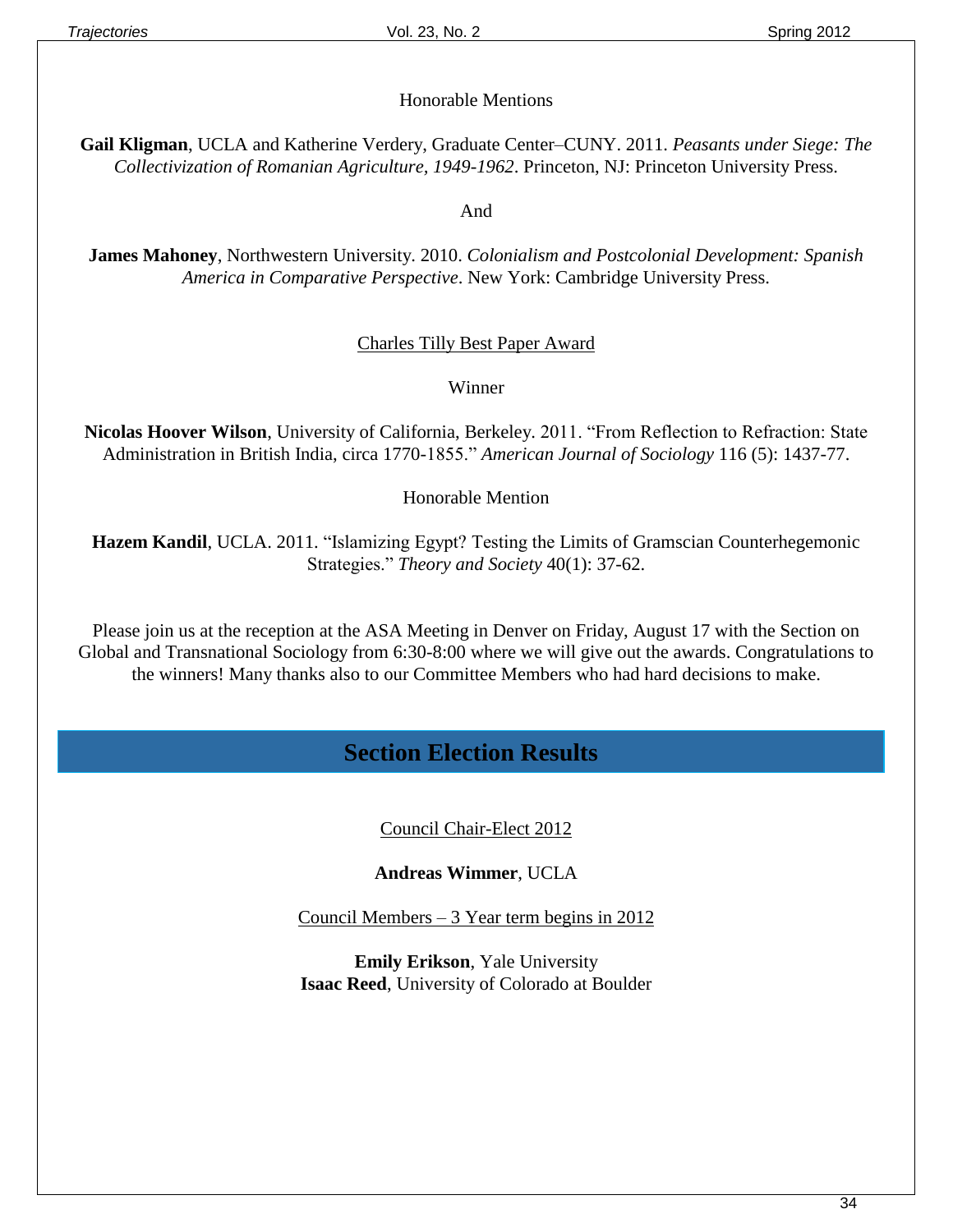# **Section Members on the Job Market & Recently Defended Dissertations**

#### **Sinem Adar**

Brown University

#### *Understanding Nation-State Formation and Its Everyday Exclusionary Implications on Non-Muslims in Istanbul and Alexandria, 1920-early 1970s*

My dissertation explores a seeming puzzle in the integration of non-Muslims to Turkish and Egyptian nationstates. In Turkey, an adamantly secular nation-state, non-Muslim minorities decreased from about 20% to 0.1% of the population, while in officially religious Egypt, they (most of whom are Coptic Christians) still account for almost 15% of the population. What is it about these two trajectories that brings together secularism and almost complete religious homogeneity in one case (Turkey), and official religious ideology with so much more diversity in the other (Egypt)? What are the implications of these different trajectories on the legal and social integration of non-Muslims in two post-Ottoman port cities, Istanbul (Turkey) and Alexandria (Egypt), between 1920s-1970s? Building on historical ethnographic data of a 15-month period of fieldwork in these cities, my dissertation demonstrates that strong state consolidation in Turkey during the first two decades of the republic under a strenuous nationalist regime of assimilation ensured the legal integration of non-Muslims. However, under increasing popular nationalist pressure, the social integration of non-Muslims became difficult, and as a result many left Istanbul starting from the late 1950s-early 1960s. In Egypt, on the other hand, increasing popular nationalist mobilization as a reaction to the British indirect colonial rule (between 1920s and the late 1940s) led to extensive state consolidation in the aftermath of the 1952 coup d'état. It is in this context that legal and social integration of non-Muslims (except Coptic Christians) in Alexandria became more and more difficult starting from the 1940s, leading to their gradual emigration from the city.

Dissertation Committee: Gianpaolo Baiocchi (Chair), John Logan, Patrick Heller, Karen Barkey (Columbia University)

Research Interests: Comparative Historical Sociology, Political Sociology, Urban Sociology, Nationalism, Nation-state Formation, Category- and Boundary-making, Politicization of Religion, Race and Ethnicity, Citizenship, Urban citizenship, Civil Society, Social Movements, Democratization, Welfare State and Social policy, Historical Research Methods (particularly Historical Ethnography), Middle East and the Balkans, Turkey, Egypt

E-mail: sinem\_adar@brown.edu

#### **Andrew Dawson** McGill University

*State Authority Structures and the Rule of Law in Post-Colonial Societies: A Comparison of Jamaica and Barbados*

My dissertation examines the social determinants of the rule of law by comparing Jamaica and Barbados, two countries with many similarities, but with divergent outcomes concerning the rule of law. The research takes a comparative historical approach, specifically investigating the origins of the divergence of the rule of law between Jamaica and Barbados by focusing on the late colonial period (1937-1966). Using new data collected from archival research, state legitimacy is identified as the key factor that helps explain the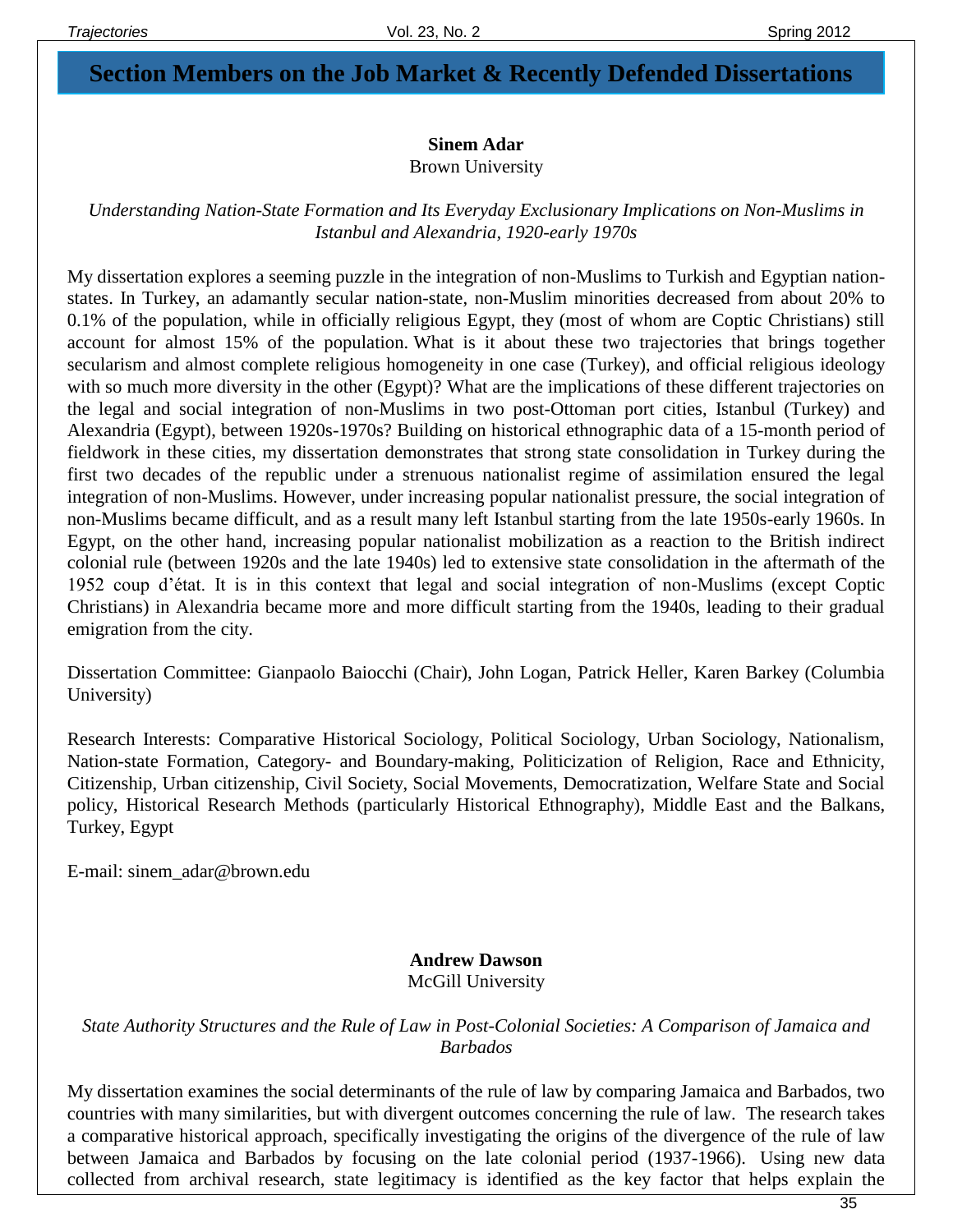divergent trajectories of the rule of law in Jamaica and Barbados post-independence. Going beyond statebased explanations of the rule of law, the analysis suggests that the rule of law not only depends on characteristics of the state, but also on characteristics of society and the fit between the two.

Dissertation Committee: Matthew Lange (Chair), John A. Hall, Axel van den Berg

Research Interests: Political Sociology, Sociology of Development, Political and Ethnic Violence, and Comparative Historical Sociology.

E-mail: [andrew.dawson@umontreal.ca](mailto:andrew.dawson@umontreal.ca)

#### **Cristián Doña–Reveco**

Michigan State University (Sociology and History)

#### *In the Shadow of Empire and Nation: Chilean Migration to the United States since the 1950s*

Migration is a critical event in the life of individuals and families. This event is defined by biographical and historical conditions, and it is part of a complex process within which the actual decision to migrate is a pivotal point. This complex process involves multilevel forces that impact personal and familial decisions and actions at every stage of the migration process: before the migration, while migrating, during the incorporation into the receiving society, and during possible return migration to the country of origin. Through the Chilean emigrants oral histories and memories, migration data (census and visas) and archival research, my research will uncover the particularities of the relationships between the biographical aspects of the decision to migrate and the structures and historical frameworks within which these decisions take place. In my research I position the emigrant at the center of the migration experience while maintaining the relevance of macro structures. I analyze the macro (the state within the world-system), meso (social institutions) and micro (individual biography) inter-related components of post World War II Chilean migration to the United States, particularly to Illinois and Michigan. I compare the emigration in four historical periods in Chilean history; the modernization before 1973, the exile (1973-1982); the neoliberal dictatorship (1982-1990); and the neoliberal democracy (post 1990). This migrations occurs within a context of continuous social, political, and economic change in the country of origin, Chile; a context that is shaped by global policies enacted by the country of destination, the United States.

Dissertation committee: Brendan Mullan (Co-Chair), Alesia Montgomery, Stephanie Nawyn (Sociology); Peter Beattie (Co-Chair), Leslie Moch, and & Edward Murphy (History)

Research Interests: I am interested in the relationships between the emigrants and their state of origin. My research intersects macro-historical dynamics, demographics, and memory constructions of the Southern Cone of America (Argentina, Chile and Uruguay) post 1930. I am also interested on the pedagogical aspects of using cinema in teaching Sociology and History.

E-mail: cristian.dona@gmail.com Website: cristiandonareveco.com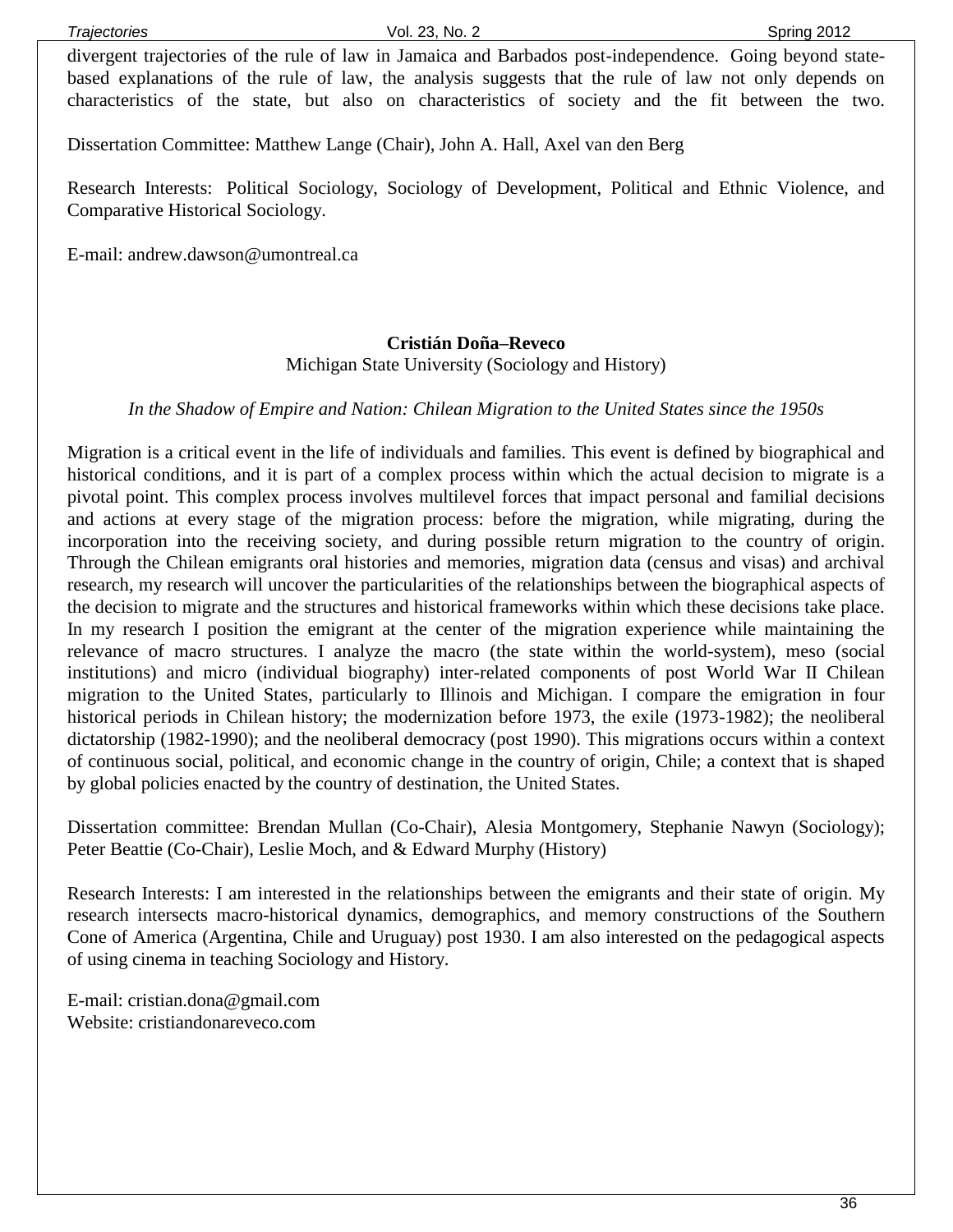#### **Laura R. Ford** Cornell University

#### *A Case of Semantic Legal Ordering: The Emergence and Expansion of Intellectual Property*

In my dissertation, I undertake an historical and comparative investigation of the emergence and expansion of intellectual property (patents, copyrights, trademarks, and trade secrets). The historical and geographic sweep of the dissertation is broad, ranging from guild protections in medieval European city-states to the English Statute of Monopolies (1624), patent and copyright laws of the early French Revolutionary period, the World Intellectual Property Organization, and the America Invents Act (2011). From a theoretical perspective, I seek to accomplish two things: (1) to formulate a thesis about the causal process through which formal law makes a difference in social relationships, and (2) to show how that causal process either complements or conflicts with contemporary North American sociological theories. I argue that formal law makes a difference in social relationships through a causal process of "semantic legal ordering," focusing on the ways that legal interpretation shapes institutions, organizations, and intentions.

Dissertation Committee: Richard Swedberg (Chair), Mabel Berezin, Stephen L. Morgan

Research Interests: My other interests include (1) sociological theory, especially classical theory, (2) economic sociology and sociology of law, (3) sociological, political, and cultural history, (4) counterfactualist methods and the identification of causes in sociological theory, and (5) a broad range of "law and society" topics, particularly in relation to the contemporary welfare state.

E-mail: lrf23@cornell.edu

#### **Lindsey Freeman** New School for Social Research

#### *Longing for the Bomb: Atomic Nostalgia in a Post-Nuclear Landscape*

Can nostalgia for an atomic past, not only serve to spark remembrance for a bygone era, but also lead to critical thought that could affect social change now and in the future? Often connected to a sense of home or home-ness, nostalgic sites are places where we imagine that we fit, a community of which we are a part that circumstances have separated us from, but to which we long to return. If this is nostalgia, are there people that actually long for the atomic bomb, for the imagined hearth of the uranium production plant? In places that owe their existence to the dawn of the Atomic Age, the answer is yes. It is often forgotten that nuclear energy and weapons programs created real communities, in such places history, memory, and nostalgia meet in a landscape both lived and imagined, where they converge in ways that are sometimes unexpected and contradictory. It is at these points of tension where critical thought can emerge. Two decades after the close of the Cold War, a space has opened up for the renegotiation of atomic memories. Compared with the contaminated materials of the Atomic Age, historical memory has a much shorter half-life; in light of this fact questions about the nuclear past, present, and future are immediate and pressing. Through Oak Ridge, Tennessee, one of the three secret cities created for the Manhattan Project, I engage in an ethnography of the American relationship to the rise and decline of the Atomic Age, an ethnography of failed atomic utopianism and atomic nostalgia as they are engaged in the post-nuclear present.

Dissertation Committee: Vera Zolberg (Chair), Jeffrey Goldfarb, Oz Frankel, Elzbieta Matynia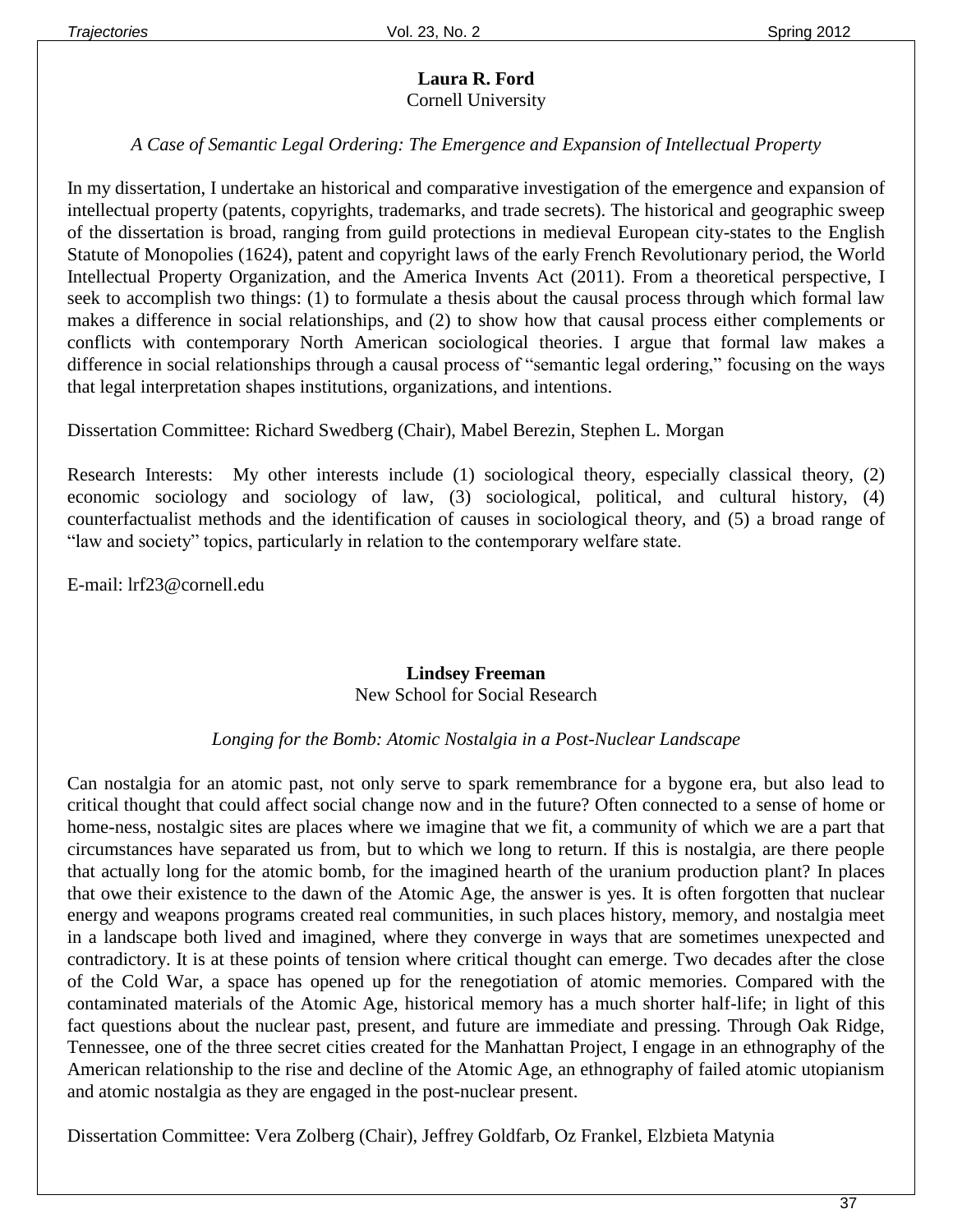**Trajectories** Spring 2012 **Vol. 23, No. 2** Spring 2012

Research Interests: Historical Sociology, Cultural Sociology, Sociology of Memory, Sociology of Science and Technology

E-mail: freel374@newschool.edu Website: www.newschool.edu/nssr/subpage.aspx?id=70859

> **Kevan Harris** Johns Hopkins University, 2012 (2012-13 Post-Doctoral Fellow at Princeton University, Near Eastern Studies Department)

*The Martyrs Welfare State: Politics and Social Policy in the Islamic Republic of Iran*

My dissertation asks two questions. First, why has the post-revolutionary state in Iran endured for decades despite war, social conflict, and economic turmoil? Second, was 2009's "Green movement" in Tehran a negation of the events of 1979 or was it a lineage of the Iranian revolution itself? Drawing on sixteen months of fieldwork from 2007-2011 in several Iranian provinces, including interviews with government officials and participant observation of the Green movement itself, I argue that the post-revolutionary state in Iran remained resilient because its state-building project intertwined with a welfare-building project. I examine how the Islamic Republic created and relied on a set of welfare institutions which channeled the social mobilizations of the 1979 revolution and 1980-88 war with Iraq into a warfare-welfare complex. This broadened the social base of the state while also constraining its capacity for top-down projects steered by state elites. A subsequent attempt within the Islamic Republic to create a developmental project, one with its own loyal educated and technocratic cadres, expanded the middle class through social welfare policies. Yet this developmental push, common to many middle-income countries, generated new expectations among the population for upward mobility, changed livelihoods, and an alternative cultural/political order. I argue that the large 2009 popular mobilization was an outcome of the various and conflicting lineages of state-building efforts by the Islamic Republic of Iran, and the response to those efforts by newly empowered social classes.

Research Interests: My future project, originating from the Iranian case, will situate the ongoing uprisings in the Middle East within various development trajectories of middle-income states in the global South. I also have two projects related to the historical sociology of development. First, I am pursuing research detailing the paradox of parallel processes which contribute a global wealth gap and a global welfare convergence. Second, I examine the contradictions of various developmental strategies, such as industrial "upgrading" and resource extraction, as they produce "adding-up" problems at the global level.

Dissertation Committee: Giovanni Arrighi, Beverly Silver

#### **Damon Mayrl** University of California, Berkeley, 2011

#### *Secular Conversions: Politics, Institutions, and Religious Education in the United States and Australia, 1800-2000*

Although sociologists have increasingly abandoned the assumption that secularization is an inevitable byproduct of modernity, they have yet to develop a compelling account for why otherwise similar modern countries nevertheless accord religion substantially different roles in public life. I engage this problem by examining how the United States and Australia came to develop contrasting policies toward religious education in the late twentieth century. Despite many political, constitutional, and demographic similarities,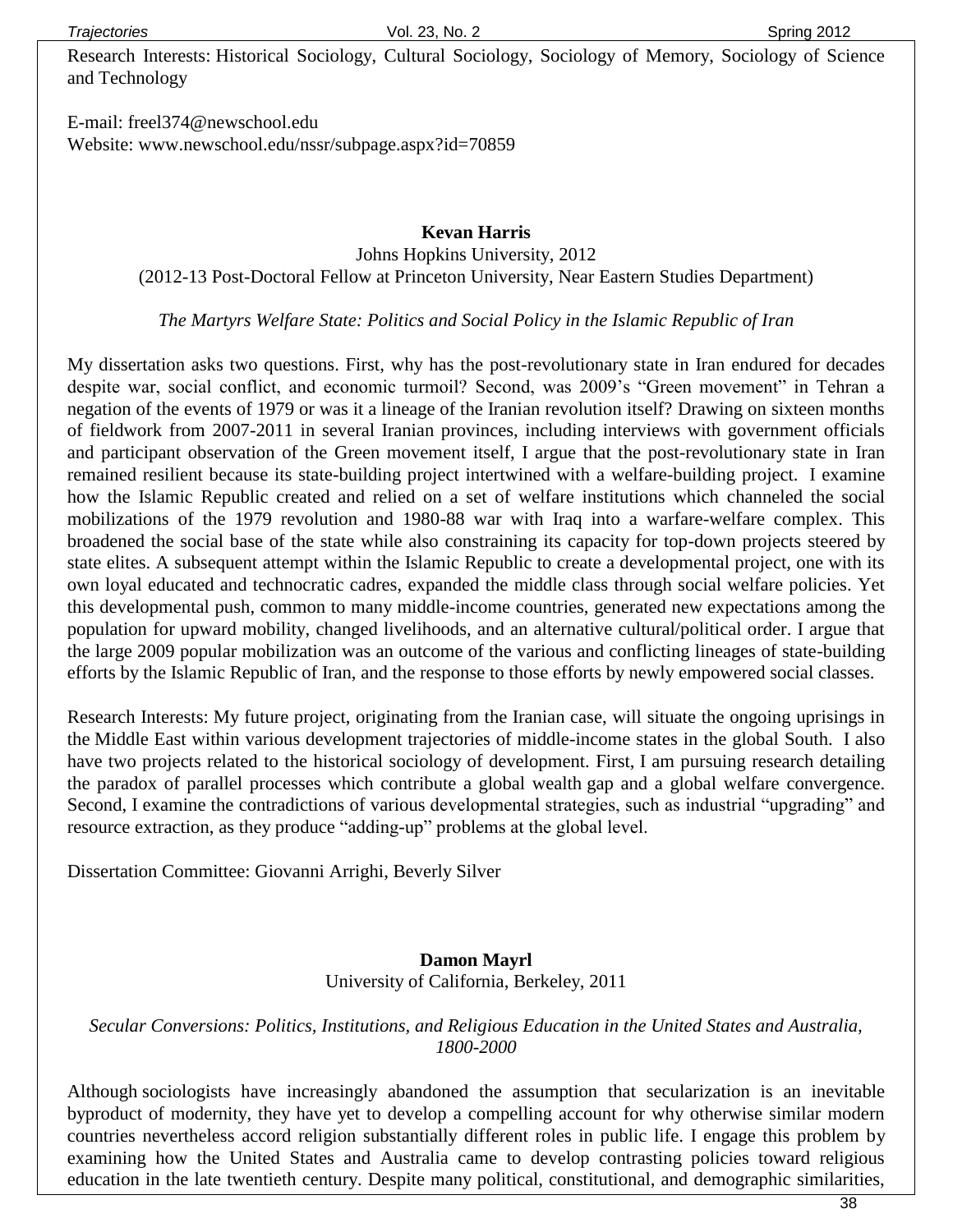and despite sharing nearly identical sets of policies at the end of the nineteenth century, the two nations evolved distinctive and novel arrangements governing religious education in the years after World War II. Drawing on insights from institutional theory and historical sociology, I account for these divergent "secular settlements" by detailing how three common political processes (religious conflict, professionalization, and state-building) were differently refracted through each nation's distinctive administrative, judicial, and electoral institutions. American political institutions constituted a "permeable state" which facilitated the progress of these processes, while Australian institutions constituted an "insulated state" which inhibited them. Based on this analysis, I develop a novel "political-institutional" approach to secularization which argues that variations in secularization stem, not simply from broad modernizing trends or the self-interested calculations of political leaders, but instead from the interaction of multiple general secularizing processes and particular political institutions. And I reveal that, both by mediating political and professional conflict and by actively calling into being the very actors who subsequently seek more secular policies, the state is a key factor in explaining variation in secularization.

#### **Jules Naudet**

Postdoctoral Fellow, Centre Maurice Halbwachs (ENS-EHESS), Paris, France.

*Comparative Analysis of the Experience of Upward Intergenerational Social Mobility in the United States, in France and in India* (in French)

My dissertation proposes a comparative analysis of the experience of upward social mobility in the United States, in India, and in France. It is based on approximately 150 interviews conducted among people from modest backgrounds who achieved prestigious positions in the higher ranks of civil service, in the private sector and in academia. These three countries are often cited as paradigmatic cases by sociologists who try to theorize the links between social mobility and social stratification systems. The United-States are thus typically perceived as the archetype of an open society characterized by few obstacles to mobility and by social statuses considered as achieved. Conversely, India is frequently described as the archetype of a closed society marked by the weight of the caste system and by social statuses considered as ascribed. Between the model of a closed society and that of an open society, French society seems to be more structured by the notion of social classes that continues to shape the analysis of its system of stratification. These three models are deeply rooted in sociological thought and they influence the way these three countries are apprehended. The first thread of my dissertation questions these categories of international comparison by drawing on the empirical research conducted in these three countries using the same protocol of investigation. The second thread consists in a discussion of the conceptual tools that are most often used by sociologists to understand the experience of upward social mobility.

Dissertation Committee: Marie Duru-Bellat (Sciences Po), Christophe Jaffrelot (CNRS), Michèle Lamont (Harvard University), Marco Oberti (Sciences Po), Serge Paugam (CNRS, EHESS), Olivier Schwartz (L'université Paris V).

Research Interests: I am currently involved in a new comparative research focusing on self-segregation among upper-class neighborhoods of Paris, Delhi and São Paulo. We more particularly try to understand how the wish to live in these highly segregated neighborhoods can be explained by specific representations of the poor.

E-mail: julesnaudet@hotmail.com Website: www.cmh.ens.fr/hopmembres.php?action=ficheperso&id=452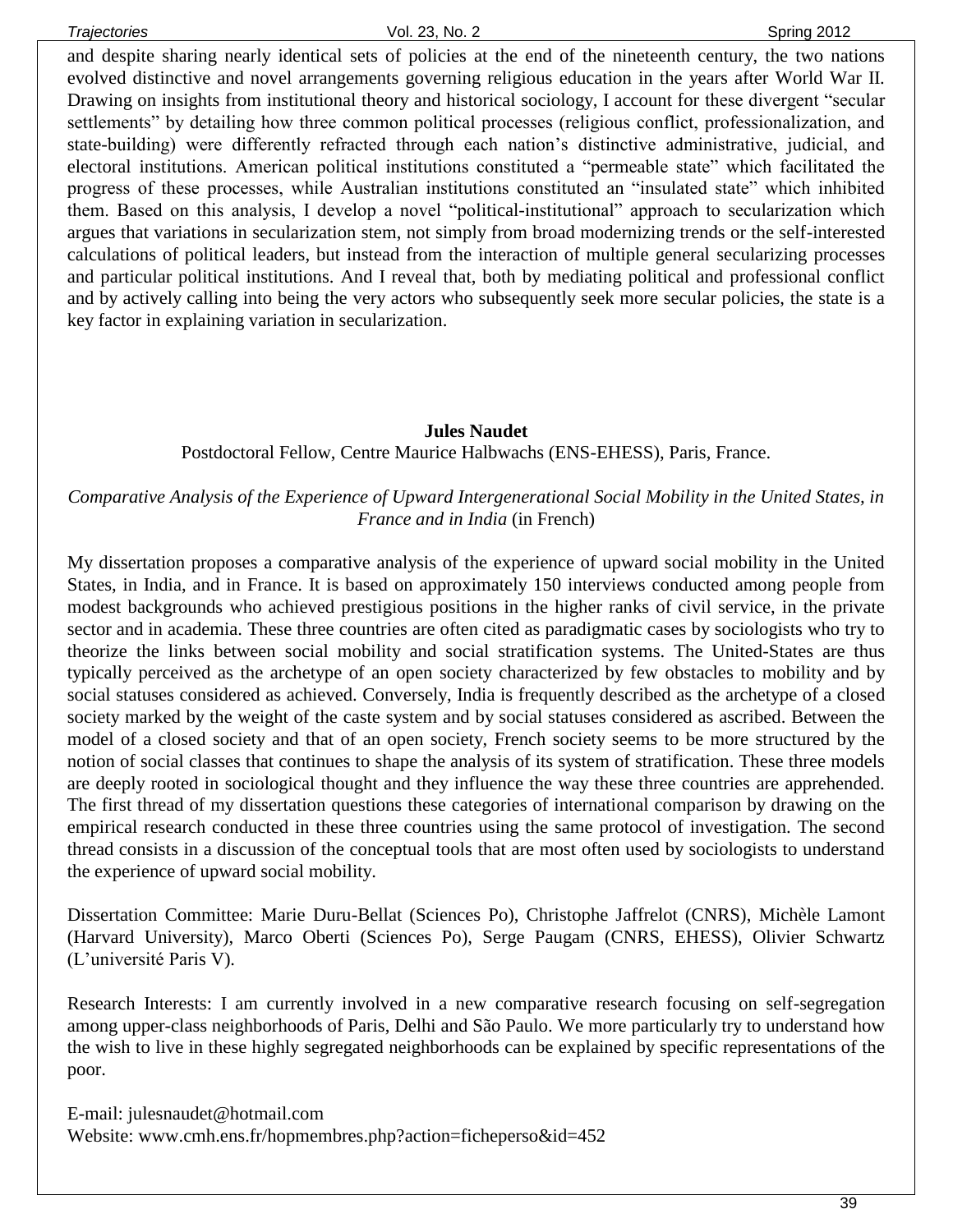#### **Matthew Nichter**

University of Wisconsin – Madison

#### *Rethinking the Origins of the Civil Rights Movement: Radicals, Repression, and the Black Freedom Struggle, 1930-1970*

I argue that a mass movement for African-American equality had begun to emerge by the mid-1940s, largely under the auspices of labor unions and leftist political parties. However, the repression of radicals during the McCarthy era delayed the emergence of this nascent civil rights movement and weakened its ties to the labor movement. Notwithstanding these discontinuities, I also demonstrate that many activists with backgrounds in the Old Left struggles of the 1930s and 1940s played key leadership roles in the resurgent civil rights movement of the 1960s. These findings challenge canonical analyses of the origins of the civil rights movement, and shed new light on the historical roots of contemporary racial inequality.

Dissertation Committee: Erik Olin Wright (Chair), Pamela Oliver, Chad Alan Goldberg, William P. Jones (History)

Research Interests: Comparative and Historical Sociology, Political Sociology, Social Movements, Race, Labor, Political Economy, Theory, Philosophy of Science

E-mail: [mnichter@ssc.wisc.edu](mailto:mnichter@ssc.wisc.edu)

#### **Shiri Noy** Indiana University – Bloomington

#### *Globalization, International Financial Institutions and Health Policy Reform in Latin America*

This multimethod dissertation uses the case of health sector reform in Latin America to test the thesis that international financial institutions (IFIs) have used their coercive financial power to uniformly impose neoliberal policies in developing nations. I use cross-section time-series models to examine the overall impact of IFIs on health spending. I then draw on evidence from 300 policy documents and over 100 interviews with policy makers and stakeholders in Argentina, Costa Rica and Peru to account for crossnational variation in health policy reform. To date, I have three main findings. First, contrary to conventional wisdom, international financial institutions have little effect on health expenditures in Latin America. Second, IFI policy prescriptions are neither uniformly applied across countries, nor are they strictly "neoliberal." Neoliberal concerns with market efficiency, privatization and individual responsibility are discussed in tandem with a state-responsibility discourse on equity and poverty-reduction. Third, institutional arrangements such as degree of decentralization and state autonomy and capacity – that is, whether the state formulates clear goals for the health sector and whether it is able to carry those goals to fruition – shape the extent to which IFIs are able to influence health policy reform in Argentina, Costa Rica and Peru. This research contributes to our understanding of the process of transmission of IFI policy prescriptions and their reception, negotiation and implementation by developing countries' governments.

Research Interests: Political Sociology, Sociology of Development, Globalization, Health Policy, Comparative Methods, Latin America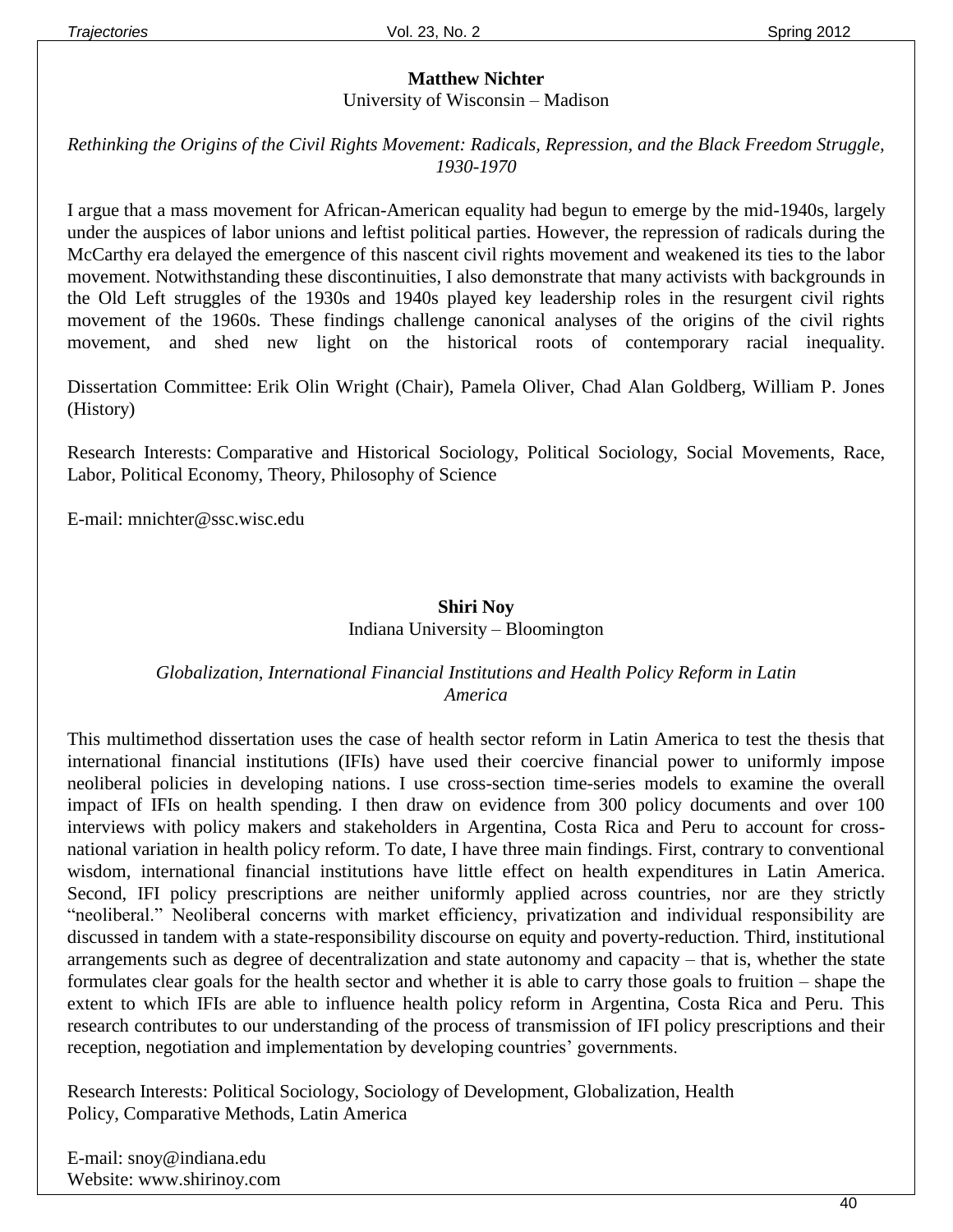#### **Jung Mee Park**

#### Cornell University

#### *International Legal Norms and Domestic Polities: The Transformative Effects of 19th Century Bilateral Treaties*

In my dissertation, I examine 19th century bilateral treaties as they pertain to the development and standardization of international law globally. After writing treaties with Western states (US, Great Britain, Germany, etc.), East Asian countries (China, Japan, and Korea) adopted new legal terminologies, radically reorganized, and institutionalized new models of statehood. During this time, China's status within Asia declined, Japan emerged as a world power, and Korea, a once sovereign nation, became a colonial site. For the dissertation, I constructed a dataset of 228 treaties involving 123 unique dyadic relations for countries from Europe, Asia, North America, and South America. The treaties were coded for legal, diplomatic, political, commercial, and social provisions. Over time, the concluded treaties corresponded to specific categories such as arbitrage, consular, delimitation, and extradition treaties to handle various claims. My analysis shows that intra and inter-regional tensions shaped treaty provisions and determined whether the treaty was symmetrically beneficial or asymmetrically beneficial. Treaties tended toward mutual benefits by the early 20th century as inter-regional tensions declined. My analysis also explores how the treaties allowed foreign nationals to establish lasting educational, scientific, and religious institutions in East Asian countries.

Dissertation Committee: David Strang (Chair), Mabel Berezin, Katsuya Hirano (History)

Research Interests: I previously wrote on the history of Christianity (particularly in Korea), religion and nationalism, post-colonialism, and sociology of culture (particularly American musical theatre). Currently, I am writing a paper on the dyadic network ties in international diplomatic exchanges from 1817 to 2005, which examines the stability of symmetric and asymmetric ties.

E-mail: jmp243@cornell.edu Website: [sites.google.com/site/jmp2114/](https://sites.google.com/site/jmp2114/)

#### **Oren Pizmony-Levy** Indiana University – Bloomington

*Testing for All: The Emergence and Development of International Assessments of Students' Achievements 1958-2008*

International assessments of students' achievements (IASA) – such as Trends in International Mathematics and Science Study (TIMSS) and Program for International Student Assessment (PISA) – appear to be a vital catalyst in the globalization of education. Currently, one-third of all countries participate in these assessments. Still, empirical research on the IASA is less extensive than might be expected. My dissertation investigates the emergence and global diffusion of IASA over the past five decades. My point of departure is neo-institutional theory and its application to globalization; I extend this theoretical framework by exploring processes taking place at both global and local levels. Using archival research and interviews with 45 keyinformants, I demonstrate how the field of IASA has developed in two phases. In the early decades (1960s-1980s), actors working in the field framed their work in terms of academic and intellectual endeavor (e.g., official reports were guided by specific research questions). Since the mid-1990s, however, actors working in the field frame their work in terms of global governance and auditing of educational systems (e.g., official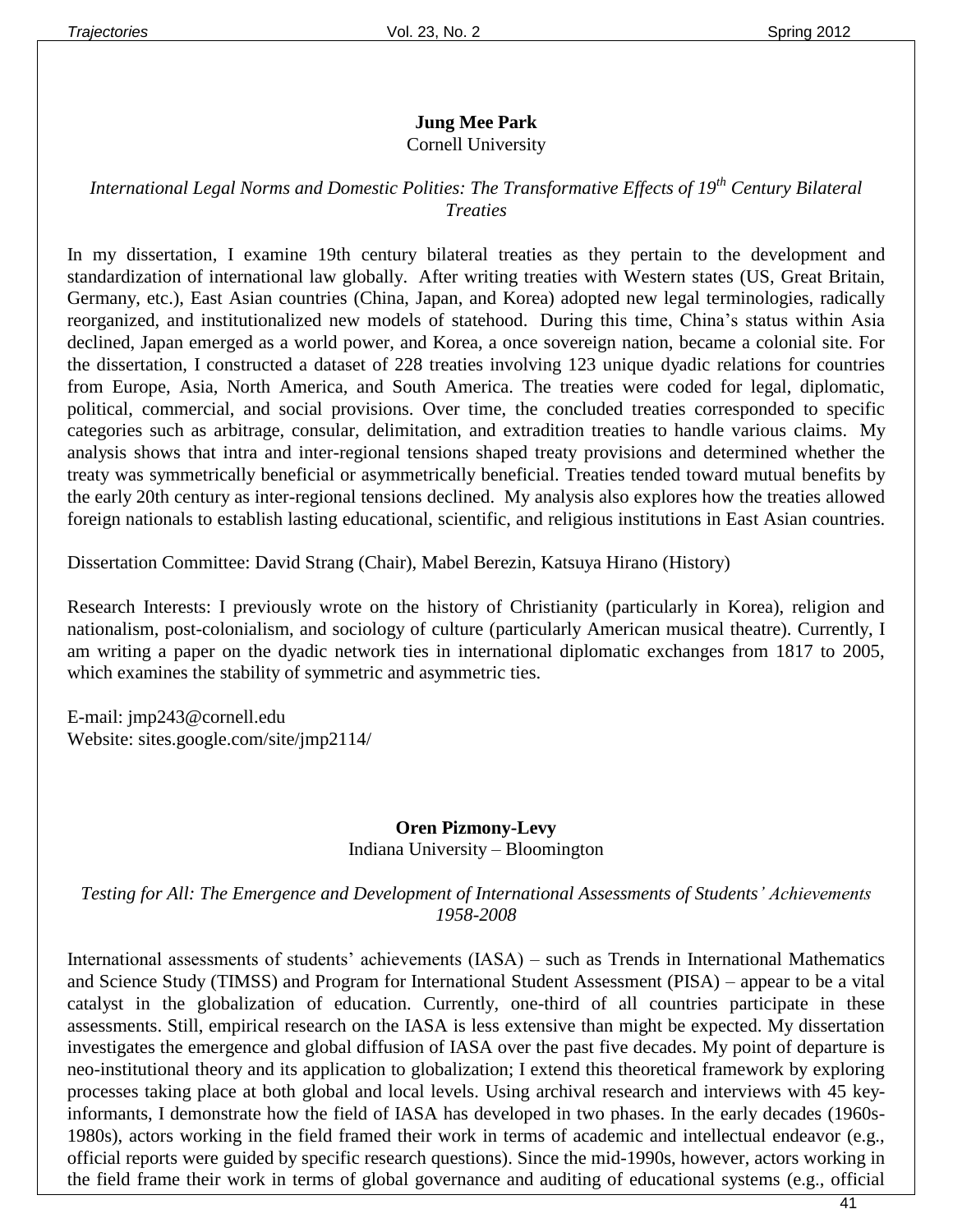reports include more ranking tables and less research questions). I explain this development by examining the central role of the United States in the field of IASA. Furthermore, using original quantitative dataset, I show how regional and global factors, rather than national characteristics, affect the likelihood of countries to participate in IASA.

Dissertation Committee: Brian Powell (Co-Chair), Margaret Sutton (Co-Chair), Arthur Alderson, Heidi Ross, Pamela Barnhouse Walters

Research Interests: Comparative Sociology / Education, Sociology of Education, Political Sociology, Environmental Sociology, LGBT Studies, Quantitative and Qualitative Methods, Social Networks

Email: opizmony@indiana.edu Website: www.orenpizmonylevy.com

#### **Jennifer Rosen** Northwestern University

#### *Political Institutions, Development Thresholds, and Women's Political Representation*

Jennifer Rosen's dissertation offers a new explanation of cross-national and over-time variation in levels of female political representation. She shows that key causal mechanisms have different –even contradictory– effects on female representation across countries with diverse socio-economic histories. Using a nested analysis that combines quantitative and qualitative methods, she systematically examines the interaction between political institutions and economic development in mitigating or reinforcing social inequalities. She pays particular attention to women's political empowerment in African and Latin American post-conflict societies. Results indicate that the specific kinds of political institutions that enhance female political representation are radically different in developed vs. less developed countries. Hence, institutional designers need to take into consideration the economic context of a country in order to promote more balanced political representation for women.

Dissertation Committee: James Mahoney (Chair), Monica Prasad, Jeremy Freese, Alberto Palloni

Research Interests: Her research interests focus on the intersection of politics, gender, and international development, as well as the use of innovative social science research methods. Jennifer has a forthcoming article (sole author) on the topic of women's representation in *Political Research Quarterly*.

E-mail: jenniferrosen2014@u.northwestern.edu Website: www.sociology.northwestern.edu/people/marketphds.html#rosen

#### **Ashley T. Rubin** University of California, Berkeley (Jurisprudence and Social Policy)

*Accounts of the Separate System: Organizational Legitimacy and Eastern State Penitentiary, 1829-1930*

How do officials in perpetually vulnerable organizations seek to protect their organization's legitimacy? An understudied organization, prisons are perpetually vulnerable as they employ problematic technologies to achieve ambiguous (often conflicting) goals that are often difficult to evaluate. I offer a longitudinal study of an extreme case: Eastern State Penitentiary (1829–1930). One of the first American prisons, Eastern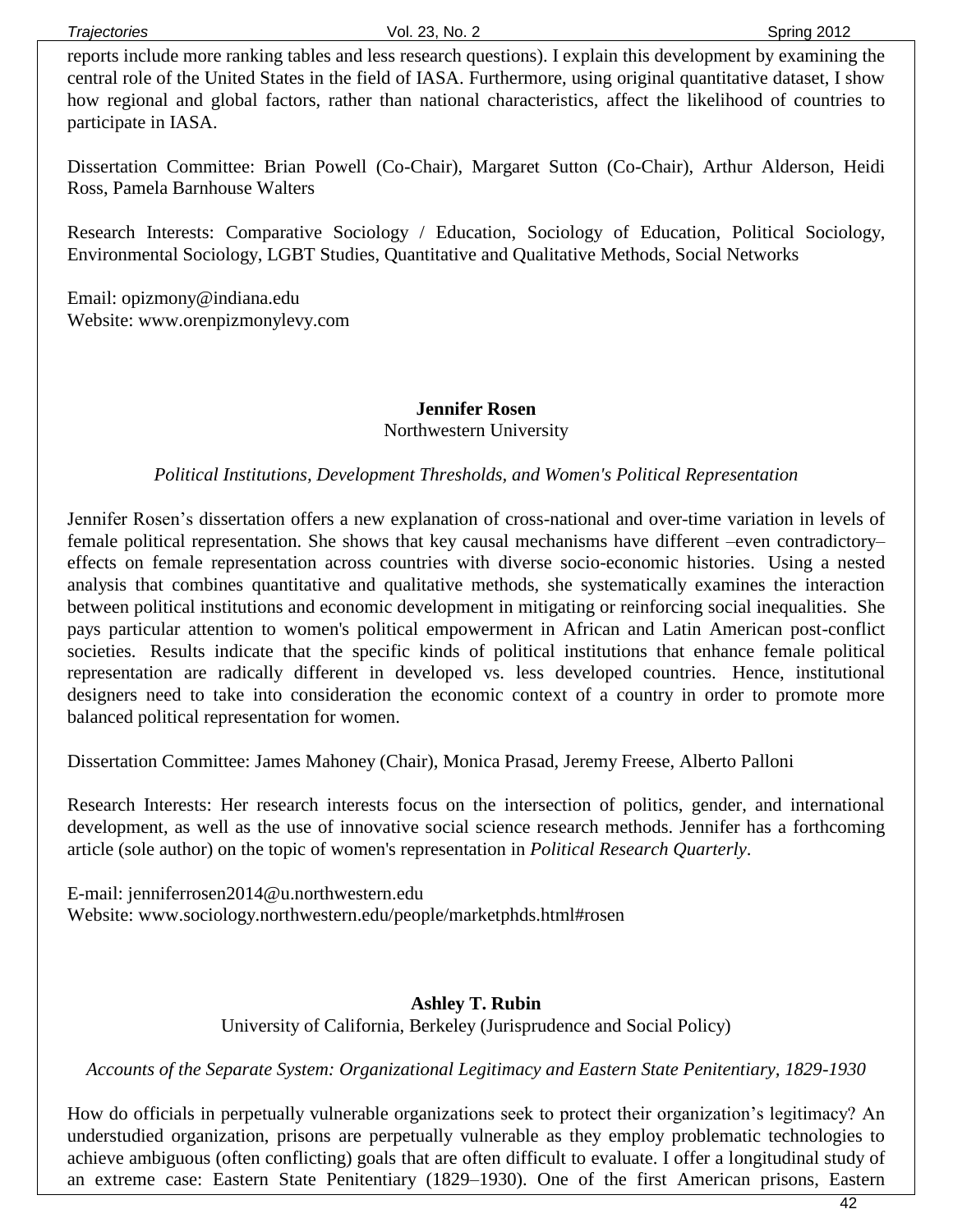represented an experiment with a new, untested technology and no systematic means of evaluation. As a state-run organization, it often faced funding problems that led to embarrassing gaps between theory and practice. Most importantly, Eastern's "separate system" of inmate confinement was an exceptional practice in an increasingly isomorphic penal field, subjecting it to intense field-wide criticism. Drawing on a range of public and private, ephemeral and regularly produced primary-source documents, I demonstrate that organizational officials utilized organizational accounts rooted in institutions that intersected the penal field. By signaling their adherence to legitimate norms, values, and understandings, they sought to compensate for the legitimacy they lost through their deviant formal structures. Although officials often relied more heavily on these accounts in times of explicit threats to the autonomy of the prison, the accounts ultimately became institutionalized over time, becoming part of the formal structure of the organization making it at least in part isomorphic with its environment.

Dissertation Committee: Malcolm Feeley (Chair), Cybelle Fox, Calvin Morrill, Jonathan Simon

Research Interests: (Formal) Social Control, Organizational Theory, Law and Society, Historical Sociology, Methodology

Email: atrubin@berkeley.edu

#### **Hiroe Saruya**

#### University of Michigan

#### *Democracy and Protests in Japan: The Development of Movement Fields and the 1960 Anpo Protests*

My dissertation examines contestations and practices of democracy during the 1960 Anpo Protests—the massive social movement that coalesced to combat the revision of the U.S.-Japan Security Treaty in 1960. The dissertation looks at the transitions that occurred within the U.S.-enforced democratic sphere from 1945 through 1960, during and after the occupation. The research is based on 18 months of fieldwork, including archival research and about 100 in-depth interviews with former protest participants. By focusing on intellectuals, student protest groups, and workers, I analyze how and why each of these three groups developed its own movement prior to their convergence in the Anpo Protests in 1960. I draw upon Pierre Bourdieu's concept of field to show how each group developed its own movement field, and how actors therein engaged in struggles in accordance with the specific rules and practices within that field. I argue that the 1960 Anpo protests were not a single coherent movement, but rather an aggregation of different kinds of social movements, each of which was internally comprised of distinct movement dynamics. I then analyze how the 1960 Anpo protests served as a political opportunity for each of these groups to achieve previously determined political goals specific to their group. Finally, I show that the practice of democracy, forged during the post-World War II period, provided a shared context that served to coordinate their collective protests.

Dissertation Committee: George Steinmetz (Chair), Genevieve Zubrzycki, Kiyoteru Tsutsui, Michael Kennedy, Jennifer Robertson

Research Interests: Comparative Historical Sociology, Political Sociology, Classical and Contemporary Theory, Ethnicity and Nationalism, Social Movements and Social Change, the Sociology of Japan and Asia

E-mail: hsaruya@umich.edu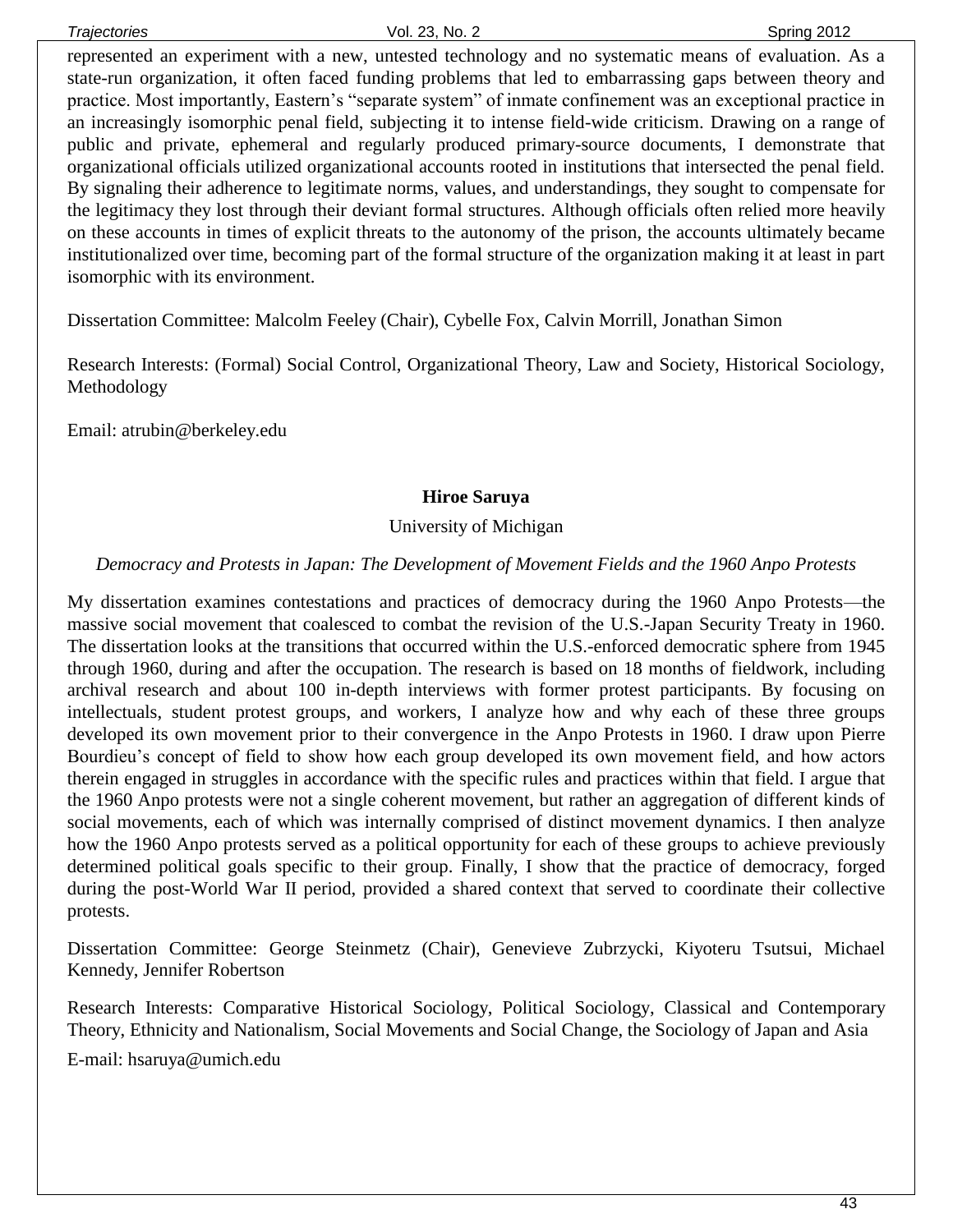#### **Ritchie Savage** The New School for Social Research

#### *A Comparative Analysis of Populist Discourse in Venezuela and the United States*

My dissertation investigates the way in which political discourse is structured in order to appeal to the people. Through an analysis of speeches and articles covering Betancourt's Democratic Action, Chávez, McCarthyism, and the Tea Party, I argue that there is an essential structure to populist discourse revealed in references to the 'opposition' as a representation of the persistence of social conflict. In the discourses of these politicians and social movements, references to the opposition are posed against a 'founding moment of the social,' which serves as a collective memory of the origins of democracy and the strive for freedom or liberation. With evidence provided that this binary structure is present in all of the aforementioned cases, I conclude that populism is a case of a universal discursive formation, which can emerge in administrations, social movements, and ideologies with vastly different characteristics. I then utilize this definition of populism to reveal that instances of populism, which once proved to be exceptional phenomena within modern forms of political rule, are now becoming part of the institutionalized structure of democratic politics, evidenced by a number of cases taken in comparative-historical perspective.

Dissertation Committee: Orville Lee (Chair), Andrew Arato, Sarah Daynes, Federico Finchelstein

Research Interests: My other research interests include an ongoing inquiry into the role of 'language' as an analytic construct in the social sciences and how it has been deployed within social and cultural theory in such a manner to create a fundamental set of recurring antinomies between its structuralist, psychoanalytic, Marxist-historical, performative, and phenomenological applications.

E-mail: savar647@newschool.edu Website: www.newschool.edu/nssr/subpage.aspx?id=70857

#### **Ben Scully** Johns Hopkins University

#### *Development in the Age of Wagelessness: Labor, Livelihoods, and the Decline of Work in South Africa*

My dissertation examines how the decline of formal wage labor in South Africa has shaped both the developmental strategies available to the state and the political strategies available to trade unions. South Africa has experienced one of the highest levels of unemployment in the world over the past decade. The consensus among a wide range of scholars is that such levels of unemployment have produced an economic and social divide between the country's remaining formal wage workers and the un- and underemployed "wageless" majority of the labor force. My dissertation research draws on an analysis of national household surveys and NSF-sponsored I conducted in 2010-2011. Using this data, I argue that divisions between workers and the wageless are not as sharp as is often assumed once we look beyond individuals' workplace experiences and into their households and kinship networks. The vast majority of South African households rely on livelihood strategies that combine multiple sources of income from both wage and non-wage sources. Instead of a socioeconomic divide, there is widespread interdependence between workers and the wageless. My findings point to broadly utilized sources of livelihood—such as land, small enterprises, and government social spending—which can be the focus of effective and popularly supported developmental strategies, even if economic policy is not successful in broadly expanding formal wage labor. My work also highlights the possibility for unions in countries like South Africa to expand their political constituencies by taking up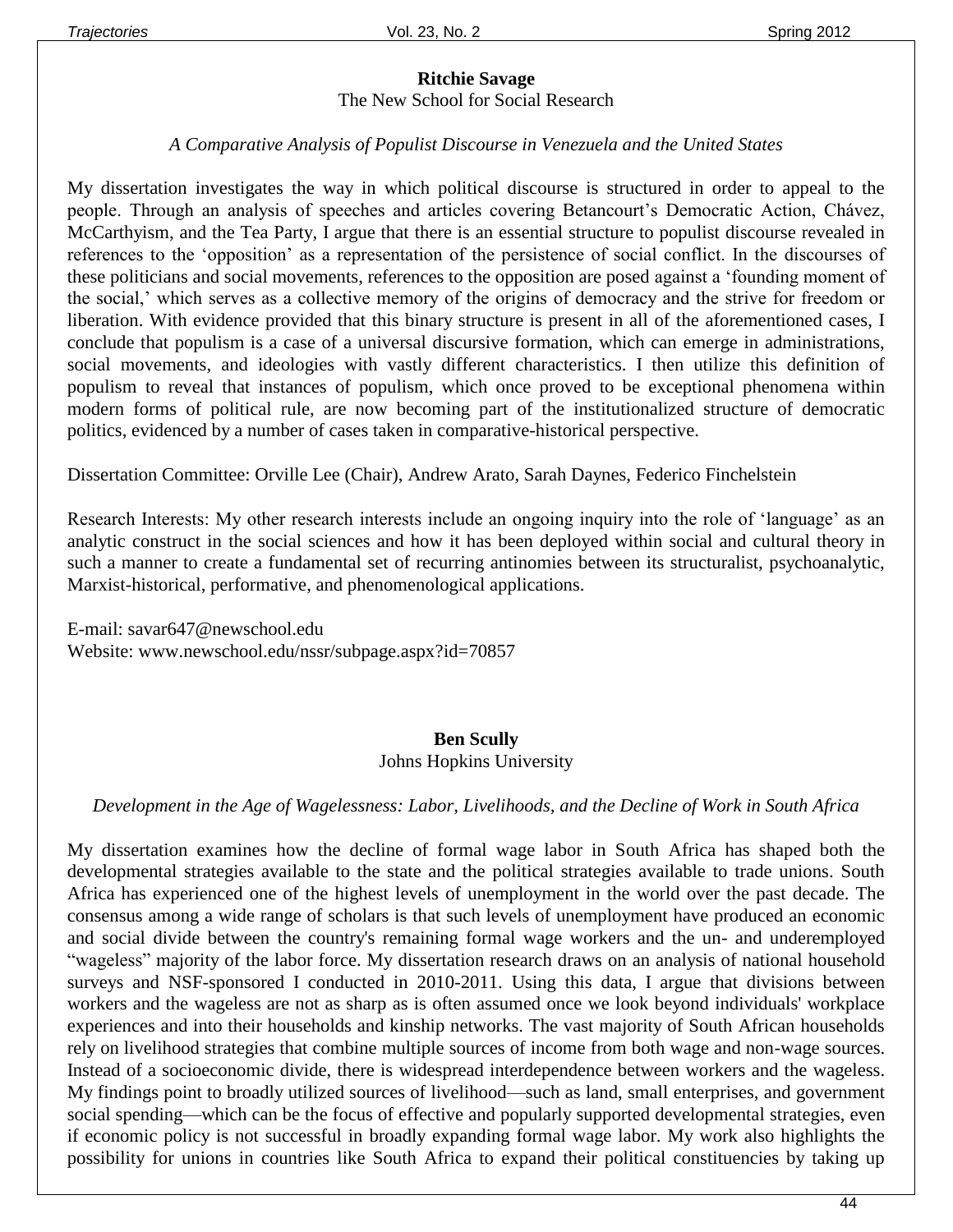issues beyond the workplace which have direct economic impact on their members and the unorganized majority.

Dissertation Committee: Beverly Silver, William Martin (SUNY-Binghamton), Rina Agarwala

Research Interests: Economic Development, Labor and Social Movements, State Welfare Policy, Comparative Historical Sociology.

Contact: benscully@jhu.edu

#### **Kristen Shorette**

University of California, Irvine

*Fair Trade Certified: The Institutionalization of Nongovernmental Regulation of Global Markets*

My dissertation research, supported by the NSF, examines the uneven rise of Fair Trade Organizations (FTOs) as market-oriented social justice organizations. Using original data on all current and former FTOs, and time series and panel regression analyses, I examine (1) the rise of FTOs over time, (2) cross-national variation in the concentration of fair trade (FT) producer organizations across the global South, and (3) crossnational variation in the amount of FT goods consumed within developed countries. Examining proliferation of FTOs since 1960, I find that the rise of these organizations is not simply related to global inequality and environmental degradation, but that these issues become problematized with the rise of new world cultural norms supporting equality, human rights, and environmentalism carried by INGOs. Further, FTOs grow as economic liberalization increases, suggesting the applicability of the Polanyian double-movement to the global level. Examining concentration of FT producers across the global South, I find evidence not only of top down diffusion via international organizations and colonial legacies but also of lateral diffusion processes via networks of Peace Corps volunteers. This agentic model of diffusion is consistent with work in economic sociology that highlights the importance of social ties for economic activity. Finally, the examination of cross-national FT consumption patterns reveals the relevance of organizational structure over individual altruism, whereby the widespread and mainstream availability of FT goods most strongly predicts the amount of national consumption. Overall, my research identifies the cultural and structural underpinnings of global markets, and the importance of non-state actors in their governance.

Dissertation Committee: Nina Bandelj (Co-Chair), Ann Hironaka, Evan Schofer (Co-Chair)

Research Interests: In addition, I conduct cross-national and over-time comparative research on how cultural, political, and economic forces influence a variety of outcomes in the areas of the natural environment, human health, and human rights. I am particularly interested in engaging both world society and political economy perspectives.

Email: kshorett@uci.edu Website: www.sociology.uci.edu/socio\_grad\_profile/kshorett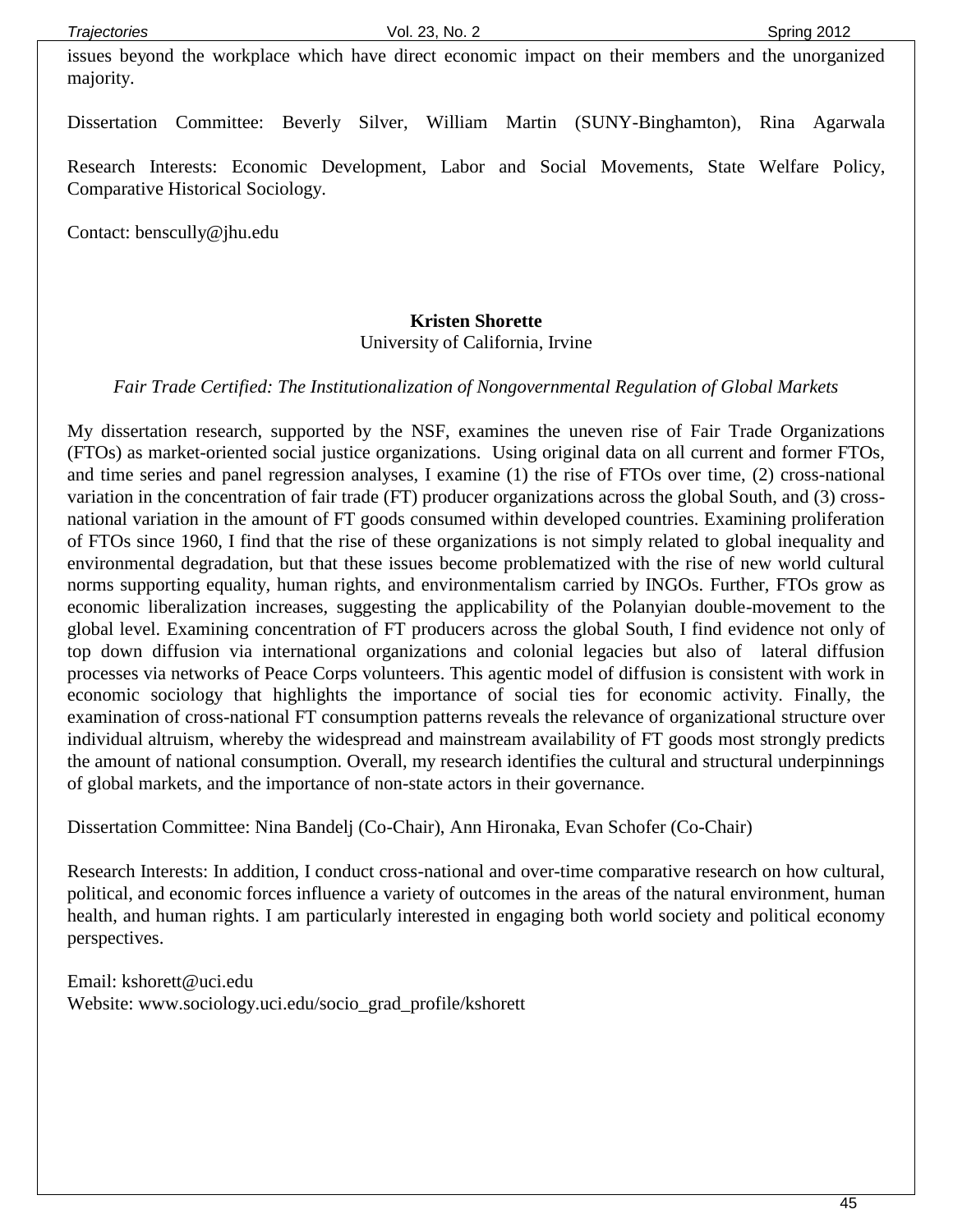## **Sourabh Singh**

Rutgers, The State University of New Jersey

#### *Dynamics of Political Field Structure in a Democratizing State: India, 1947-1984*

In my dissertation research, I have empirically examined Bourdieu's claim that the ontological unity between field and subjects simultaneously creates conditions for both field reproduction and transformation. I have investigated the logic of field reproduction and transformation by studying changes in the relational positions of 4,000 parliamentarians within the Indian political field from 1947 to 1984. My data sources are the 'Data Handbook on Elections in India,' 'Who's Who of the Indian Parliament,' and published biographies of prominent Indian parliamentarians. To illustrate changes in the structure of the Indian political field, I have used Network Analysis, Multiple Correspondence Analysis, and Logistic Regression modeling, as well as biographical descriptions of parliamentarians' everyday political interactions. An article discussing my study of the transformation of the relational structure of the Indian political field in the late 1960s and the resultant rise of Indira Gandhi in Indian politics, in spite of her being a symbolically devalued female politician, is forthcoming in *Theory and Society*. Also, a manuscript based on my study of the formation of the particular political habitus of Gandhian-era parliamentarians resulting from their differential exposure to various capitals of the Indian political field during the Nehruvian era is currently under review. I am currently preparing a manuscript based on my study of the friction between the evolving relational structure of the Indian political field and the Jayaprakash (JP) movement in the mid-1970s, which led to the only authoritarian interlude in the history of postcolonial Indian politics.

Dissertation Committee: Paul McLean (Chair), Ann Mische, Ethel Brooks

Research Interests: I am interested in exploring Bourdieu's discussion of the symbolic power of state by studying how the emergency state in India (1975-77) lost its symbolic power. I am also interested in exploring the ethical foundation of Bourdieu's field theory by scrutinizing the presence of symbolic violence in violent and non-violent protest strategies.

E-mail: ssingh@sociology.rutgers.edu

#### **Michelle Smirnova** University of Maryland, College Park

#### *The Construction of "We": The Russo-Soviet Anektod in a Cultural Context*

The way by which nationality and citizenship are codified in law or used by political entrepreneurs to mobilize populations is different from how individuals make sense of themselves. Although sharing a particular attribute or physical connection offers some sort of relational identity, it is the product of belonging both to a category and network of individuals in addition to the feeling of belonging which produces a bounded groupness (Tilly 1978; Anderson 1983/2006; Brubaker 2000). It is often difficult for historians to get at such feelings of groupness or nationness except through means of self-identification (a labeling process), but I believe that the Soviet Russian anekdot—a politically subversive joke—provides an intimate view into the perspective of the Russian people living under the Soviet regime. The anekdot serves as a discourse of cultural intimacy (Herzfeld 1999), in that it serves to deface or expose the public secret (Taussig 1997) that Soviet citizens are prohibited from voicing. It also serves to reify the top-down definition of an "imagined community". Beyond its transgressive properties, politically subversive texts like the anekdot articulate the details of an intimate set of knowledges that insiders "are taught not to know". In my dissertation I look at how the characters and narratives construct (1) the boundaries of "we"—who belongs and who does not by exploring how different groups are "marked" in the anekdoty, (2) how the collectivity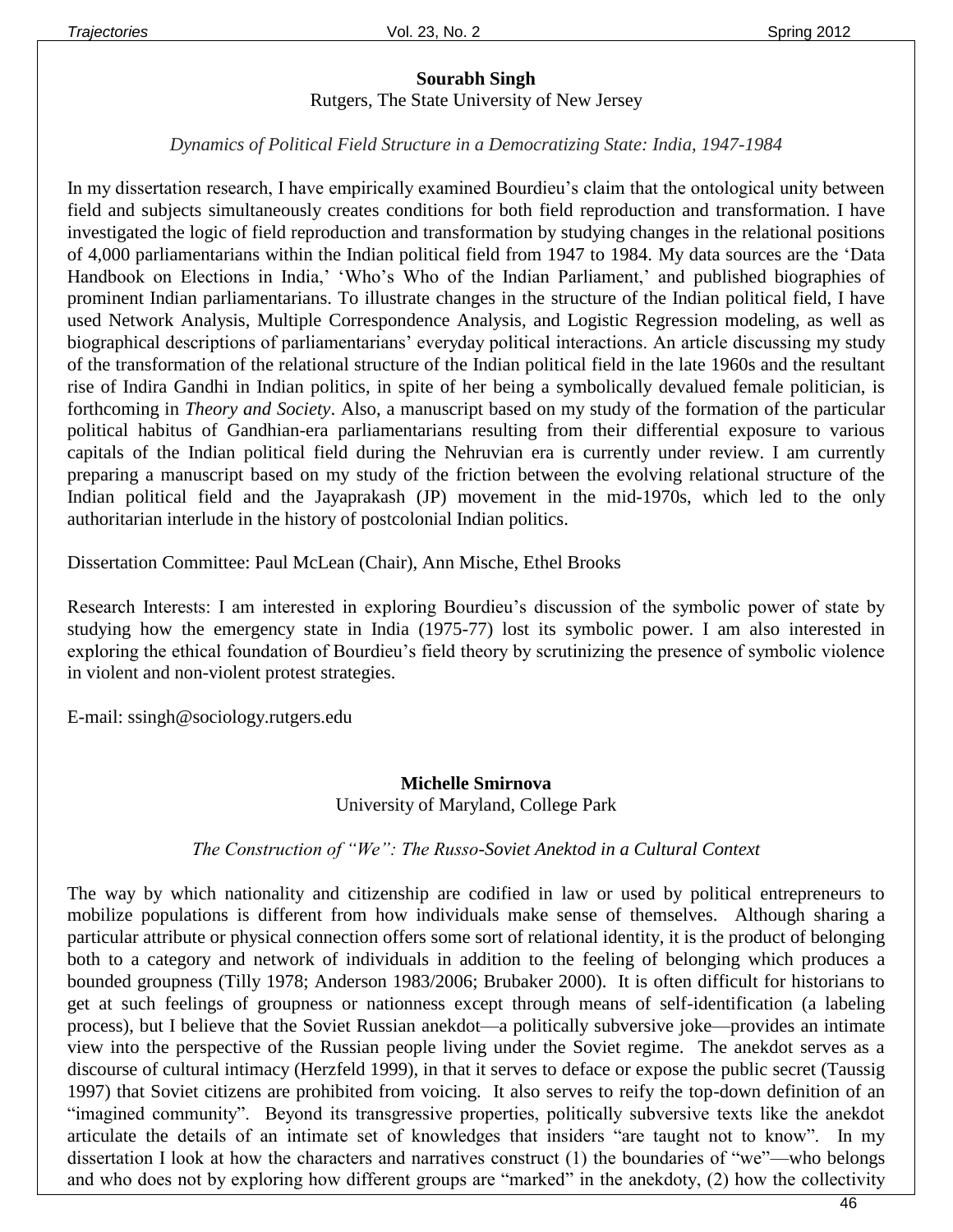negotiates their understanding of leaders, institutions and State propaganda as a means of rejecting or reifying aspects of Soviet power, and (3) what sort of collective memory and identity is conveyed through the expressions of the public secret, nostalgia and/or regret. The anekdot reveals power dynamics at multiple levels: within the family, between ethnic groups and geographical regions, and between people and state. Together these multiple identities and relationships express a form of collectivity among Russians.

Dissertation Committee: Meyer Kestnbaum, Patricia Hill Collins, Melissa Milkie, Patricio Korzenwitz, Vladimir Tismaneanu

Research Interests: My broad theoretical interests are upon collective identity and memory, nationalism, culture and discourse. I have worked at the Census Bureau on several projects pertaining to perceived racial and ethnic identities among US residents and about levels of trust in the Federal government.

E-mail: Smirnova@umd.edu Website: www.michellesmirnova.com

#### **Nicolás M. Somma**

University of Notre Dame, 2011 (Assistant Professor of Sociology, Pontificia Universidad Católica de Chile)

*When the Powerful Rebel. Armed Insurgency in Nineteenth-Century Latin America*

By assuming that insurgencies come "from below"  $-$  i.e., are launched by exploited and deprived social groups – existing theories are not suited for explaining insurgencies "from above" – i.e., led by political, social, and economic elites. When most insurgencies come "from above", why do insurgency levels vary across countries? In nineteenth-century Latin America insurgencies of this kind were very common. Therefore, I compare two countries with high insurgency (Colombia and Uruguay) and two with low insurgency (Chile and Costa Rica) during the century after independence (ca. 1820-1920). Three factors help explaining variations in insurgency levels. The first one is the strength of the ties between peasants and landowners. Strong ties allow landowners to use selective incentives for mobilizing their subordinates into rebel armies. Conversely, weak vertical ties reduce selective incentives and obstruct mobilization. This complements theories about insurgencies "from below", which assume that weak vertical ties increase insurgency. The second factor is the timing of consolidation of the central state. Early state consolidation increases the costs of insurgency and leads government opponents to engage in other strategies (elections, informal agreements, and/or military coups). Conversely, late consolidation encourages an early resort to insurgency, which becomes self-reinforcing and persists even after the state consolidates. By emphasizing the timing of state consolidation I complement political opportunity and state breakdown theories, which overlook how past events shape outcomes across time. The third factor is the type of party system. Two-party systems simplify the process of blame attribution, allow the party in power to exclude its opponent, and encourage leaders to emphasize extreme positions for capturing the support of small and highly militant electorates. This increases polarization and boosts insurgency. Conversely, because in multiparty systems parties are unable to govern alone, they are encouraged to engage in flexible electoral and congressional alliances that decrease polarization and therefore insurgency. Consistent with this argument, in Colombia and Uruguay vertical ties were strong, central states consolidated late, and two-party systems polarized, leading to high insurgency. In Chile and Costa Rica vertical ties were weak, states consolidated early, and multi-party systems did not polarize, leading to low insurgency.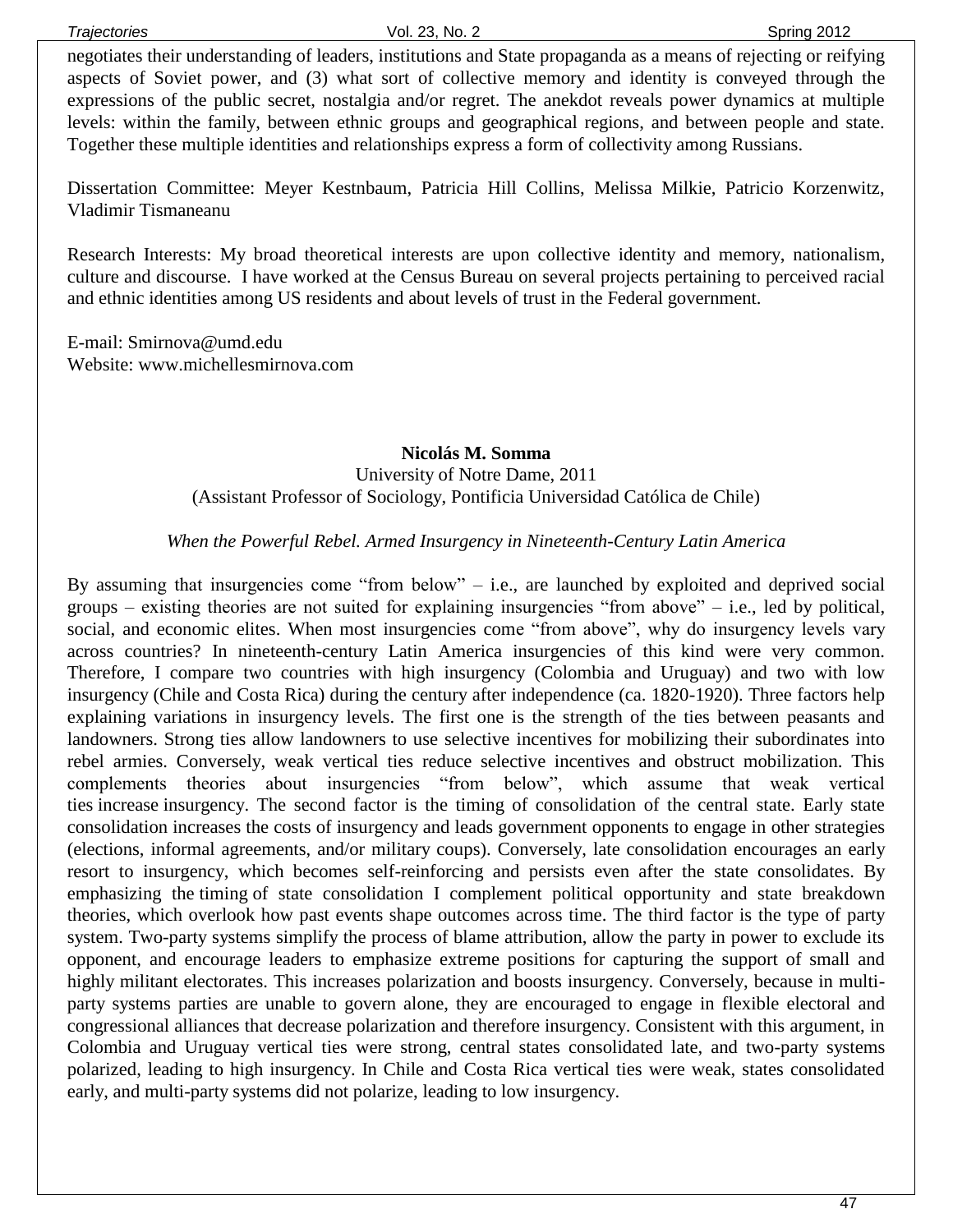#### **Mark D. Whitaker**

University of Wisconsin – Madison, 2008

#### *Ecological Revolution: The Political Origins of Environmental Degradation and the Environmental Origins of Axial Religions; China, Japan, Europe*

Most argue environmental movements are a novel feature of world politics. I argue that they are a durable feature of a degradative political economy. Past or present, environmental politics became expressed in religious change movements as oppositions to state environmental degradation using discourses available. Ecological Revolution describes characteristics why our historical states collapse and because of these characteristics are opposed predictably by religio-ecological movements. As a result, origins of our large scale humanocentric 'axial religions' are connected to anti-systemic environmental movements. Many major religious movements of the past were 'environmentalist' by being health, ecological, and economic movements, rolled into one. Since ecological revolutions are endemic to a degradation-based political economy, they continue today. China, Japan, and Europe are analyzed over 2,500 years showing how religioecological movements get paired against chosen forms of state-led environmental degradation in a predictable fashion. I argue that the formation of unrepresentative political clientelism/jurisdictions is responsible for environmental degradation. The process of environmental degradation is argued to be caused by unrepresentative state elite organizational changes in environmental and social relations for their own short-term political economic benefits though with bad long-term consequences.

Dissertation Committee: Joseph Elder, Frederick Buttel, Daniel Kleinman, Charles Halaby

Research Interests: Environmental Sociology, Comparative Historical Sociology, Political Sociology, World Regional Sociology, Information Society, Social Stratification and Inequality, State/Cultural Interactions, Social Welfare and Quality of Life Research, Comparative Development, Social Movements, Sociology of Science/Medicine, Consumption and Material Choices as a Politicized Infrastructure, Comparative Constitutional Engineering Effects on Representation and Sustainability.

E-mail: [mwhitake@ssc.wisc.edu](mailto:mwhitake@ssc.wisc.edu) Websites: biostate.blogspot.com, commodityecology.blogspot.com

#### **Daniel Williams**

(Visiting Assistant Professor, Carleton College)

#### *Citizens, Foreigners or Germans? The State and Persons of Immigrant Background in the Making of Membership in Germany since 1990*

My dissertation examines recent changes in citizenship in contemporary Germany and their impact on understandings of nationness and belonging. It combines a historical-comparative analysis of how citizenship policy at the level of the state has changed since 1990 with interview and ethnographic data drawn from immigrants and the children of immigrants about their understandings of citizenship and selfidentification as German. Previous scholarship has shown that nationness has been a key category for the making of citizenship policies. A similar relationship may be posited for individuals, who may relate citizenship and nationness. Furthermore, understandings of citizenship and nationness which are institutionalized in the state may inform the understandings of persons of immigrant background. Since 1990, access to citizenship in Germany has become more liberalized for persons of immigrant background. Contrary to scholarship emphasizing nationally-specific traditions of citizenship, as well as convergence theories based on global or universal norms around citizenship, this dissertation shows that these changes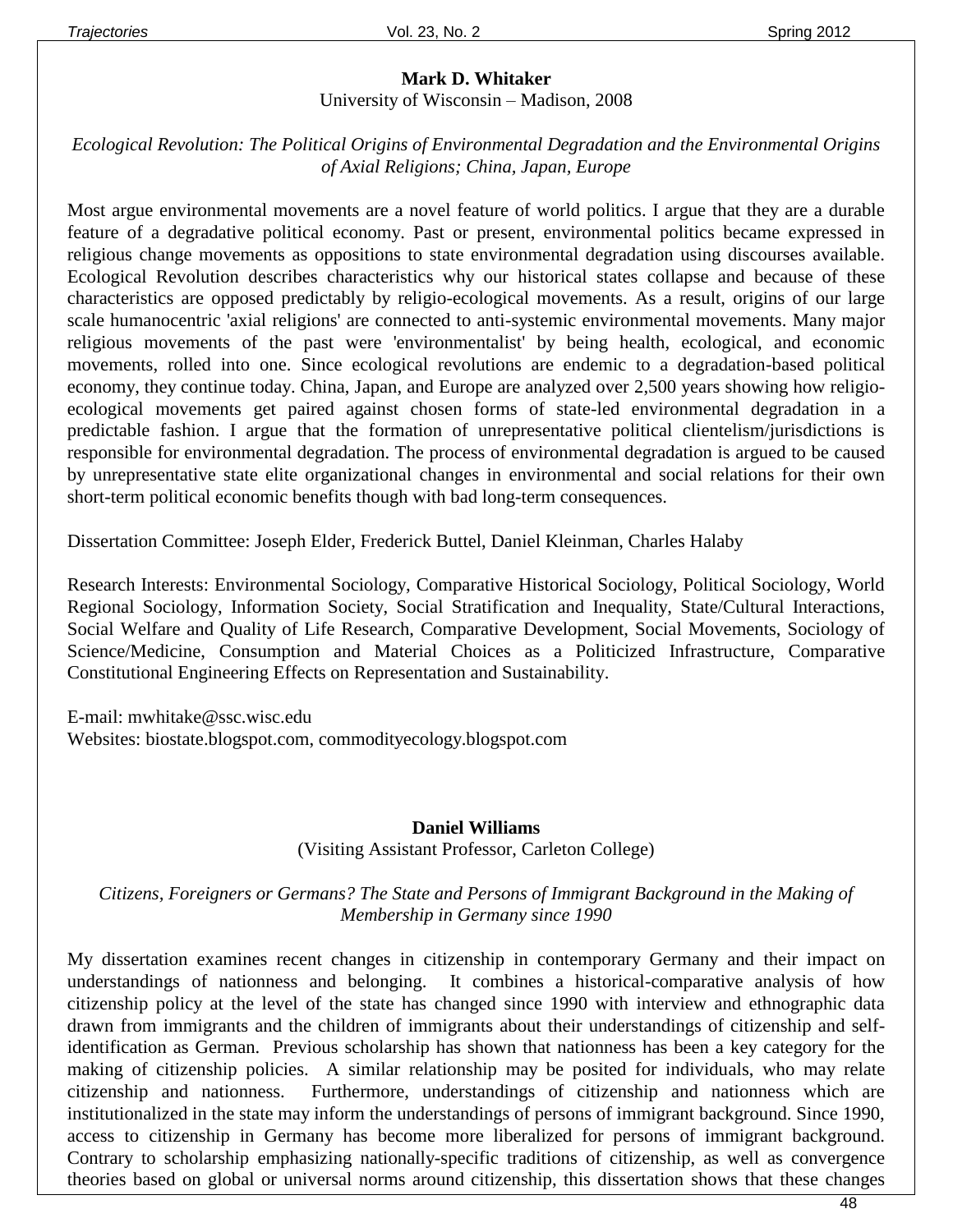after 1990 are explained largely by political parties' narratives about immigrants and foreigners, Germany and the nation, and the meaning of citizenship. In the context of the liberalization of citizenship policies, the majority of immigrant-descended individuals do self-identify as German, largely based on their everyday cultural practices and through language. However, they simultaneously articulate a sense of non-Germanness through appearance, name and other markers of descent. Additionally, persons of immigrant background tend to disconnect citizenship from Germanness. They tend to view their citizenship as neither a means to, nor reflection of, Germanness.

Research Interests: Comparative Race and Ethnicity, International Migration, Intersectionality, Qualitative Methods, Global and Transnational Sociology, Culture

E-mail: dwilliams@carleton.edu

#### **Xiaohong Xu** Yale University

#### *Revolutionizing Ethos: Making 'New Men' and New Politics in the Chinese Revolution*

Based on an empirical study of the Chinese Revolution, my dissertation argues that the revolutionary process can best be understood with reference to the dynamic triadic relationship among civil society, competitive party politics, and evolving state institutions. I investigate the organizational emergence of the 'new men' who made their way from civic activism into politics, and the process in which these Communist revolutionaries developed a new organizational ethos and diffused it into civil society and eventually into the party-state. Based on extensive use of archival and historical materials and interviews, I discover that Chinese Communism emerged from youth activist organizations with strong sectarian ethical culture; their agenda of social transformation was fused with a group ethos derived from this sectarian base. Their rise in the political arena disrupted the weak parliamentary politics of the time, and reconfigured the relationship between civil society and party politics. Finally, I examine the formation and consequences of the resulting Maoist political culture: its resurgent sectarian ethics fostered a highly disciplined cadre crucial for its rise to power yet also incurred organizational dynamics within the Party which, after the 'new men' took power, frequently led to policy disasters.

Dissertation Committee: Julia Adams, Philip Gorski, Peter Perdue, Steve Pincus

Research Interests: My next project will draw on organizational theory and network analysis to analyze the transformation and reproduction of cultural institutions and cultural elites in contemporary China in order to understand why the major political rupture taking place in 1989 has given way to political resilience in the following two decades.

E-mail: xiaohong.xu@yale.edu Website: xiaohongxu.org/